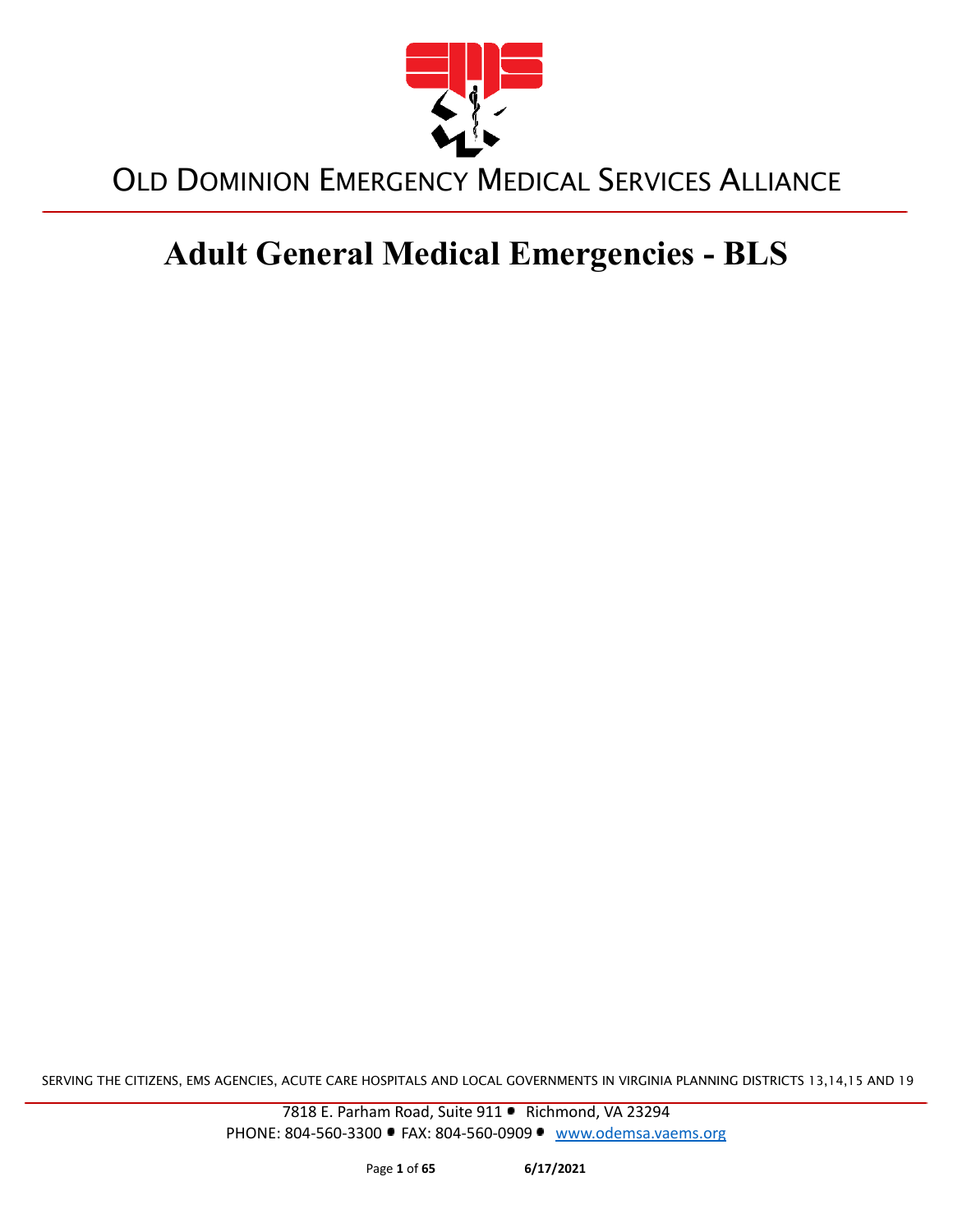

# **General – Universal Patient Care/Initial Patient Contact (Medical Patient Assessment)**

#### **OVERVIEW:**

The ability to perform an accurate assessment is one of the most important skills in EMS.

The information gained during the assessment is used to make decisions regarding emergency interventions, such as the need for immediate airway management and ventilation; to formulate a differential field diagnosis; and to provide continued and advanced pre-hospital care enroute to a receiving facility.

Since this information is used in clinical decision-making, it is important that the assessment findings are interpreted correctly and efficiently.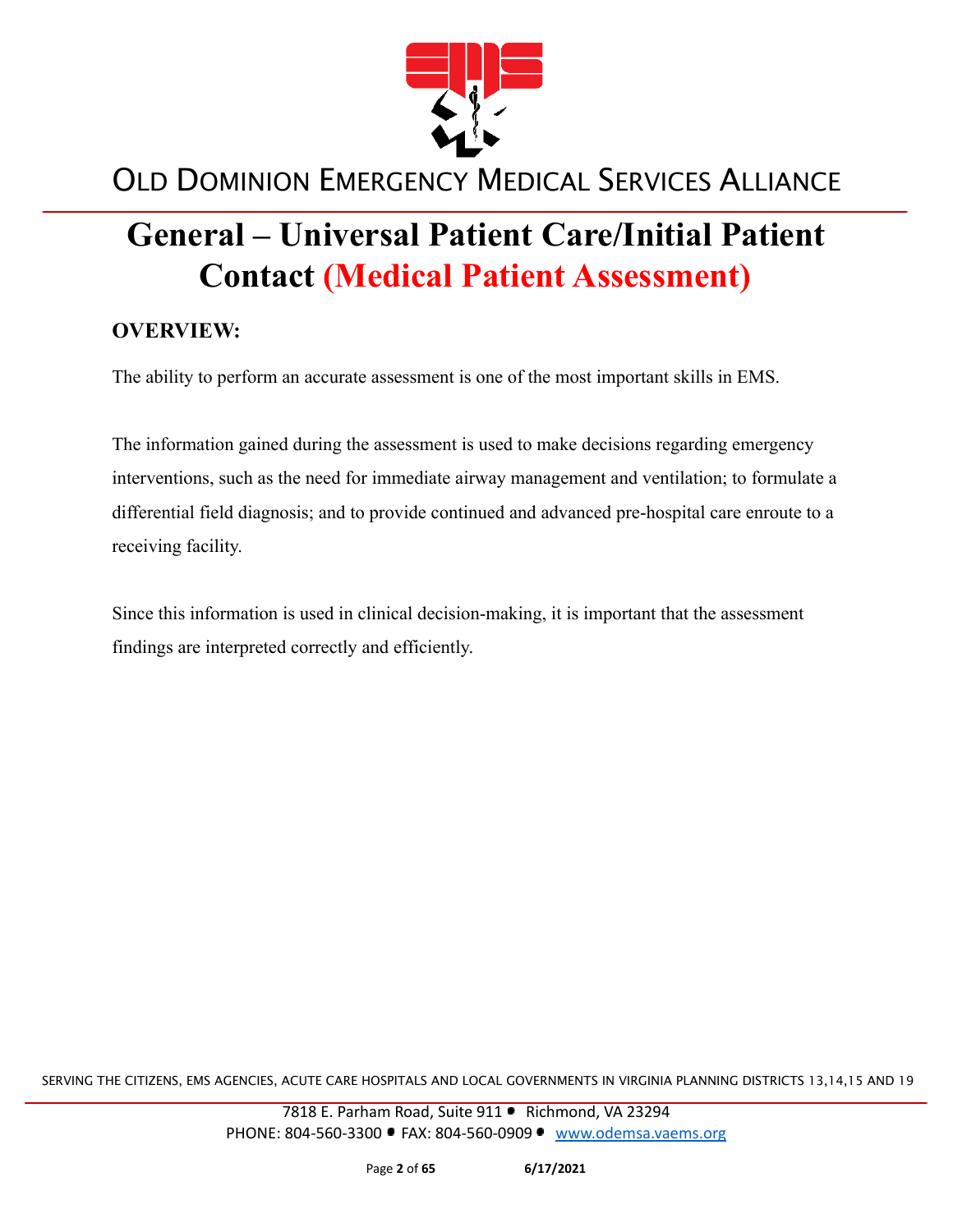

- 1. Demonstrates proper assessment techniques / Physical skills.
	- a. HPI Complete
	- b. Signs and Symptoms
	- c. SAMPLE
	- d. OPQRST
	- e. MOI NOI
	- f. Primary Assessment
		- i. XABCDE Format
	- g. Life Threat Bleeding
		- i. Assessment
		- ii. Correction
	- h. Airway
		- i. Assessment
		- ii. Correction
	- i. Breathing
		- i. Assessment
		- ii. Correction
	- j. Circulation
		- i. Assessment
		- ii. Correction
	- k. Disability
		- i. Assessment
		- ii. Correction
	- l. Exposure
		- i. Assessment
		- ii. Correction
- 2. Demonstrates the following skills.
	- a. Proper Physical Exam
		- i. Head to toe format
		- ii. All major body parts/systems
		- iii. Vital Signs / Documentation
- 3. Demonstrates the selection of the proper protocol based on the above assessment.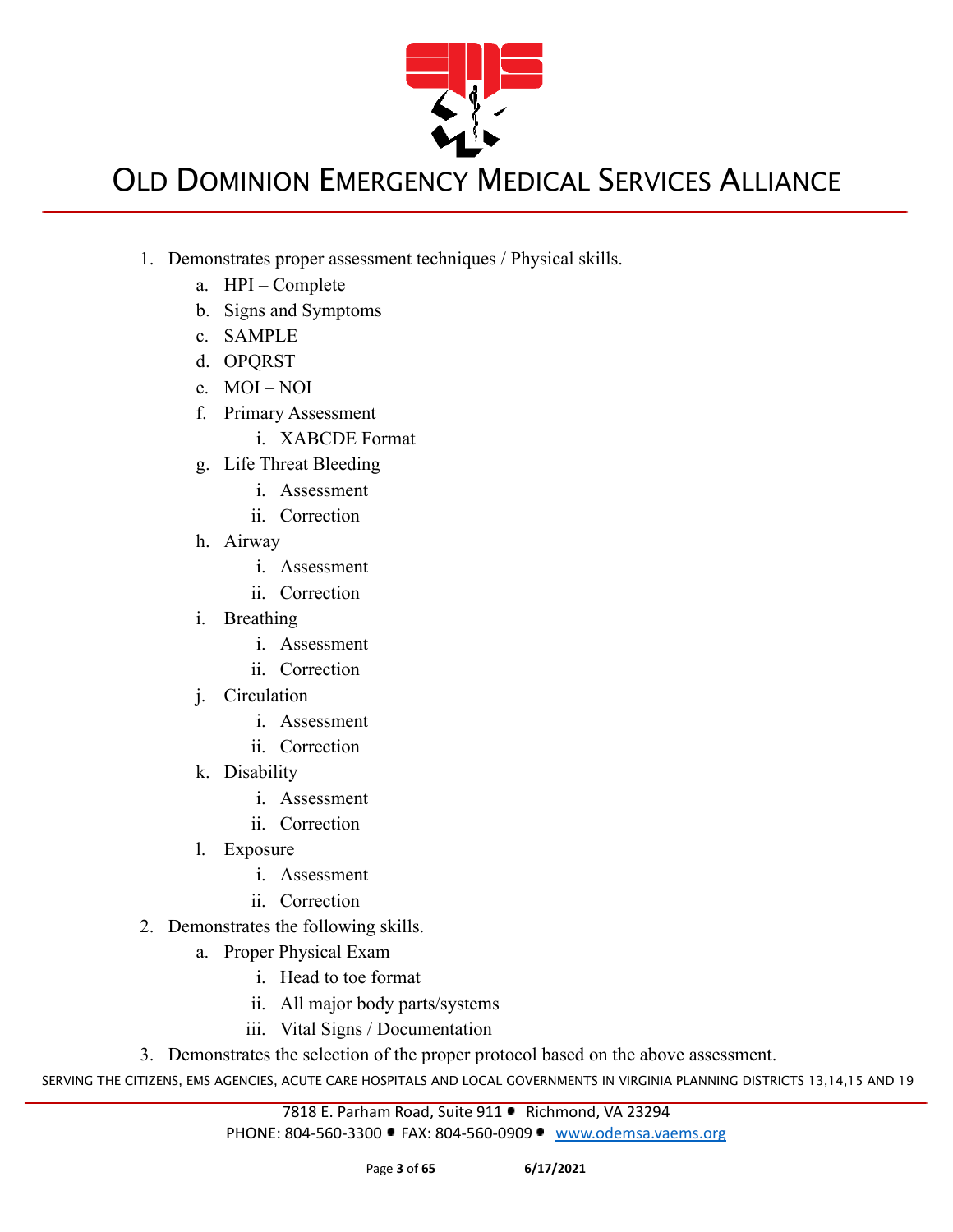

The above is a very abbreviated summary of the Protocol.

For the complete Protocol, please review the appropriate Protocol as published by ODEMSA.

SERVING THE CITIZENS, EMS AGENCIES, ACUTE CARE HOSPITALS AND LOCAL GOVERNMENTS IN VIRGINIA PLANNING DISTRICTS 13,14,15 AND 19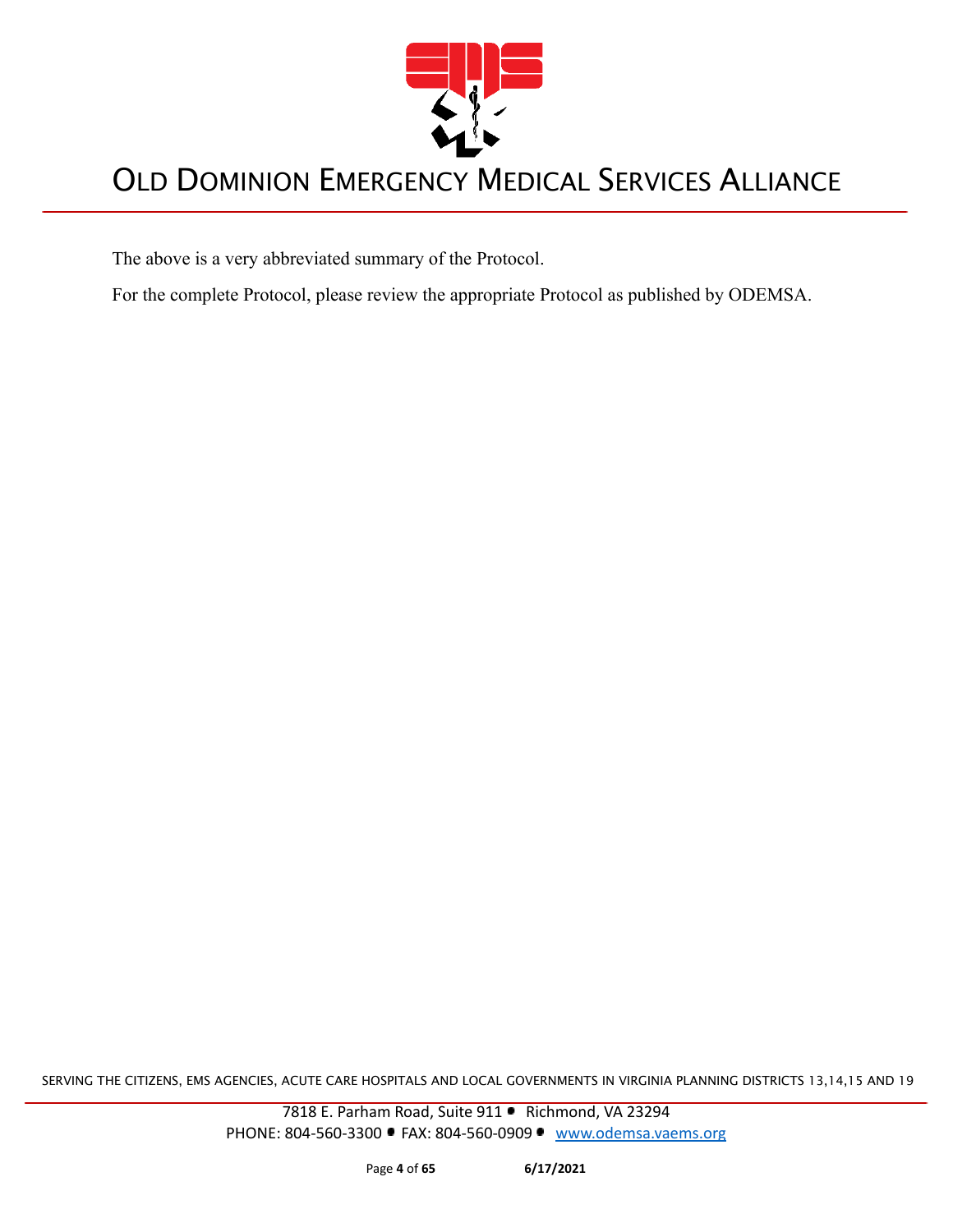

Student's and FTO'S signatures below signify that the student has demonstrated sufficient working knowledge and can perform such competency and has had the opportunity to ask and has had all questions and answers provided to their level of comfort.

Competency – ODEMSA – Regional Protocols – **General – Universal Patient Care/Initial Patient Contact (Medical Patient Assessment)**

Student's Name and Signature – date below:

|                                        |           | Date |
|----------------------------------------|-----------|------|
| <b>Printed Name</b>                    | Signature |      |
| FTO's Name and Signature – date below: |           |      |
|                                        |           | Date |
| <b>Printed Name</b>                    | Signature |      |

SERVING THE CITIZENS, EMS AGENCIES, ACUTE CARE HOSPITALS AND LOCAL GOVERNMENTS IN VIRGINIA PLANNING DISTRICTS 13,14,15 AND 19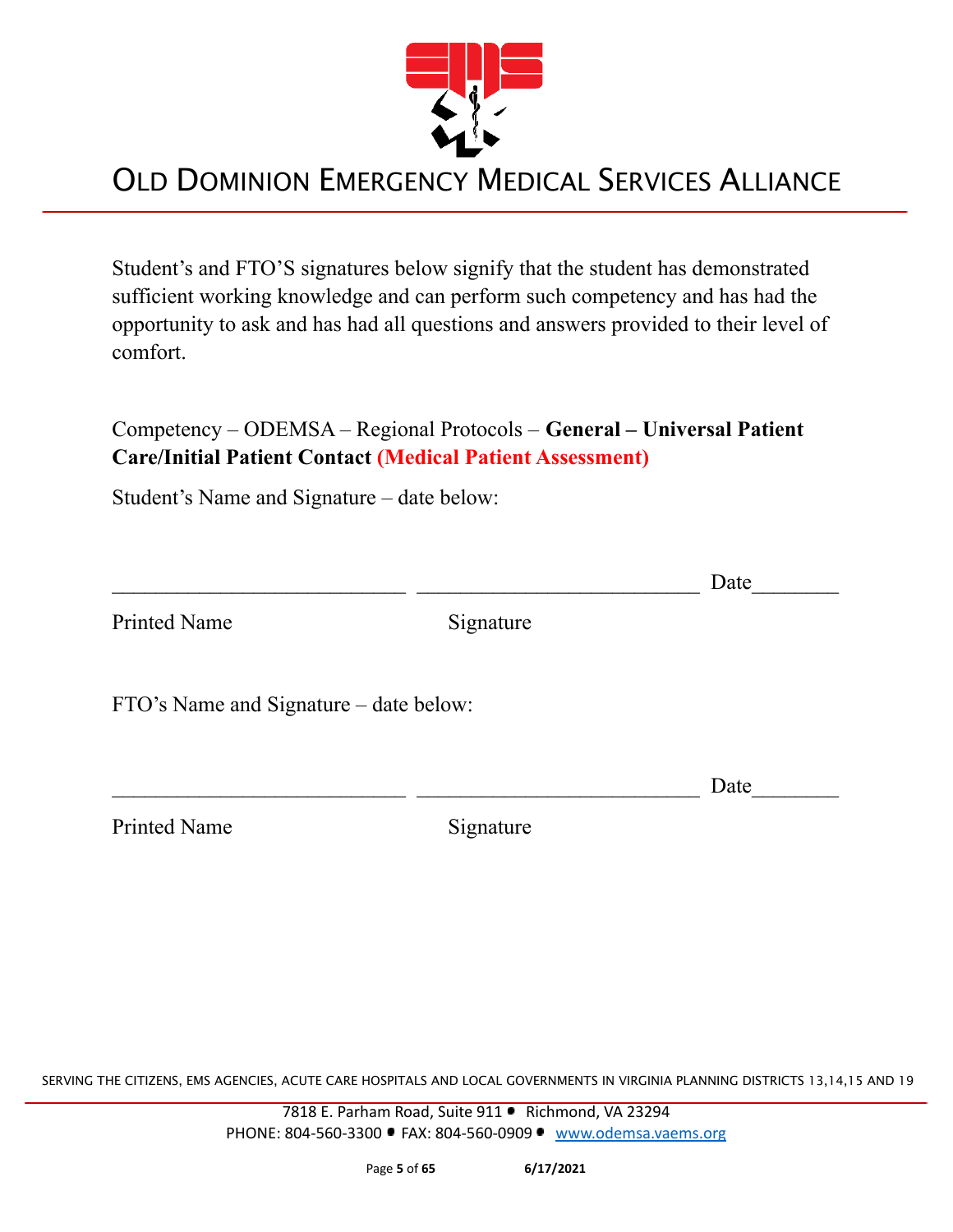

# **Medical – Abdominal Pain - BLS**

#### **OVERVIEW:**

Abdominal pain is one of the most common presenting complaints in emergency medicine. In nearly half the patients, the etiology remains obscure. Recalling the differences between generalized types of pain can be helpful diagnostically.

**Visceral abdominal pain** results from stretching of the autonomic nerve fibers. The pain may be described as cramp-like, colicky, or gaseous and is often intermittent. Obstruction can be a serious cause of visceral pain.

**Somatic pain** occurs when pain fibers located in the parietal peritoneum are irritated by chemical or bacterial inflammation. The pain is described as sharp, more constant, and more precisely located. Referred pain is any pain felt at a distance from a diseased organ.

**Referred pain** generally follows certain classic patterns, for example, diaphragmatic irritation often radiates to the supra-clavicular area.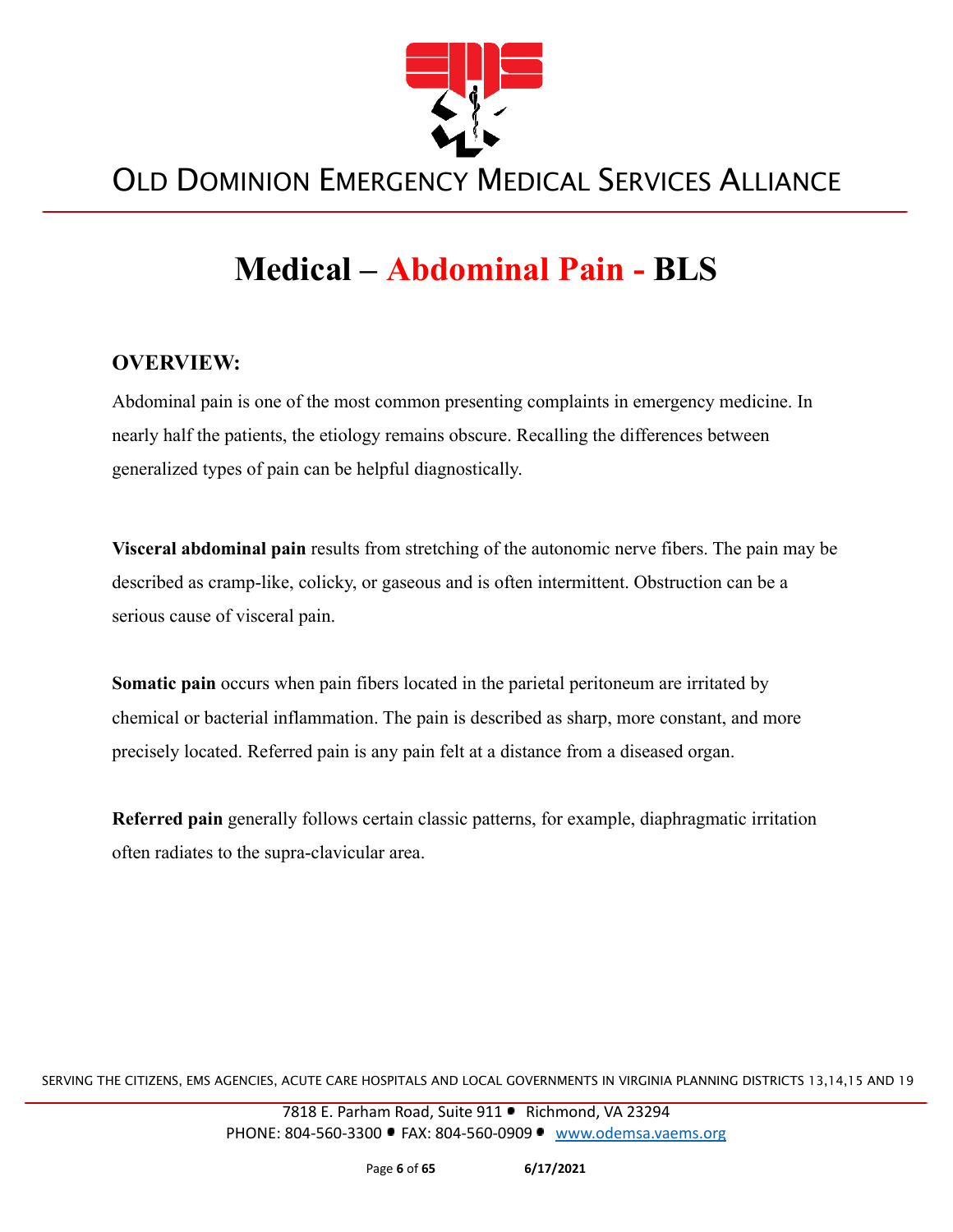

Student Can demonstrate the following competencies without prompting and can explain the

clinical reasoning for each listed below:

- 1. Demonstrates proper assessment techniques.
	- a. HPI Complete
	- b. Signs and Symptoms
	- c. SAMPLE
	- d. OPQRST
	- e. MOI NOI
	- f. Primary Assessment
		- i. XABCDE Format
	- g. Need for ALS.
	- h. Determine Relevant Differentials based on Assessment.
	- i. Position of comfort
	- j. Obtain 12 lead EKG.
	- k. If Shock is Noted
		- i. Refer to Shock Protocol.
- 2. Demonstrates the following skills.
	- a. Proper 12 lead placement.
	- b. Obtaining 12 lead EKG in 10 minutes or less of patient side.
	- c. Demonstrates knowledge of ACUTE MI message on 12 Lead.
		- i. Request ALS.
		- ii. Proper Admin of ASA.
		- iii. Proper Admin of NTG
	- d. Anti-Emetic based on Assessment.
	- e. Demonstrates the appropriate transport mode and destination.
	- f. Transport as soon as safe to do so to the proper destination.

The above is a very abbreviated summary of the Protocol.

For the complete Protocol, please review the appropriate Protocol as published by ODEMSA

SERVING THE CITIZENS, EMS AGENCIES, ACUTE CARE HOSPITALS AND LOCAL GOVERNMENTS IN VIRGINIA PLANNING DISTRICTS 13,14,15 AND 19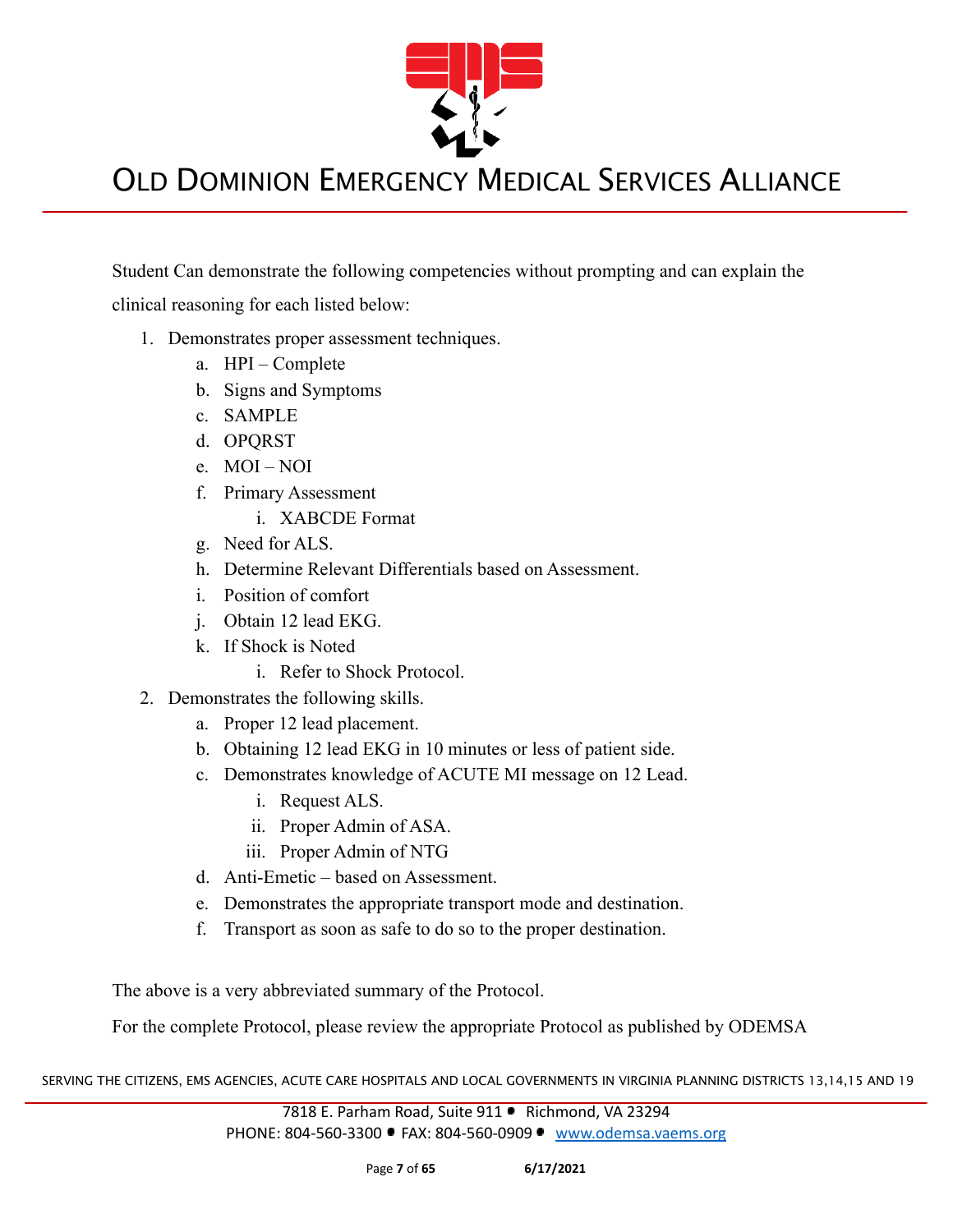

SERVING THE CITIZENS, EMS AGENCIES, ACUTE CARE HOSPITALS AND LOCAL GOVERNMENTS IN VIRGINIA PLANNING DISTRICTS 13,14,15 AND 19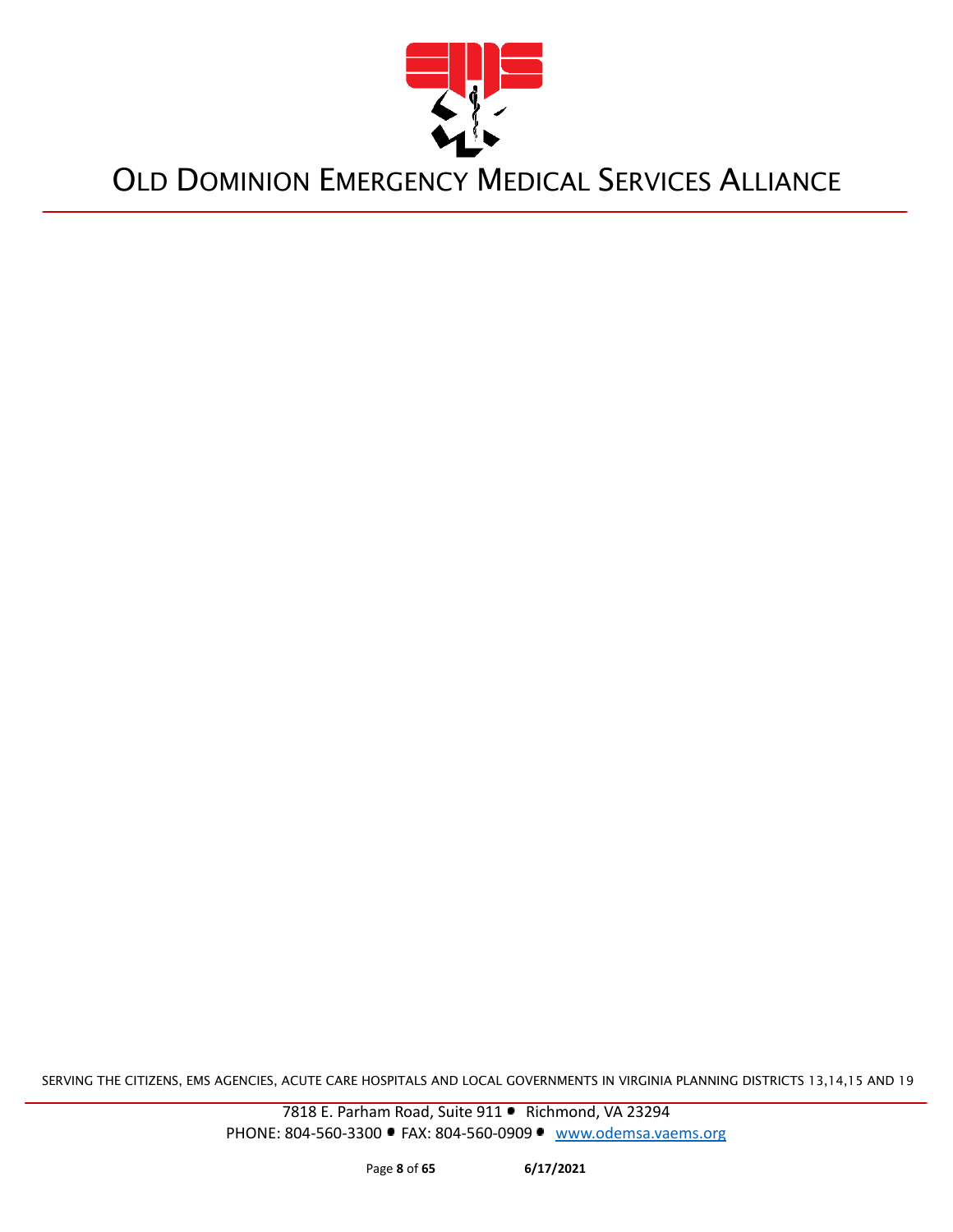

Student's and FTO'S signatures below signify that the student has demonstrated sufficient working knowledge and can perform such competency and has had the opportunity to ask and has had all questions and answers provided to their level of comfort.

#### Competency – ODEMSA – Regional Protocols – **Medical – Abdominal Pain - BLS**

Student's Name and Signature – date below:

Printed Name Signature

 $\Box$  Date

FTO's Name and Signature – date below:

 $\Box$  Date

Printed Name Signature

SERVING THE CITIZENS, EMS AGENCIES, ACUTE CARE HOSPITALS AND LOCAL GOVERNMENTS IN VIRGINIA PLANNING DISTRICTS 13,14,15 AND 19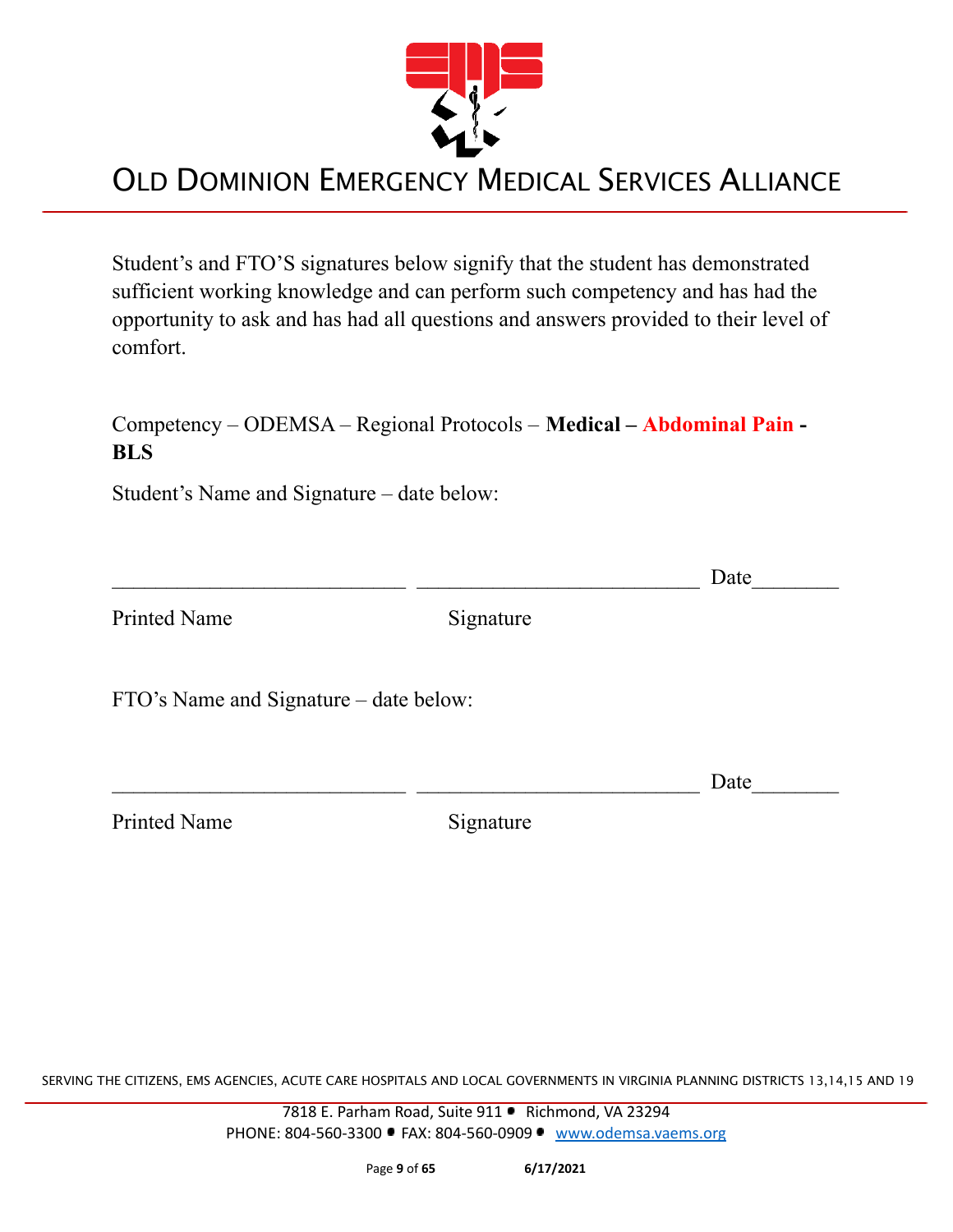

### Medical – Allergic Reaction and Anaphylaxis - BLS

#### **OVERVIEW:**

Anaphylaxis allergic reactions are serious and potentially life-threatening medical emergencies. It is the body's adverse reaction to a foreign protein, (i.e., food medicine, pollen, insect sting, or any ingested, inhaled, or injected substance). Patients with allergic reactions frequently present only with local or generalized swelling; in contrast, anaphylaxis is characterized by wheezing, significant airway compromise, and/or systolic BP < 90 mmHg.

**Common to both disorders** are urticaria and Angioedema, which when isolated are best treated with simple antihistamine therapy.

**It is when respiratory symptoms**, such as upper airway edema, dyspnea, and wheezing are present EMS personnel should attribute these findings to anaphylaxis, and subsequently move to more aggressive therapy. Cardiovascular collapse may occur abruptly, without the prior development of skin or respiratory symptoms.

**Constant monitoring of the patient's airway and breathing is mandatory.**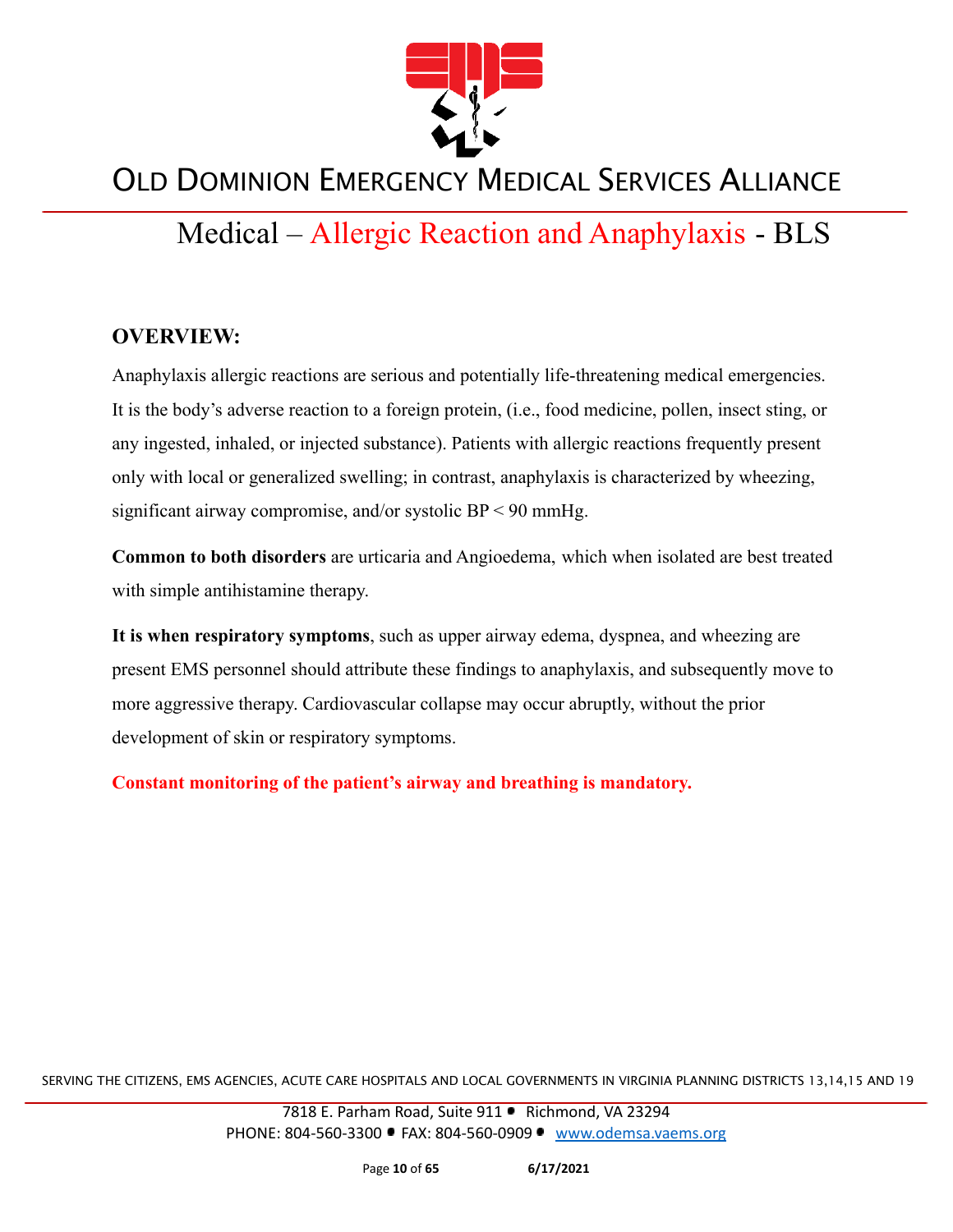

Student Can demonstrate the following competencies without prompting and can explain the clinical reasoning for each listed below:

- 1. Demonstrates proper assessment techniques.
	- a. HPI Complete
	- b. Signs and Symptoms
	- c. SAMPLE
	- d. OPQRST
	- e. MOI NOI
	- f. Primary Assessment
		- i. XABCDE Format
	- g. Need for ALS.
	- h. Pulse Ox
	- i. Determine Relevant Differentials based on Assessment.
		- i. **Allergic Reaction** one body system is involved.
		- ii. **Anaphylaxis** Respiratory problems more than one body system involved.
			- 1. **Administer Epi**
			- 2. **Request ALS**
	- j. Administer Oxygen based on Assessment.
	- k. Wheezing Noted
		- i. Refer to the Respiratory Distress Protocol
- 2. Demonstrates the following skills.
	- a. Pulse Ox
	- b. Proper Admin of Epi Auto Injector.
		- i. Request ALS.

SERVING THE CITIZENS, EMS AGENCIES, ACUTE CARE HOSPITALS AND LOCAL GOVERNMENTS IN VIRGINIA PLANNING DISTRICTS 13,14,15 AND 19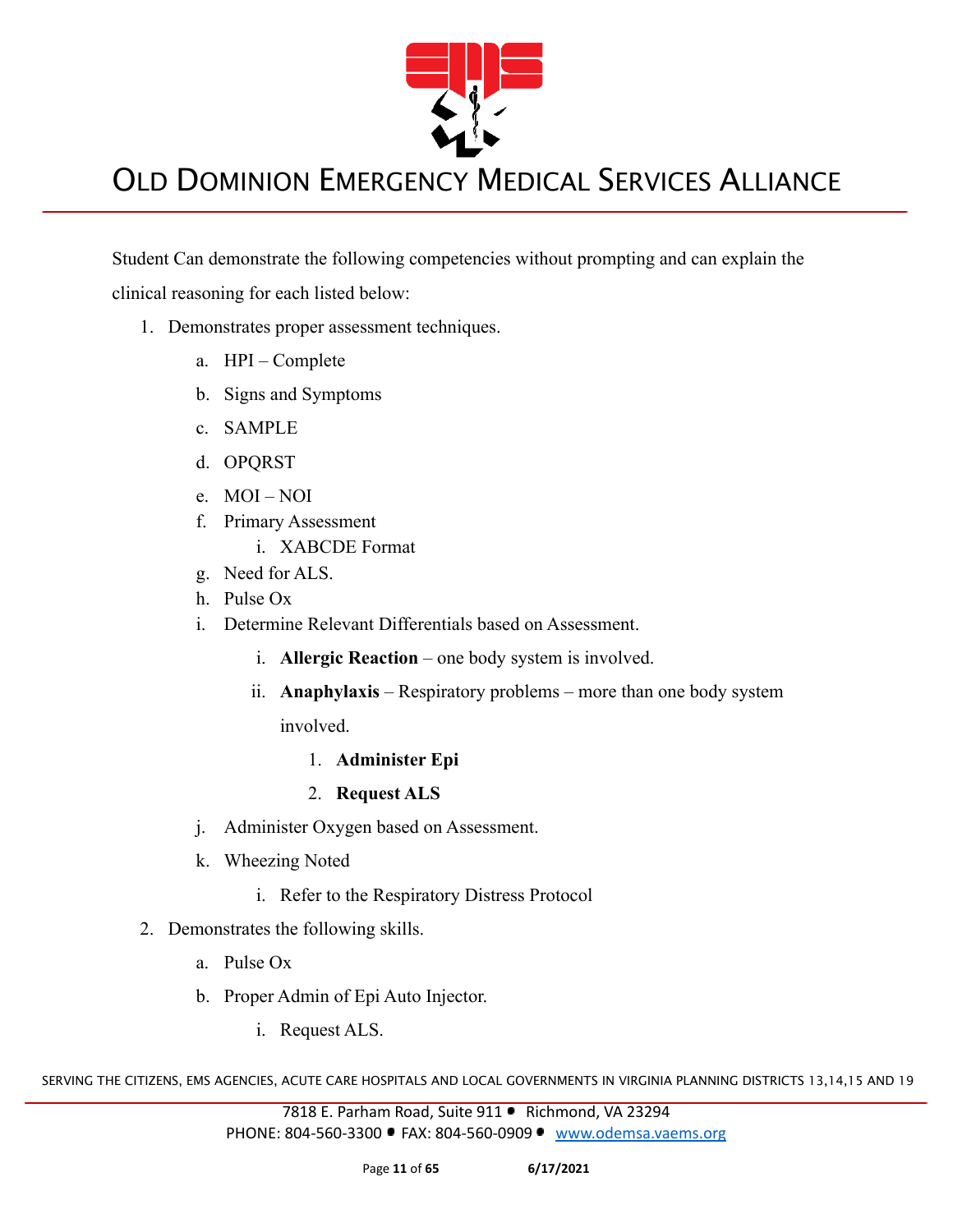

- c. Demonstrates the appropriate transport mode and destination.
- d. Transport as soon as safe to do so to the proper destination.

The above is a very abbreviated summary of the Protocol.

For the complete Protocol, please review the appropriate Protocol as published by ODEMSA.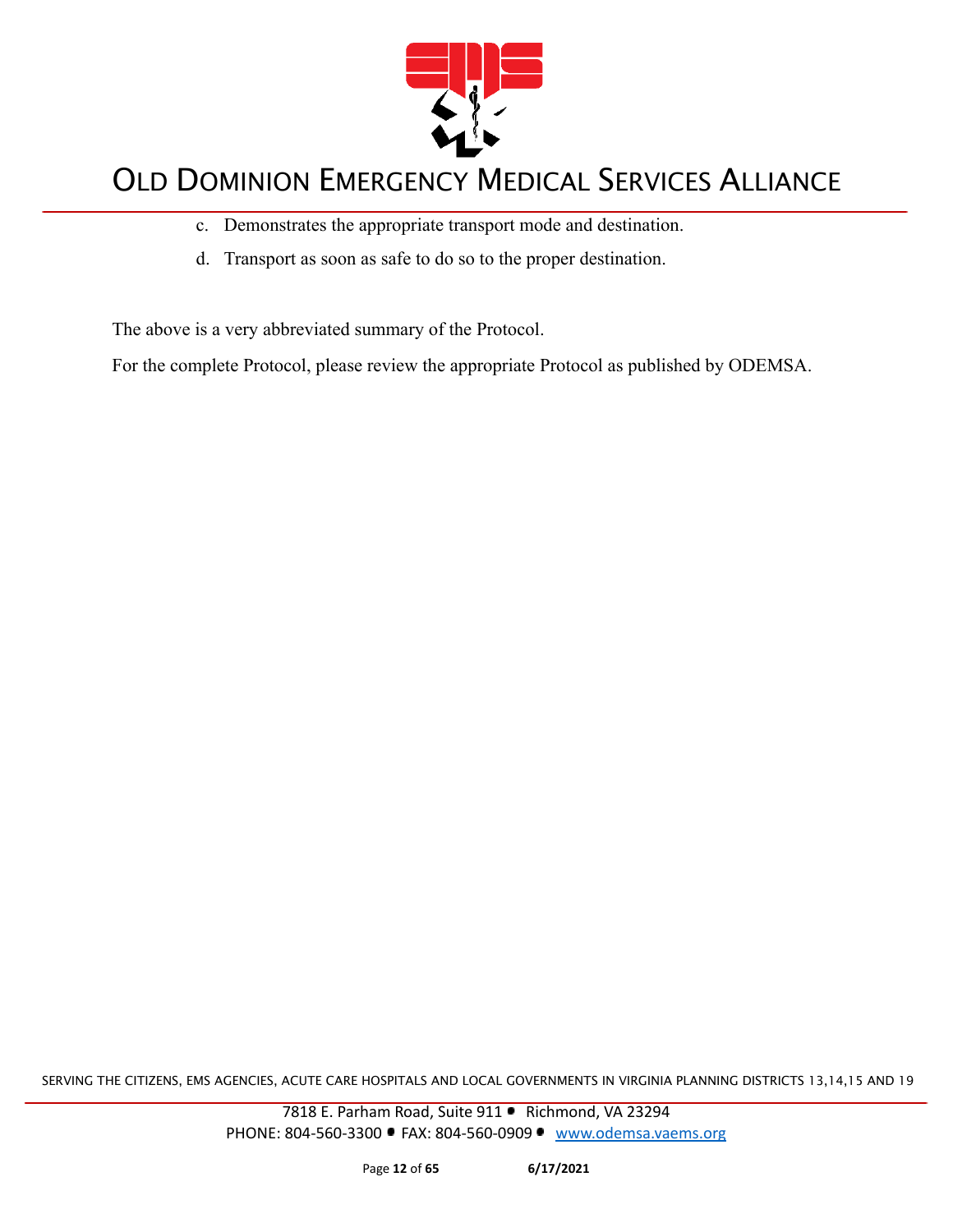

Student's and FTO'S signatures below signify that the student has demonstrated sufficient working knowledge and can perform such competency and has had the opportunity to ask and has had all questions and answers provided to their level of comfort.

Competency – ODEMSA – Regional Protocols – **Medical – Allergic Reaction and Anaphylaxis - BLS**

Student's Name and Signature – date below:

|                                        |           | Date |
|----------------------------------------|-----------|------|
| <b>Printed Name</b>                    | Signature |      |
| FTO's Name and Signature – date below: |           |      |
|                                        |           | Date |
| <b>Printed Name</b>                    | Signature |      |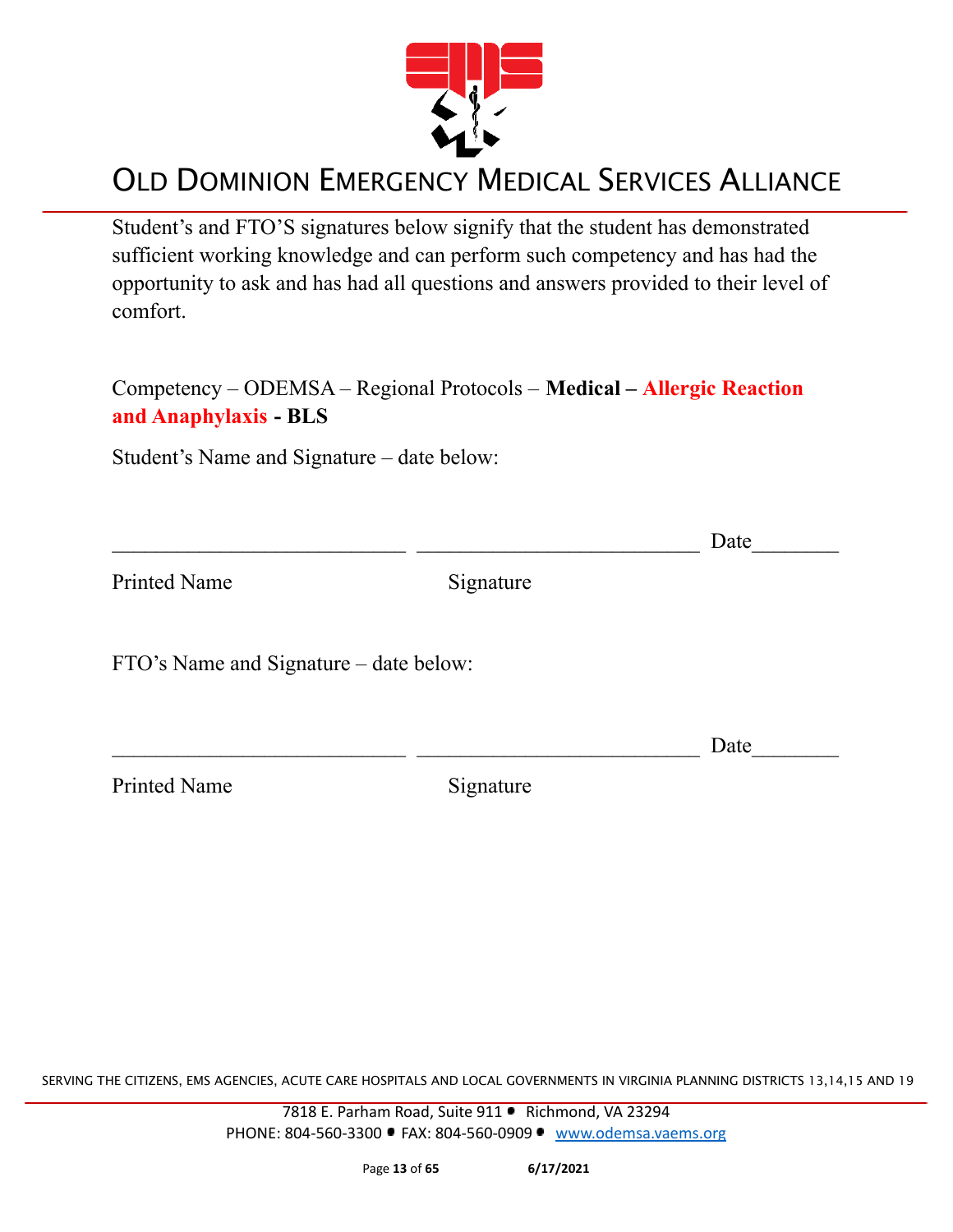

### **General – Behavioral/Patient Restraint - BLS**

#### **OVERVIEW:**

Psychiatric patients may have an illness that presents with symptoms such as delusions, hallucinations, depression, or significant trauma.

The patient's symptoms demand immediate response as they may appear intense, raise the anxiety levels of those around the patient to an intolerable level, or create problems in the immediate environment.

The patient may perceive their life to be at immediate risk, either from suicide or their current inability to make logical decisions.

Remember that **personal safety takes priority over patient intervention**.

**Patient care should be focused on preventing/ mitigating hyperthermia, agitated delirium, positional asphyxia, hypoxia, and physical harm.**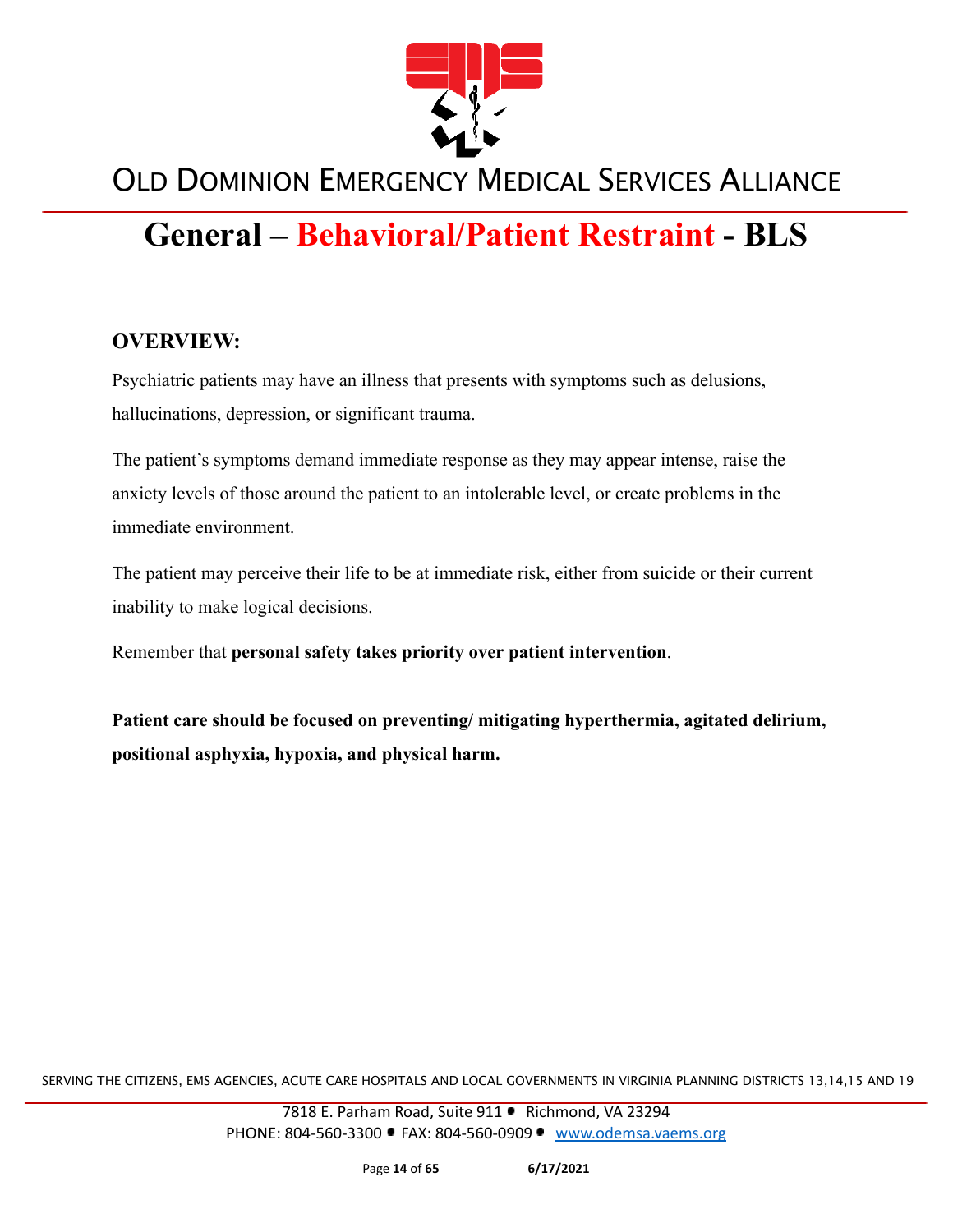

Student Can demonstrate the following competencies without prompting and can explain the

clinical reasoning for each listed below:

- 1. Demonstrates proper assessment techniques.
	- a. HPI Complete
	- b. Signs and Symptoms
	- c. SAMPLE
	- d. OPQRST
	- e. MOI NOI
	- f. Primary Assessment
		- i. XABCDE Format
	- g. Need for ALS.
	- h. Determine Relevant Differentials based on Assessment.
	- i. Non-Violent/Non-Aggressive
		- i. Police if needed.
		- ii. Mental health if needed.
		- iii. Remove stimuli if possible.
		- iv. Transport
	- j. Violent/Aggressive
		- i. Police if needed.
		- ii. Mental health if needed.
		- iii. Remove stimuli if possible.
		- iv. Assess for Trauma if able
		- v. AMS
			- 1. Obtain Blood glucose
			- 2. Is Patient Able to make Treatment decisions?
		- vi. Use De-escalation techniques /Avoid Confrontation.
		- vii. If the patient needs to be restrained
			- 1. Sufficient Manpower/Equipment
			- 2. Refer to the Patient Restraint Procedure
- 2. Demonstrates the following skills.
	- a. Reduce/Remove Stimulus / Persons
	- b. If Violent, and or Aggressive

SERVING THE CITIZENS, EMS AGENCIES, ACUTE CARE HOSPITALS AND LOCAL GOVERNMENTS IN VIRGINIA PLANNING DISTRICTS 13,14,15 AND 19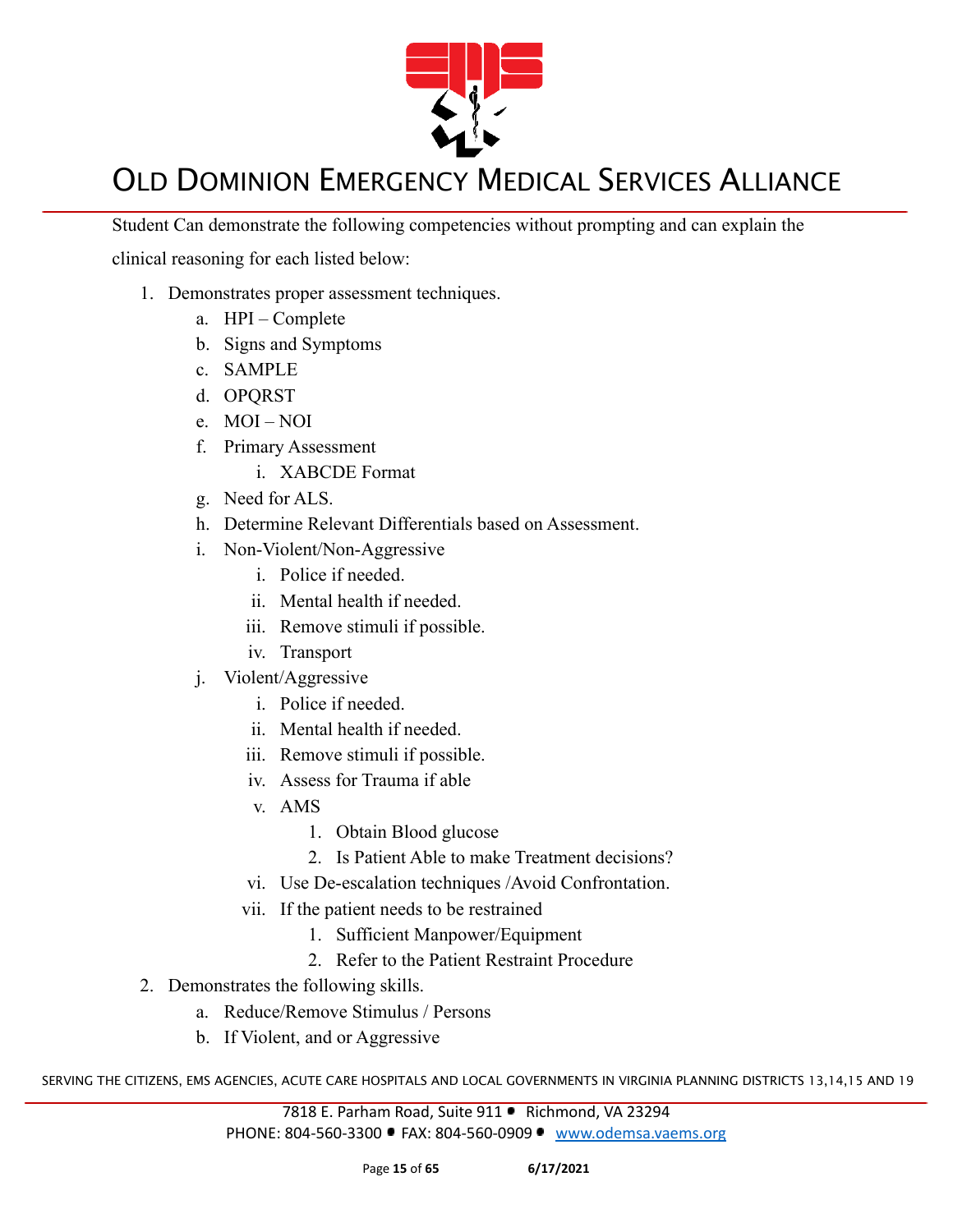

- i. Crew safety and Patient Safety
- ii. Determine/Maintain Escape route(s)
- iii. De-escalation techniques
- iv. Request Police
- v. Request Mental health responders
- c. Proper Safe Patient restraint techniques
	- i. ALS.
- d. Demonstrates the appropriate transport mode and destination.
- e. Transport as soon as safe to do so to the proper destination.

The above is a very abbreviated summary of the Protocol.

For the complete Protocol, please review the appropriate Protocol as published by ODEMSA.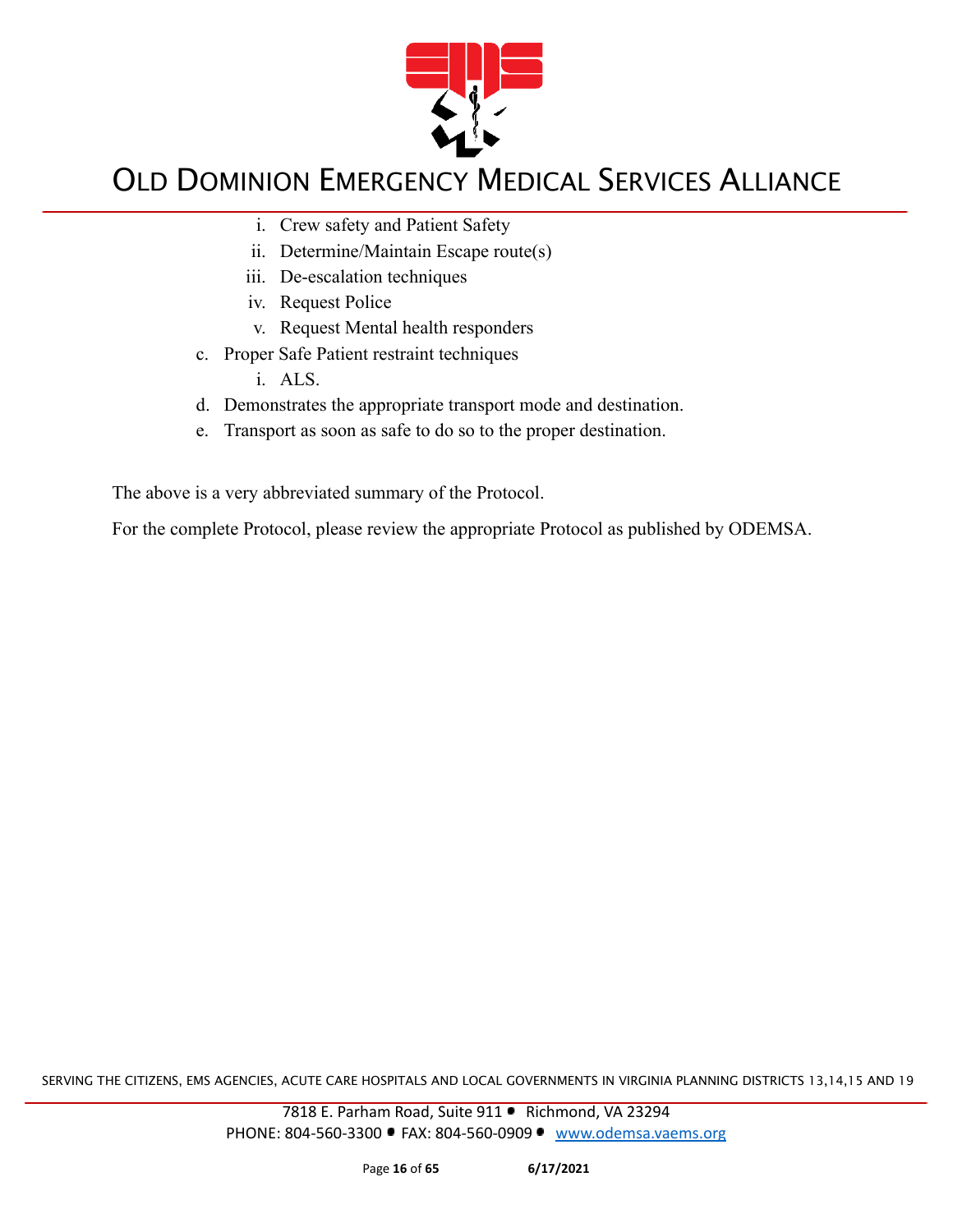

Student's and FTO'S signatures below signify that the student has demonstrated sufficient working knowledge and can perform such competency and has had the opportunity to ask and has had all questions and answers provided to their level of comfort.

#### Competency – ODEMSA – Regional Protocols – **General – Behavioral/Patient Restraint - BLS**

Student's Name and Signature – date below:

Printed Name Signature

|                                        |           | Date |
|----------------------------------------|-----------|------|
| <b>Printed Name</b>                    | Signature |      |
| FTO's Name and Signature – date below: |           |      |
|                                        |           | Date |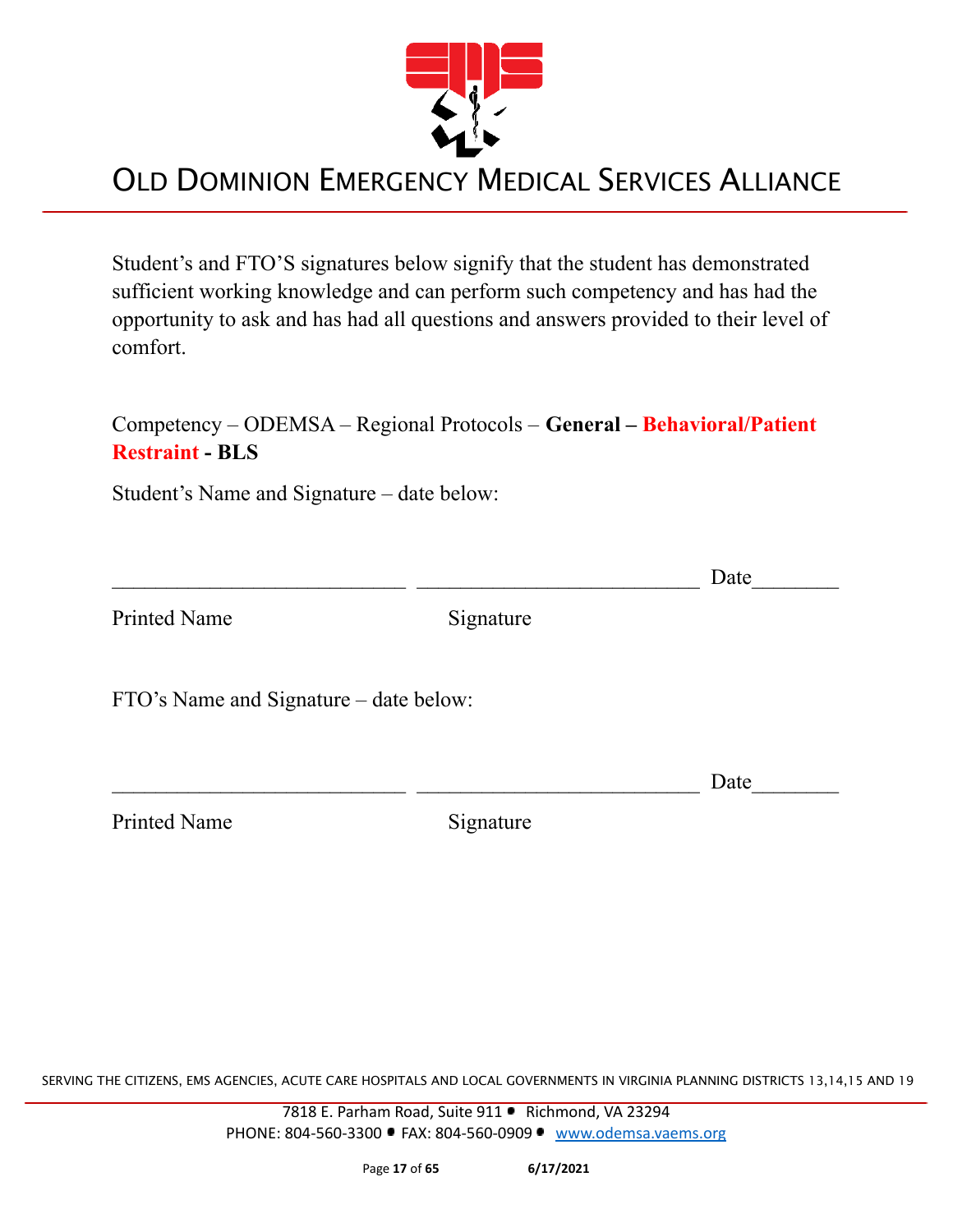

# **Medical – Stroke/TIA - BLS**

#### **OVERVIEW:**

Stroke is a major cause of disability and a leading cause of death in the U.S.

There are two main mechanisms of stroke:

- 1. Blood vessel occlusion **Ischemic strokes**
- 2. Blood vessel rupture **Hemorrhagic strokes**

**Ischemic strokes** - are most often caused by large-vessel thrombosis, although embolism or hypoperfusion can cause them. Causes of thrombosis include atherosclerosis, vessel dissection, and some infectious diseases.

**Hemorrhagic strokes** - are divided into intracerebral (ICH) and subarachnoid (SAH) hemorrhages. Risk factors for ICH include heart disease, hypertension, smoking, diabetes, elevated cholesterol, older age, prior stroke, family history, and cocaine use.

Stroke symptoms will present according to which area of the brain is being inadequately perfused.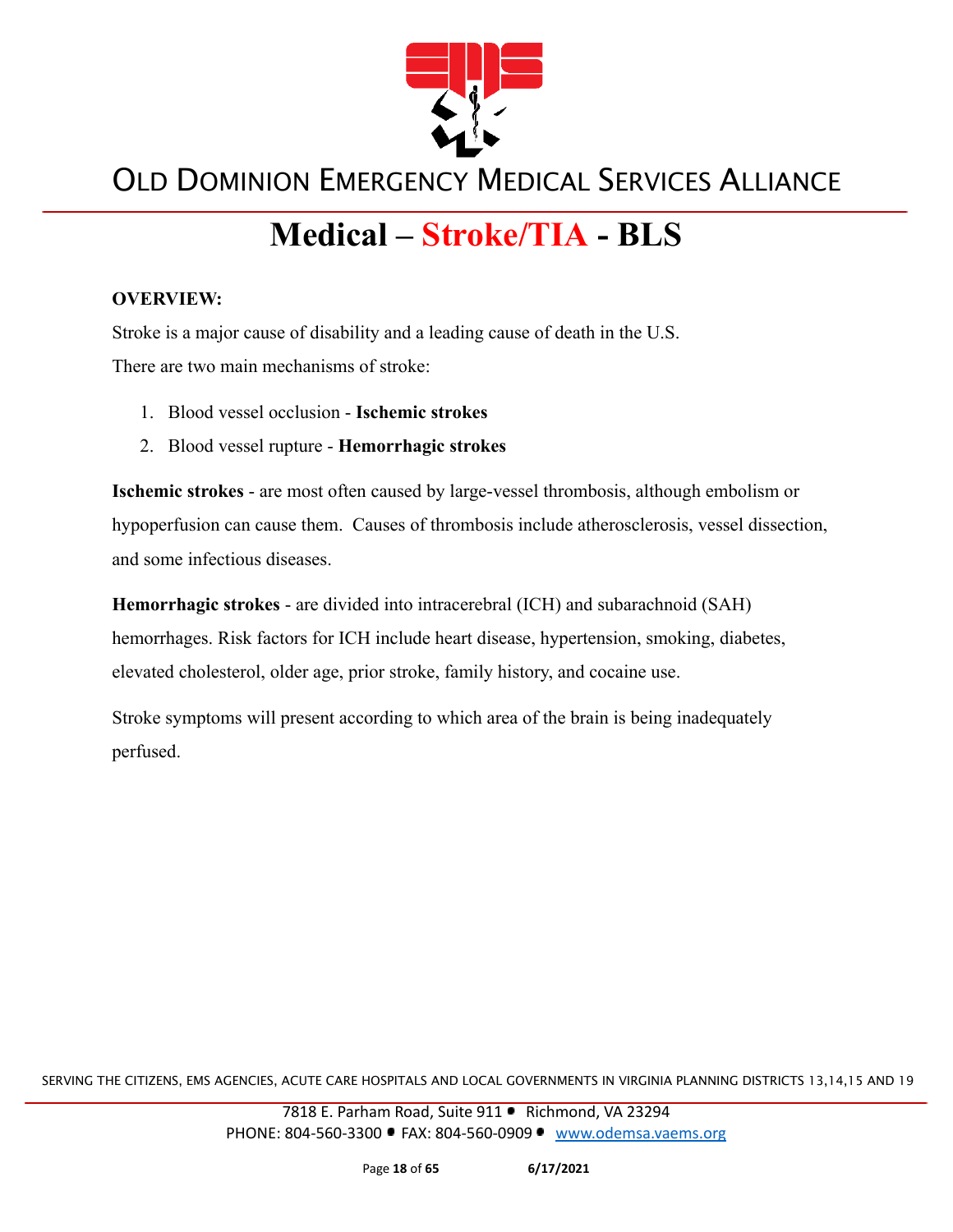

Student Can demonstrate the following competencies without prompting and can explain the clinical reasoning for each listed below:

- 1. Demonstrates proper assessment techniques.
	- a. HPI Complete
	- b. Signs and Symptoms
	- c. SAMPLE
	- d. OPQRST
	- e. MOI NOI
	- f. Primary Assessment
		- i. XABCDE Format
	- g. Need for ALS.
	- h. Determine Relevant Differentials based on Assessment.
	- i. Glucose level
	- j. Last Known Well time
	- k. Friend/Family to Hospital with Patient to answer questions/Contact Information.
	- l. Stroke Scale
		- i. Determine VAN
	- m. ALS
	- n. Consider Helicopter if Ground Transport time greater than 30 minutes.
- 2. Demonstrates the following skills.
	- a. Pulse Ox
		- i. Oxygen per Assessment findings
	- b. Proper 12 lead placement.
	- c. Stroke Scale
		- i. VAN Assessment

SERVING THE CITIZENS, EMS AGENCIES, ACUTE CARE HOSPITALS AND LOCAL GOVERNMENTS IN VIRGINIA PLANNING DISTRICTS 13,14,15 AND 19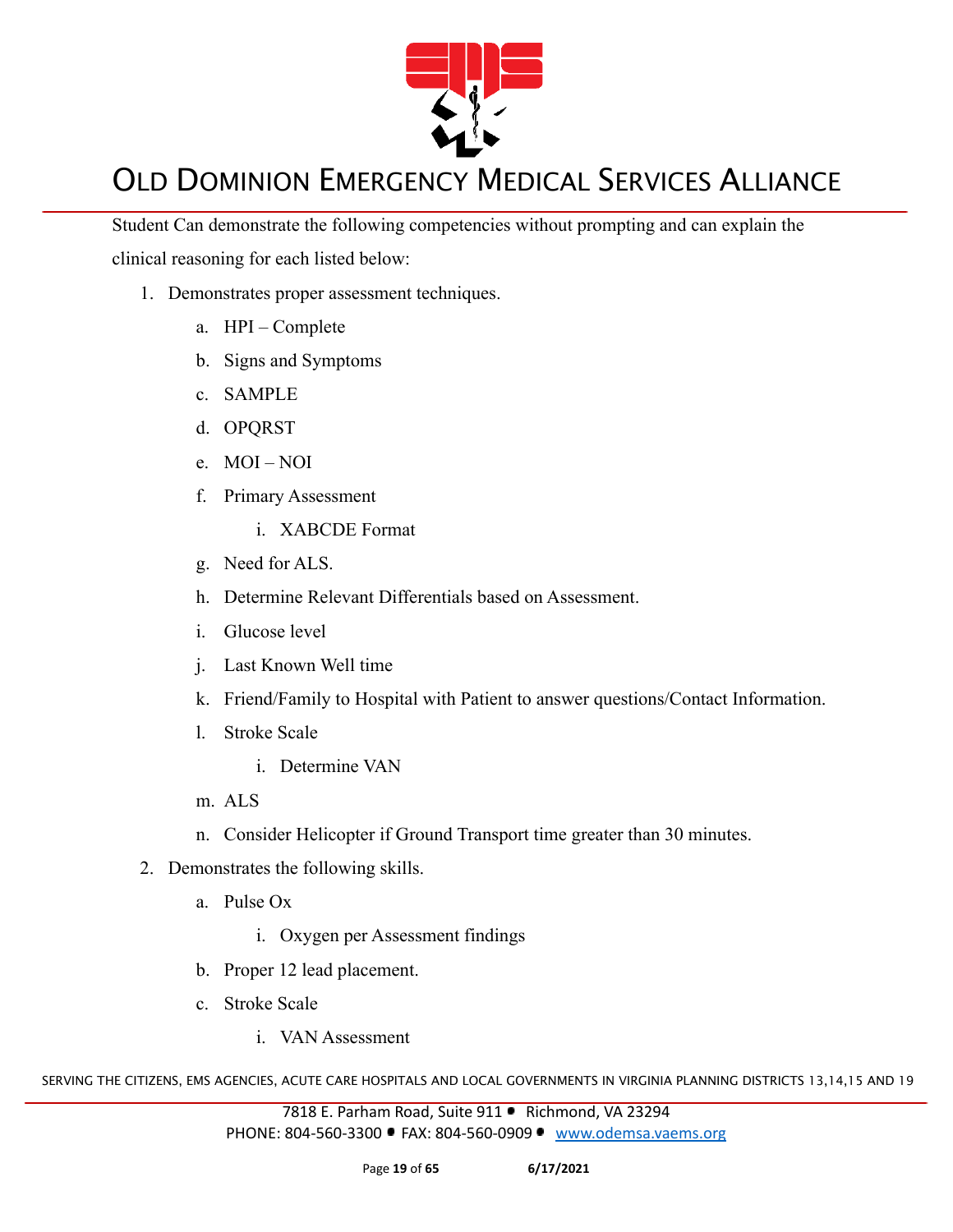

- d. Last known well time
- e. If positive Stroke Scale
	- i. ALS.
	- ii. Notify Facility of Acute Stroke
- f. Demonstrates the appropriate transport mode and destination.
- g. Transport as soon as safe to do so to the proper destination.

The above is a very abbreviated summary of the Protocol.

For the complete Protocol, please review the appropriate Protocol as published by ODEMSA.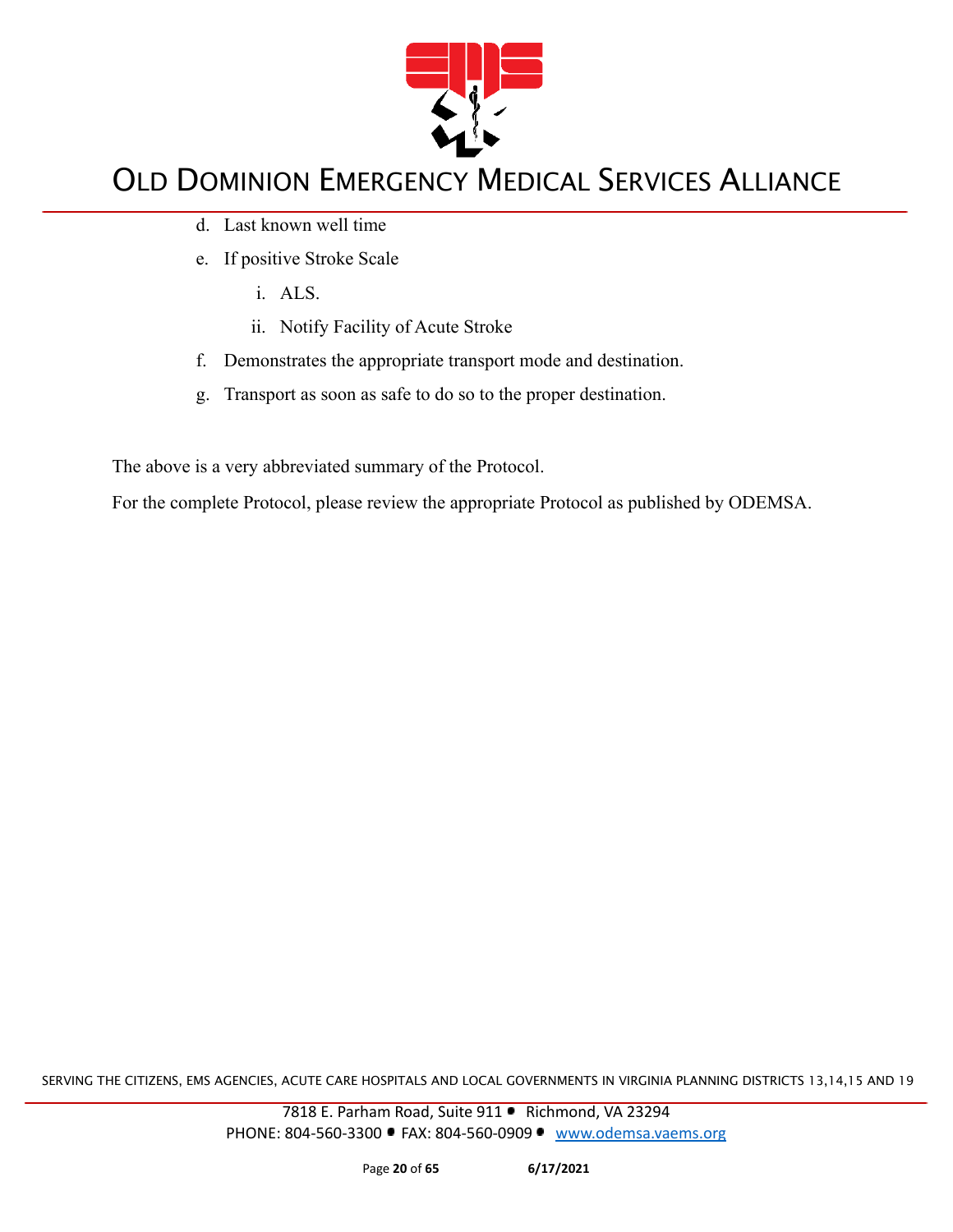

Student's and FTO'S signatures below signify that the student has demonstrated sufficient working knowledge and can perform such competency and has had the opportunity to ask and has had all questions and answers provided to their level of comfort.

#### Competency – ODEMSA – Regional Protocols – **General –Medical – Stroke/TIA - BLS**

Student's Name and Signature – date below:

Printed Name Signature

 $\Box$  Date

FTO's Name and Signature – date below:

 $\Box$  Date

Printed Name Signature

SERVING THE CITIZENS, EMS AGENCIES, ACUTE CARE HOSPITALS AND LOCAL GOVERNMENTS IN VIRGINIA PLANNING DISTRICTS 13,14,15 AND 19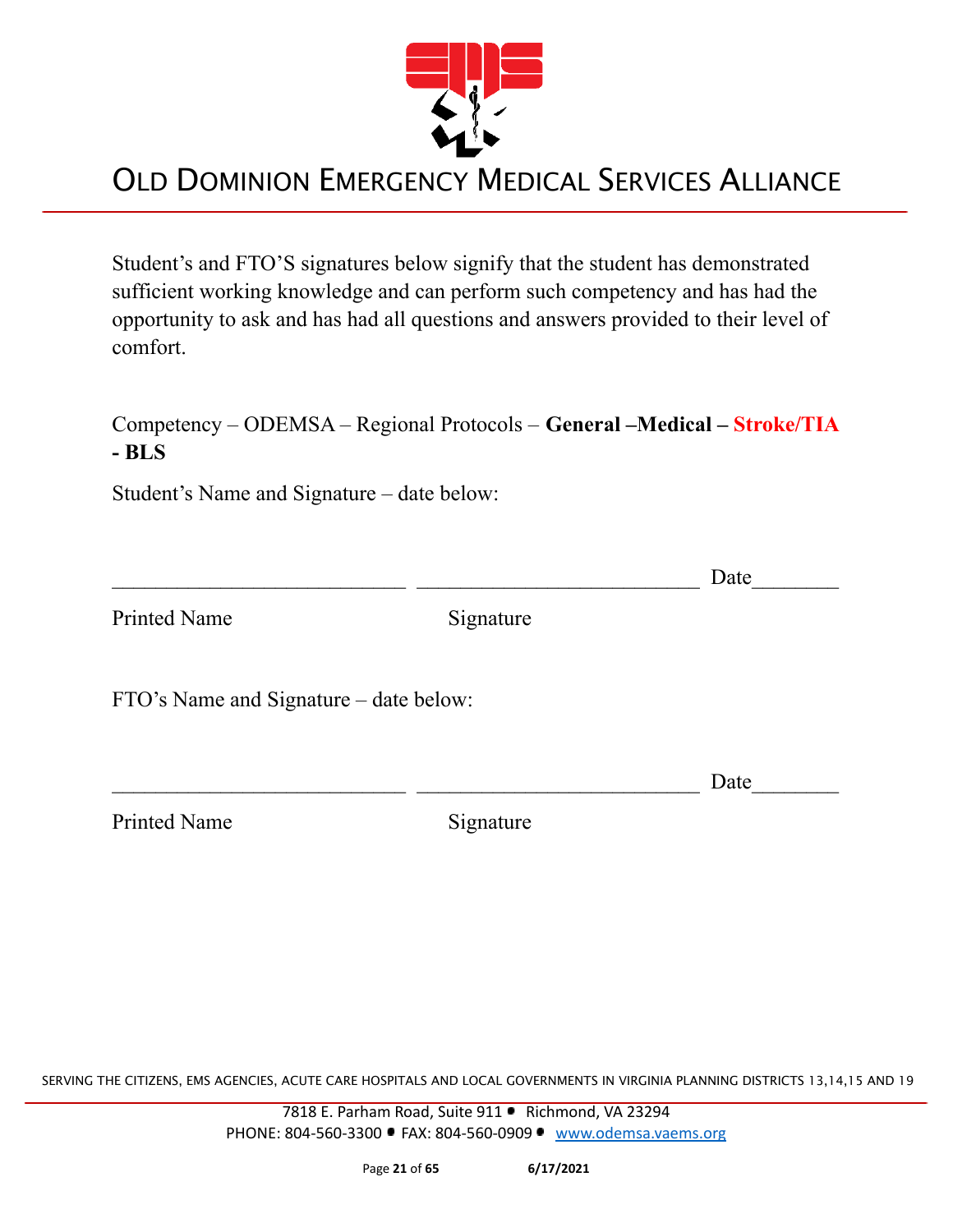

# **Medical – Dystonic/Extrapyramidal Reaction – BLS**

#### **OVERVIEW:**

**Dystonic or extrapyramidal** reactions are characterized by an unusual posture, change in muscle tone, drooling, and/or uncontrolled movements.

Although dystonic reactions are occasionally dose-related these reactions are more often idiosyncratic and not predictable.

Dystonia results from drug-induced alteration of the dopaminergic-cholinergic balance in the basal ganglia.

Risk factors include, but are not limited to, family history of dystonia, a recent history of cocaine or alcohol use, or treatment with a potent dopamine D2 receptor antagonist such as fluphenazine and almost every anti-psychotic medication.

**Diphenhydramine, when administered, usually causes marked improvement, if not a total resolution of symptoms.**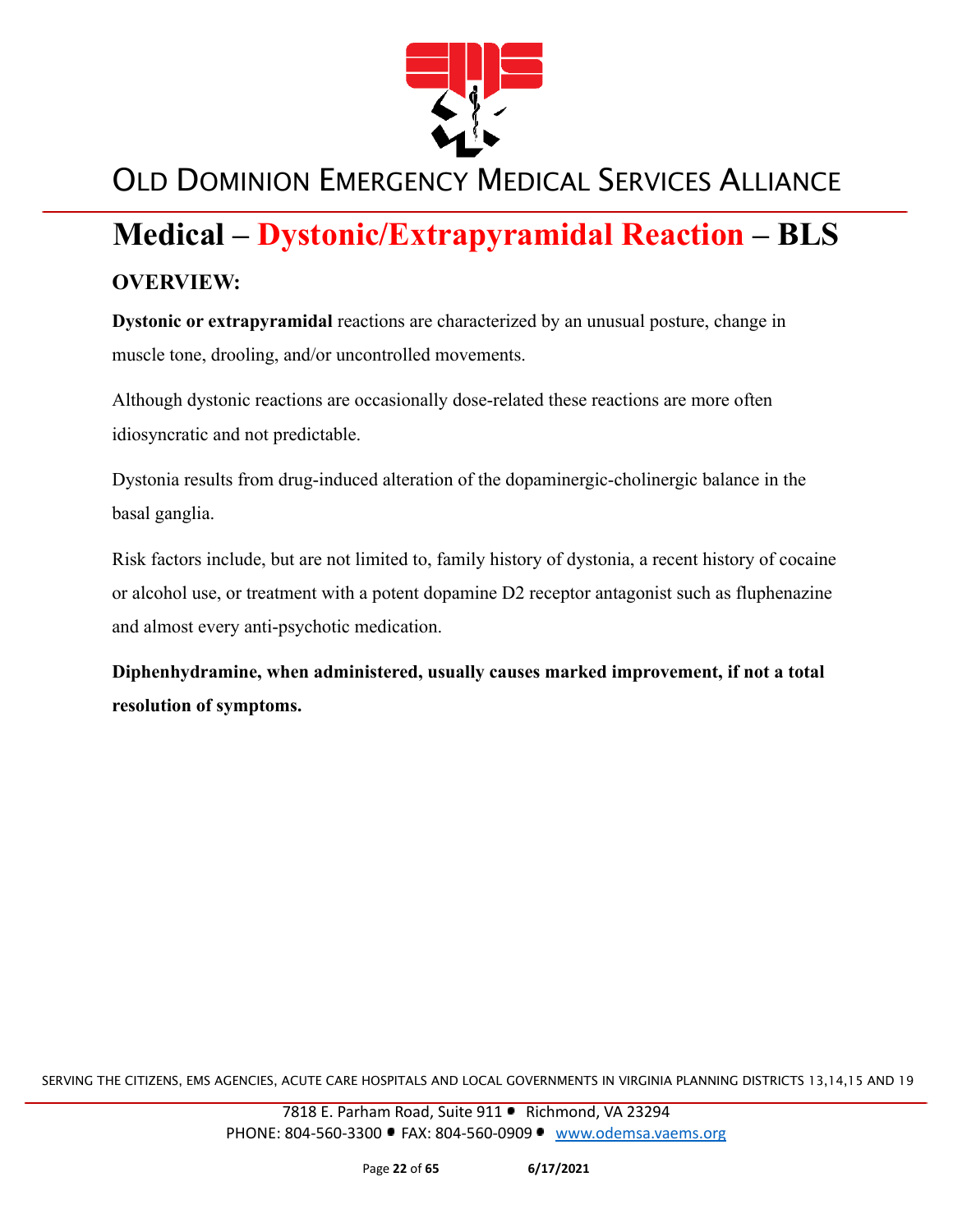

Student Can demonstrate the following competencies without prompting and can explain the

clinical reasoning for each listed below:

- 1. Demonstrates proper assessment techniques.
	- a. HPI Complete
	- b. Signs and Symptoms
	- c. SAMPLE
	- d. OPQRST
	- e. MOI NOI
	- f. Primary Assessment
		- i. XABCDE Format
	- g. Need for ALS.
	- h. Determine Relevant Differentials based on Assessment.
	- i. Glucose level
		- i. Refer to the Proper Hypoglycemia Protocol
		- ii. Refer to the Proper Hyperglycemia Protocol
	- j. Obtain 12 Lead EKG
- 2. Demonstrates the following skills.
	- a. Pulse Ox
		- i. Oxygen per Assessment findings
	- b. Proper 12 lead placement.
	- c. Stroke Scale
	- d. Last known well time
		- i. ALS.
	- e. Demonstrates the appropriate transport mode and destination.
	- f. Transport as soon as safe to do so to the proper destination.

The above is a very abbreviated summary of the Protocol.

For the complete Protocol, please review the appropriate Protocol as published by ODEMSA.

SERVING THE CITIZENS, EMS AGENCIES, ACUTE CARE HOSPITALS AND LOCAL GOVERNMENTS IN VIRGINIA PLANNING DISTRICTS 13,14,15 AND 19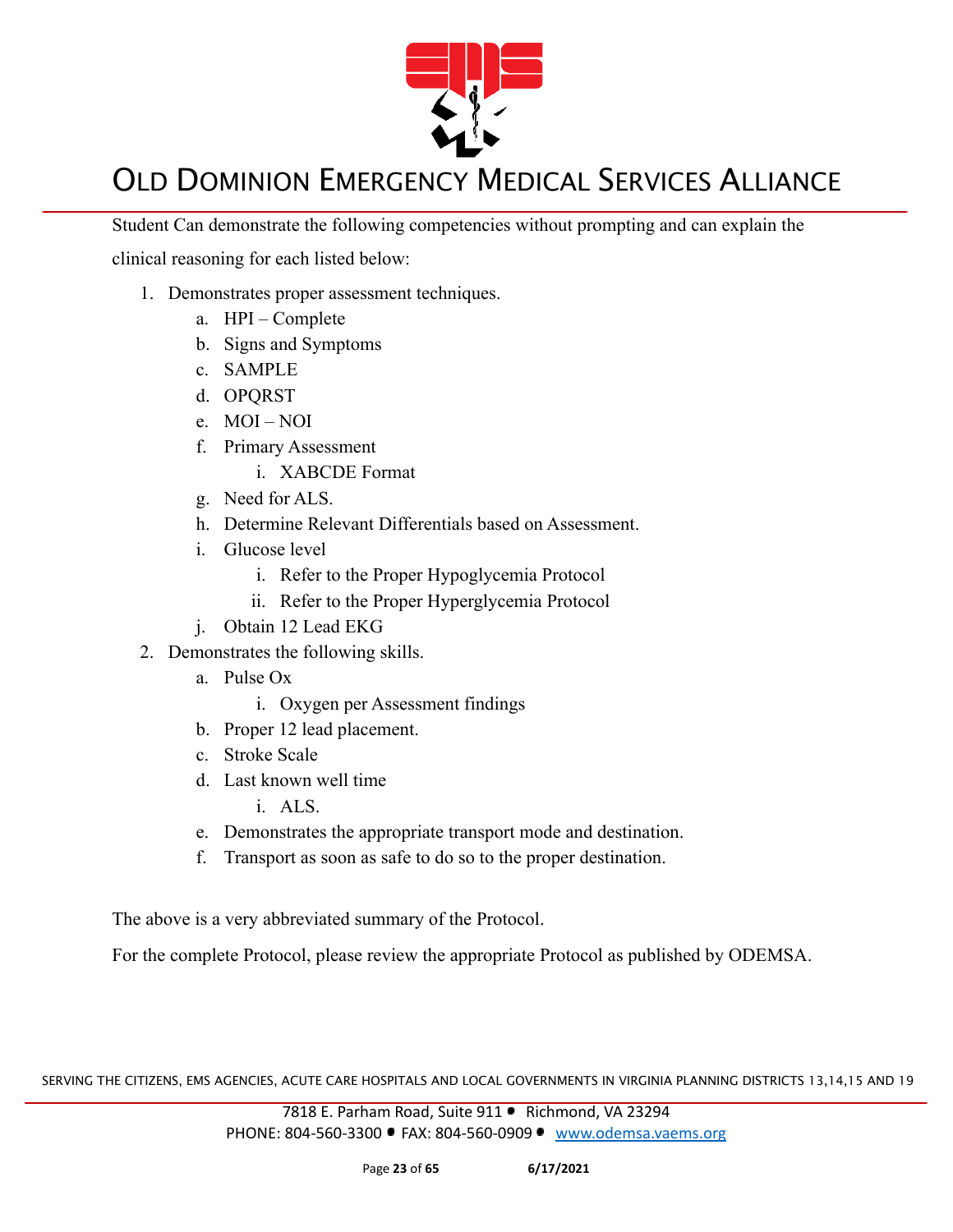

Student's and FTO'S signatures below signify that the student has demonstrated sufficient working knowledge and can perform such competency and has had the opportunity to ask and has had all questions and answers provided to their level of comfort.

Competency – ODEMSA – Regional Protocols – **General –Medical – Dystonic/Extrapyramidal Reaction - BLS**

Student's Name and Signature – date below:

|                                        |           | Date |
|----------------------------------------|-----------|------|
| <b>Printed Name</b>                    | Signature |      |
| FTO's Name and Signature – date below: |           |      |
|                                        |           | Date |
| <b>Printed Name</b>                    | Signature |      |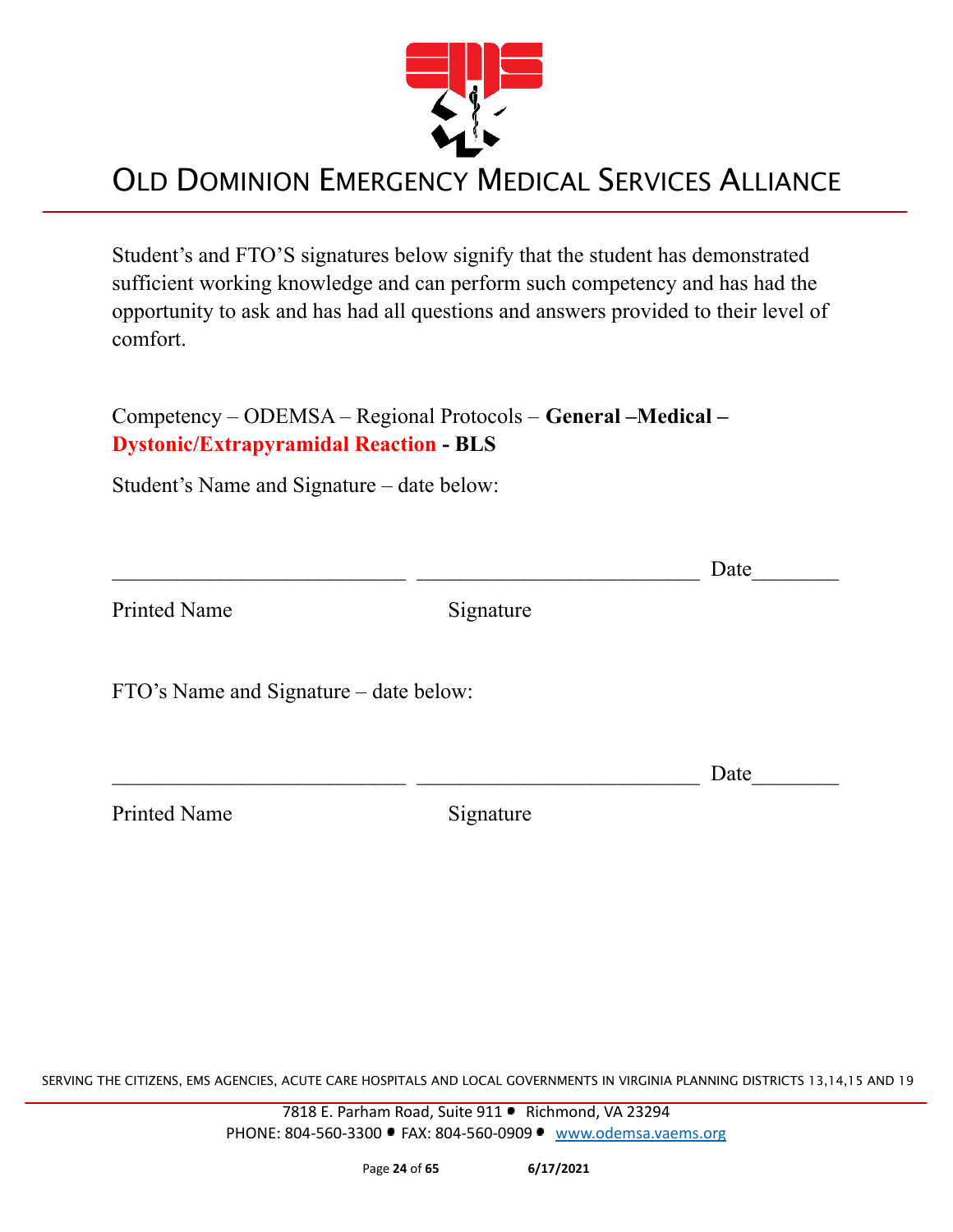

# **Medical – Diabetic – Hyperglycemia – BLS**

#### **OVERVIEW:**

**Symptomatic hyperglycemia** can be described as an elevated blood glucose level with signs of severe dehydration, altered mental status, and/or shock.

For the purpose of these protocols, the glucose level for symptomatic hyperglycemia is **300 mg /**

#### **dL and above.**

Hyperglycemia is usually the result of an inadequate supply of insulin to meet the body's needs.

**Most pre-hospital care should be focused on the treatment of severe dehydration and support of vital functions.**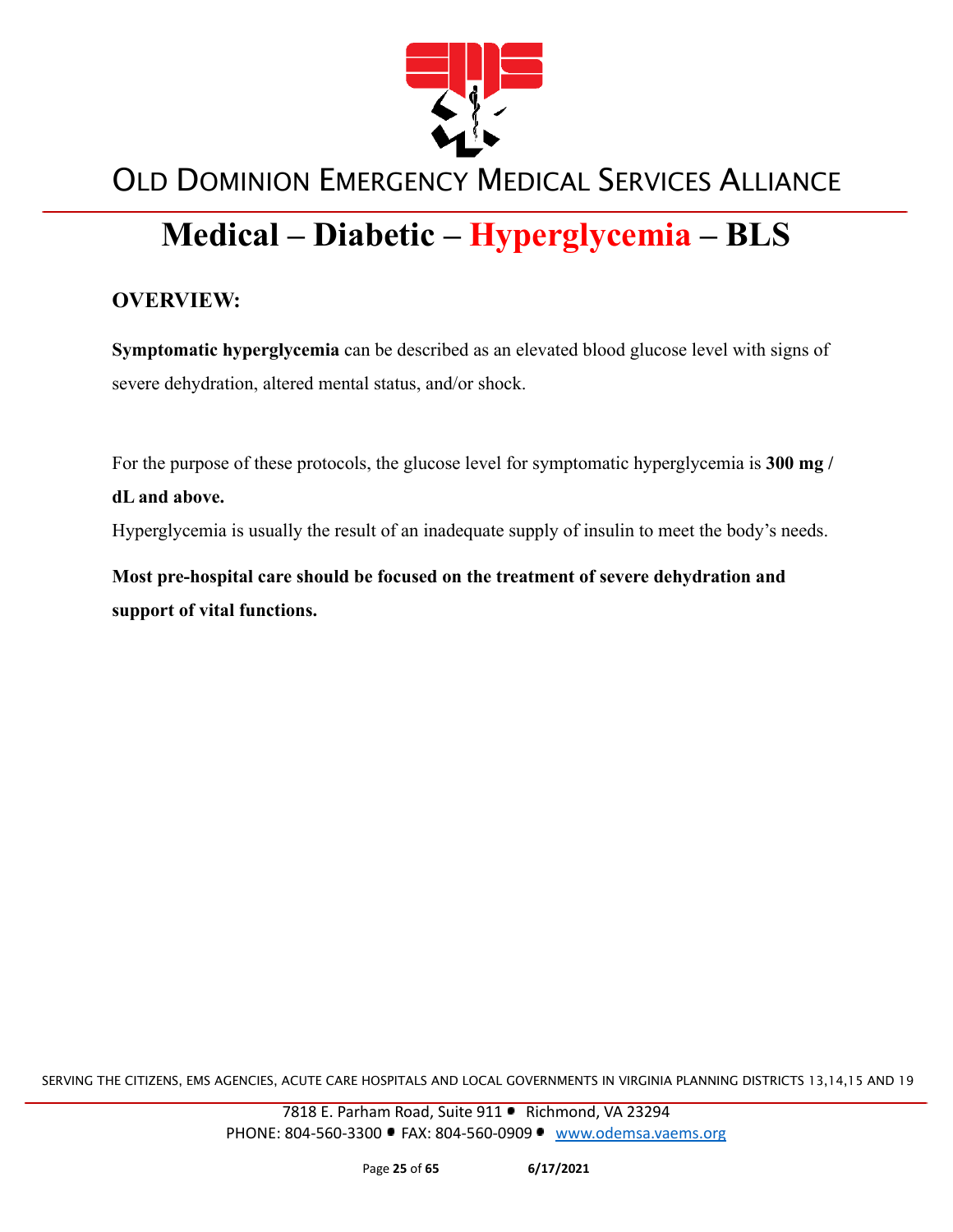

Student Can demonstrate the following competencies without prompting and can explain the

clinical reasoning for each listed below:

- 1. Demonstrates proper assessment techniques.
	- a. HPI Complete
	- b. Signs and Symptoms
	- c. SAMPLE
	- d. OPQRST
	- e. MOI NOI
	- f. Primary Assessment
		- i. XABCDE Format
	- g. Need for ALS.
	- h. Determine Relevant Differentials based on Assessment.
	- i. Glucose level
	- j. If signs of Shock Refer to the Shock Protocol
	- k. Obtain 12 Lead EKG
- 2. Demonstrates the following skills.
	- a. Pulse Ox
		- i. Oxygen per Assessment findings
	- b. Proper 12 lead placement.
	- c. Stroke Scale
	- d. Last known well time
		- i. ALS.
	- e. Demonstrates the appropriate transport mode and destination.
	- f. Transport as soon as safe to do so to the proper destination.

The above is a very abbreviated summary of the Protocol.

For the complete Protocol, please review the appropriate Protocol as published by ODEMSA.

SERVING THE CITIZENS, EMS AGENCIES, ACUTE CARE HOSPITALS AND LOCAL GOVERNMENTS IN VIRGINIA PLANNING DISTRICTS 13,14,15 AND 19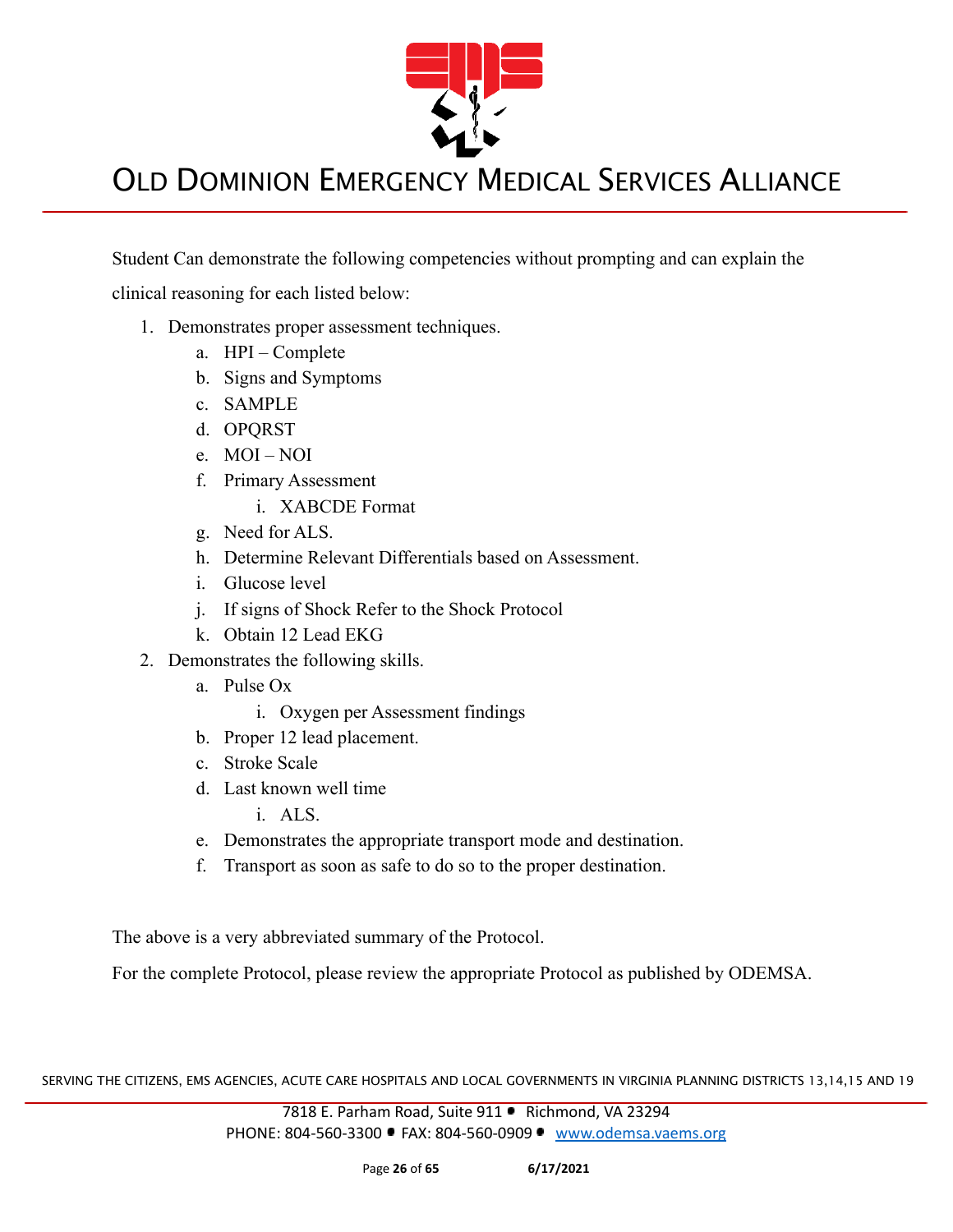

Student's and FTO'S signatures below signify that the student has demonstrated sufficient working knowledge and can perform such competency and has had the opportunity to ask and has had all questions and answers provided to their level of comfort.

Competency – ODEMSA – Regional Protocols – **General –Medical – Diabetic – Hyperglycemia – BLS**

Student's Name and Signature – date below:

|                                        |           | Date |
|----------------------------------------|-----------|------|
| <b>Printed Name</b>                    | Signature |      |
| FTO's Name and Signature – date below: |           |      |
|                                        |           | Date |
| <b>Printed Name</b>                    | Signature |      |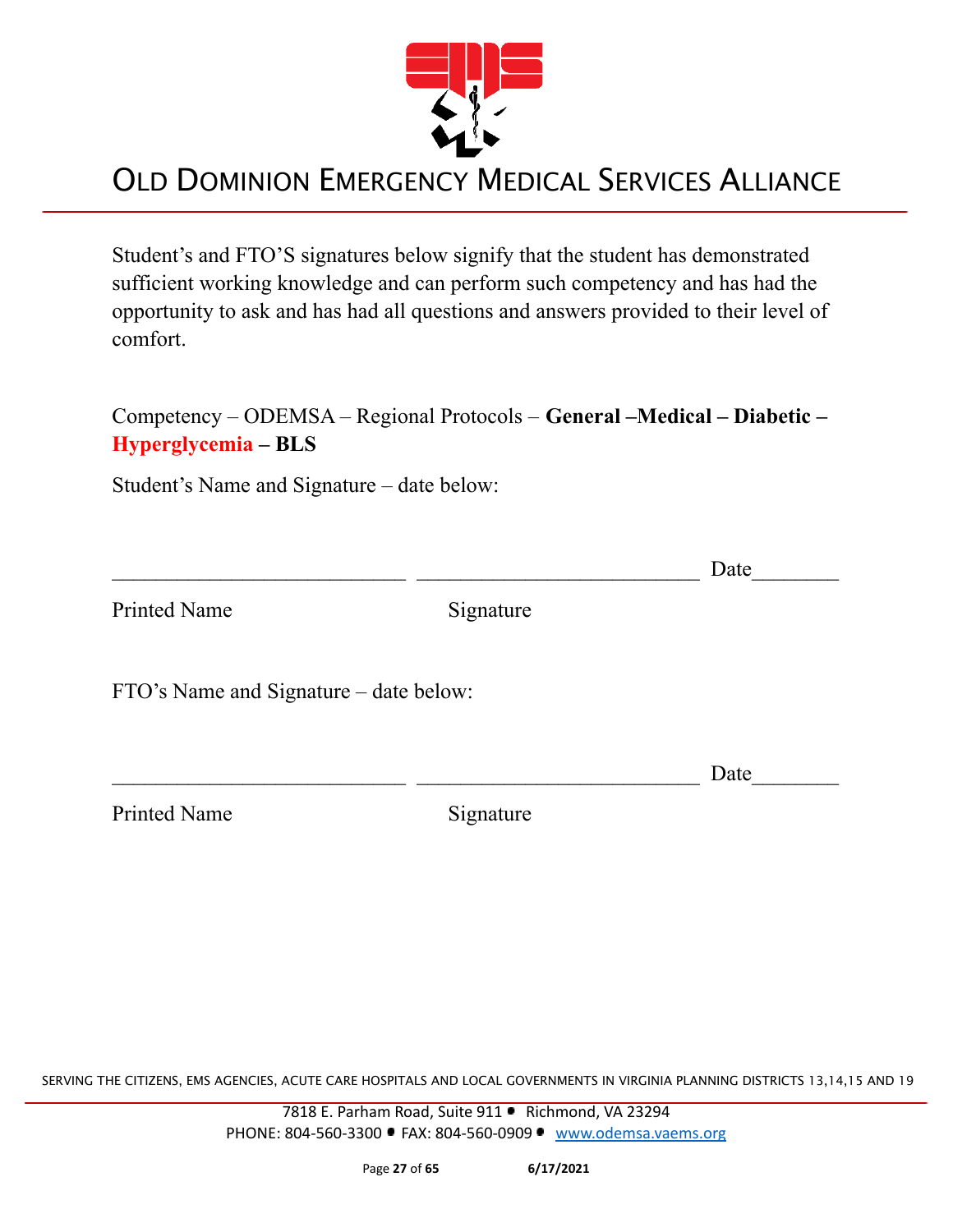

# Medical – Diabetic – Hypoglycemia – BLS

#### **OVERVIEW:**

Symptomatic hypoglycemia is defined as a **blood glucose level < 60 mg / dL with signs of altered mental status and/or unconsciousness.**

The many signs and symptoms that are associated with hypoglycemia can be divided into two broad categories: adrenergic and neurologic.

**Adrenergic** - stimulation is due to the increased epinephrine levels,

**Neurologic** - is due to central nervous system dysfunction from the decreased glucose levels.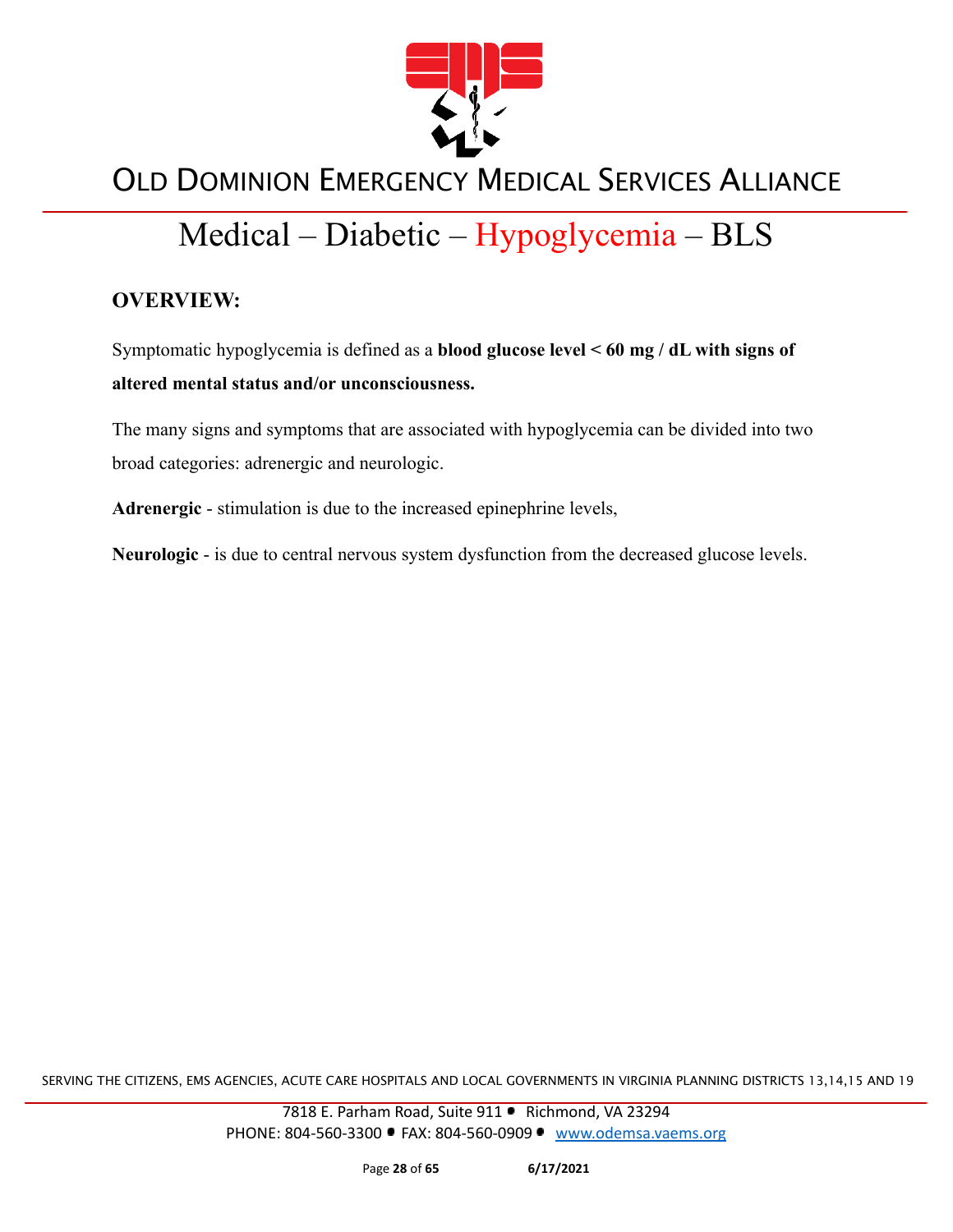

Student Can demonstrate the following competencies without prompting and can explain the

clinical reasoning for each listed below:

- 1. Demonstrates proper assessment techniques.
	- a. HPI Complete
	- b. Signs and Symptoms
	- c. SAMPLE
	- d. OPQRST
	- e. MOI NOI
	- f. Primary Assessment
		- i. XABCDE Format
	- g. Need for ALS.
	- h. Determine Relevant Differentials based on Assessment.
		- i. Glucose level
		- ii. If Low
			- 1. ALS
		- iii. If patient able to manage Airway -Awake and can follow directions
			- 1. Oral glucose 15G
				- a. Repeat Q 15 minutes
			- 2. Glucagon 1 mg
	- i. If Shock noted Refer to the Shock Protocol.
- 2. Demonstrates the following skills.
	- a. Pulse Ox
		- i. Oxygen per Assessment findings
	- b. Administration of the following
		- i. Oral Glucose
		- ii. Glucagon
	- c. Stroke Scale
	- d. Last known well time
		- i. ALS.
	- e. Demonstrates the appropriate transport mode and destination.
	- f. Transport as soon as safe to do so to the proper destination.

SERVING THE CITIZENS, EMS AGENCIES, ACUTE CARE HOSPITALS AND LOCAL GOVERNMENTS IN VIRGINIA PLANNING DISTRICTS 13,14,15 AND 19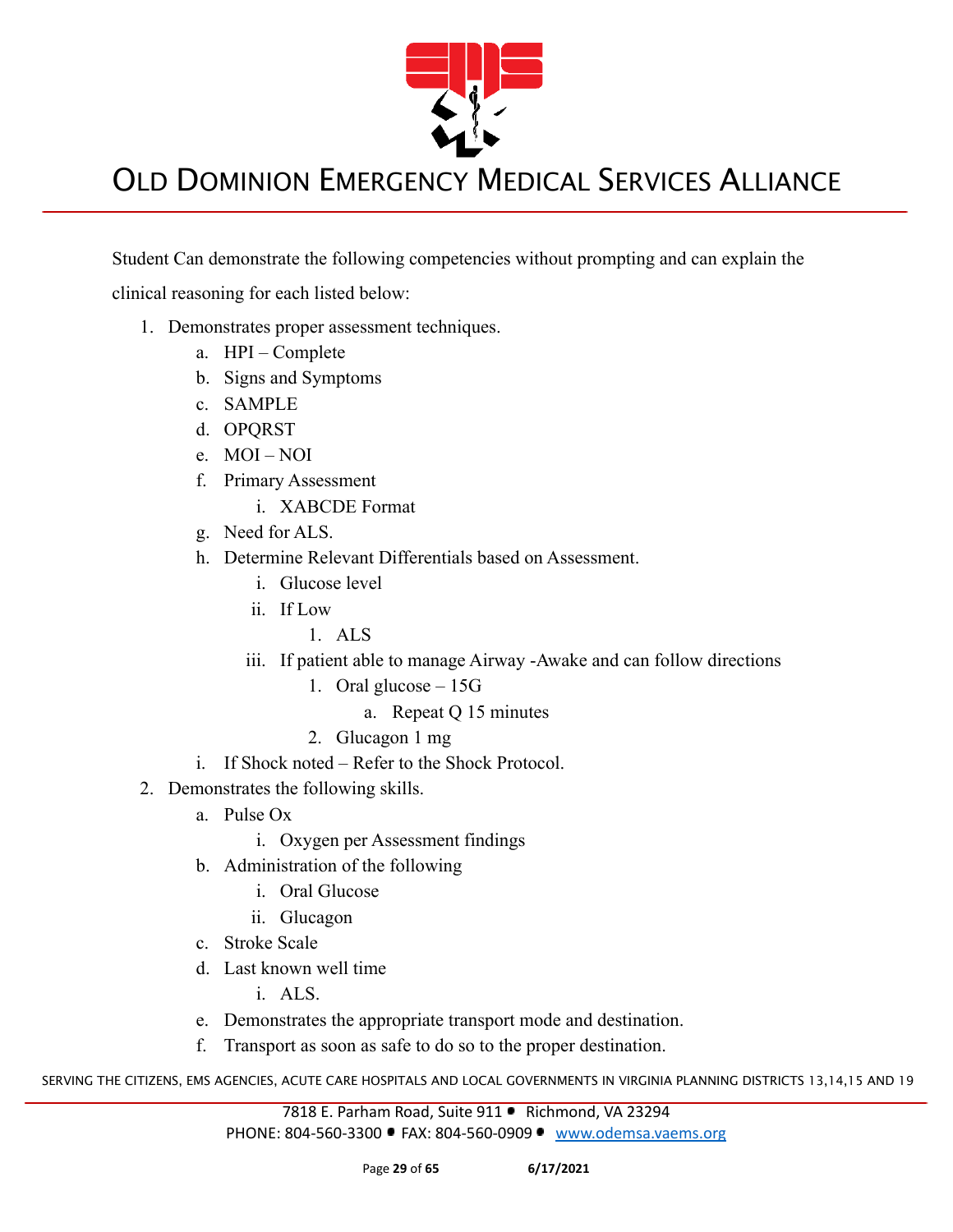

The above is a very abbreviated summary of the Protocol.

For the complete Protocol, please review the appropriate Protocol as published by ODEMSA.

SERVING THE CITIZENS, EMS AGENCIES, ACUTE CARE HOSPITALS AND LOCAL GOVERNMENTS IN VIRGINIA PLANNING DISTRICTS 13,14,15 AND 19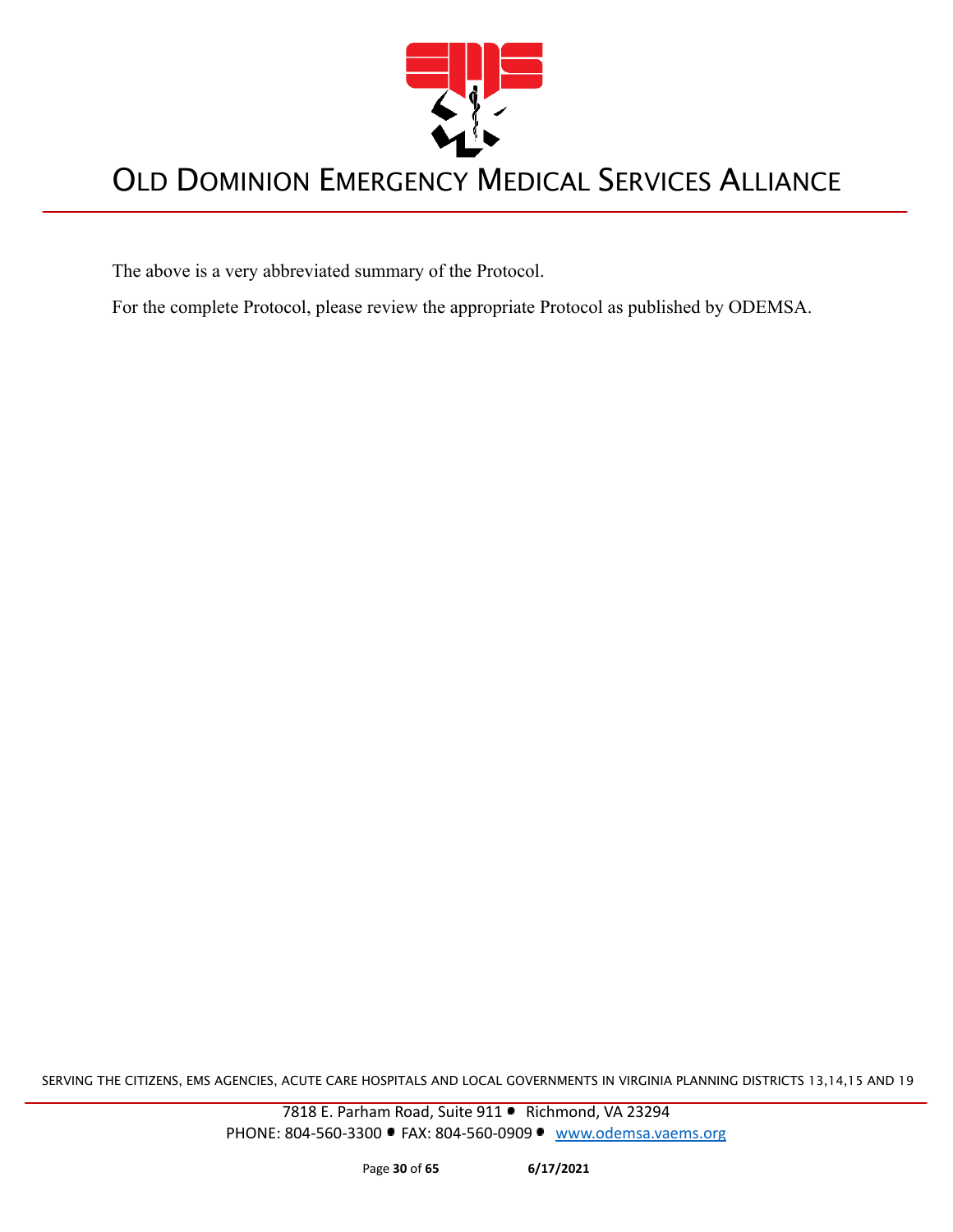

Student's and FTO'S signatures below signify that the student has demonstrated sufficient working knowledge and can perform such competency and has had the opportunity to ask and has had all questions and answers provided to their level of comfort.

Competency – ODEMSA – Regional Protocols – **General –Medical – Diabetic – Hypoglycemia – BLS**

Student's Name and Signature – date below:

|                                        |           | Date |
|----------------------------------------|-----------|------|
| <b>Printed Name</b>                    | Signature |      |
| FTO's Name and Signature – date below: |           |      |
|                                        |           | Date |
| <b>Printed Name</b>                    | Signature |      |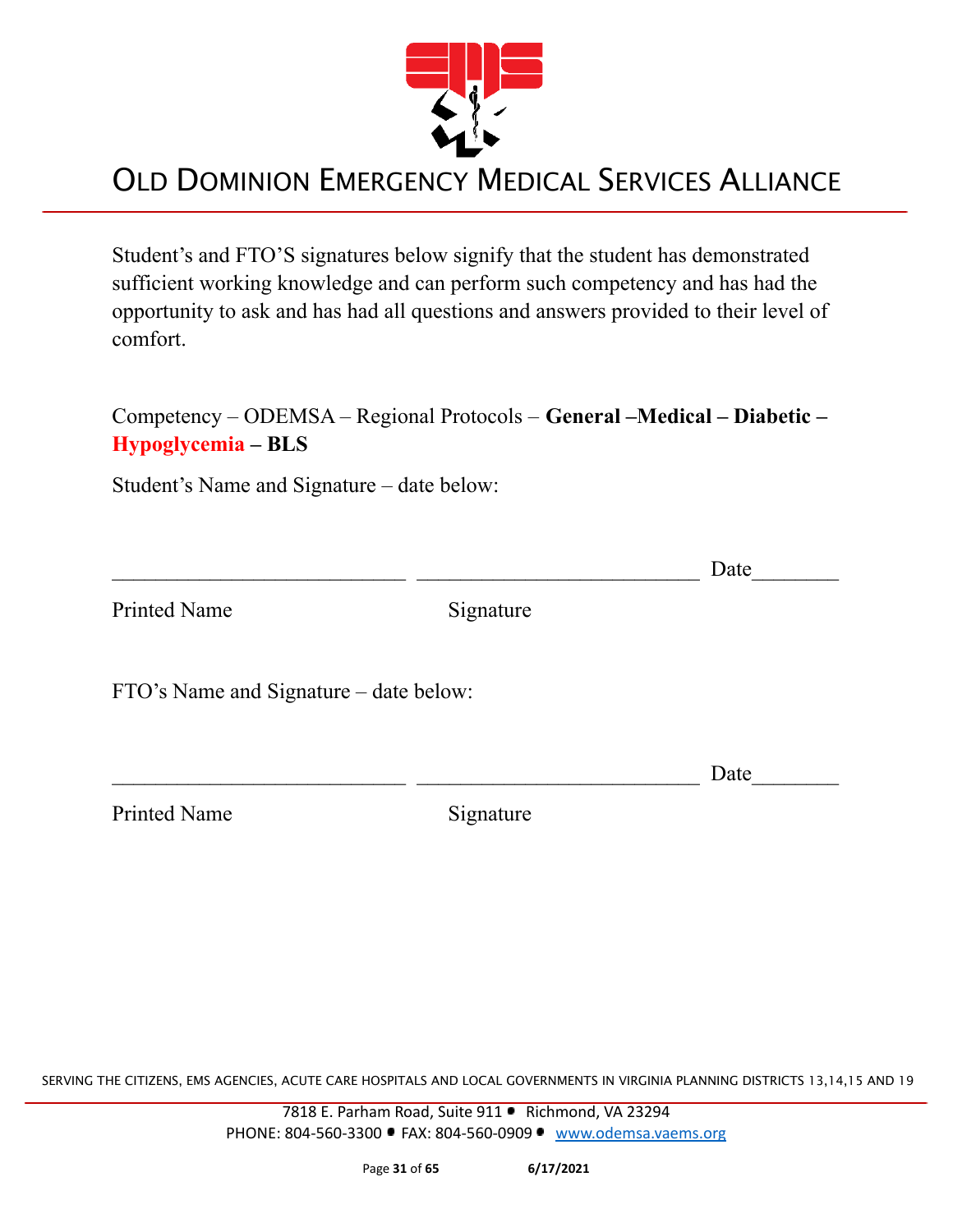

# **Medical – Nausea/Vomiting – BLS**

#### **OVERVIEW:**

The pre-hospital provider should be very careful to ensure that patients who present with vague complaints such as nausea and vomiting are thoroughly assessed.

All patients presenting with nausea and vomiting should be screened for potential life threats initially.

Anti-emetic treatment should be considered a treatment of a symptom of an underlying illness or injury.

The patient's symptoms and recent history must determine the most appropriate care.

Frequently, treatment of an underlying cause and limiting movement may resolve or greatly reduce these complaints.

However, persistent nausea and vomiting of unknown etiology may respond well to pharmaceutical therapy.

**Do not overlook the possibility of cardiac origin complaints, with atypical presentation of nausea/vomiting (i.e., diabetic, and female patients)**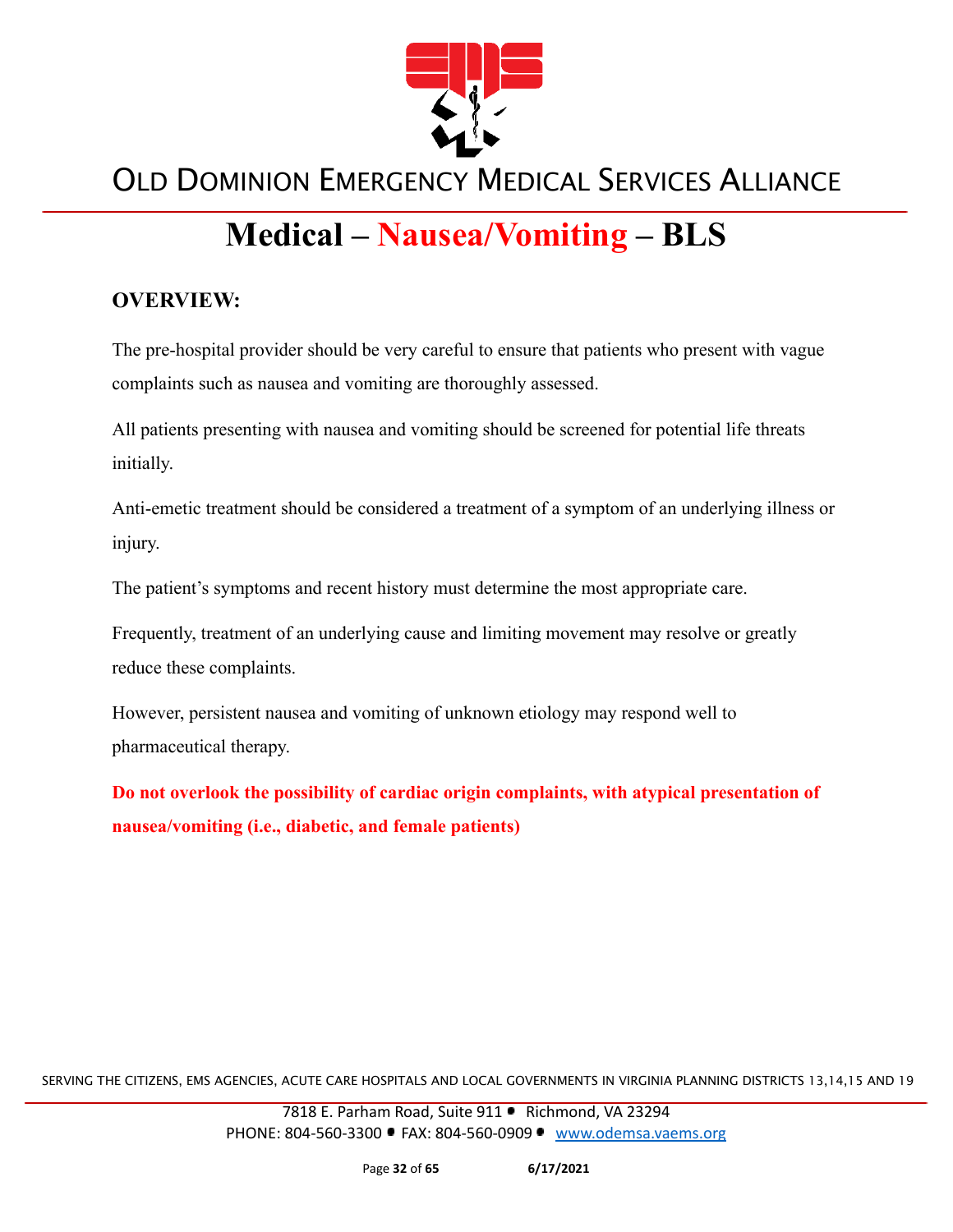

Student Can demonstrate the following competencies without prompting and can explain the

clinical reasoning for each listed below:

- 1. Demonstrates proper assessment techniques.
	- a. HPI Complete
	- b. Signs and Symptoms
	- c. SAMPLE
	- d. OPQRST
	- e. MOI NOI
	- f. Primary Assessment
		- i. XABCDE Format
	- g. Need for ALS.
	- h. Determine Relevant Differentials based on Assessment.
	- i. Obtain 12 Lead EKG
	- j. Pulse Ox
- 2. Demonstrates the following skills.
	- a. Pulse Ox
		- i. Oxygen per Assessment findings
	- b. Stroke Scale
		- i. Last known well time VAN Assessment
		- ii. Last known well time
		- iii. If positive Stroke Scale
			- 1. ALS.
			- 2. Notify Facility of Acute Stroke
	- c. Proper 12 lead placement.
	- d. Obtaining 12 lead EKG in 10 minutes or less of patient side.
	- e. Demonstrates knowledge of ACUTE MI message on 12 Lead.
		- i. Request ALS.
		- ii. Proper Admin of ASA.
		- iii. Proper Admin of NTG
	- f. Anti-Emetic based on Assessment.
	- g. Demonstrates the appropriate transport mode and destination.
	- h. Transport as soon as safe to do so to the proper destination.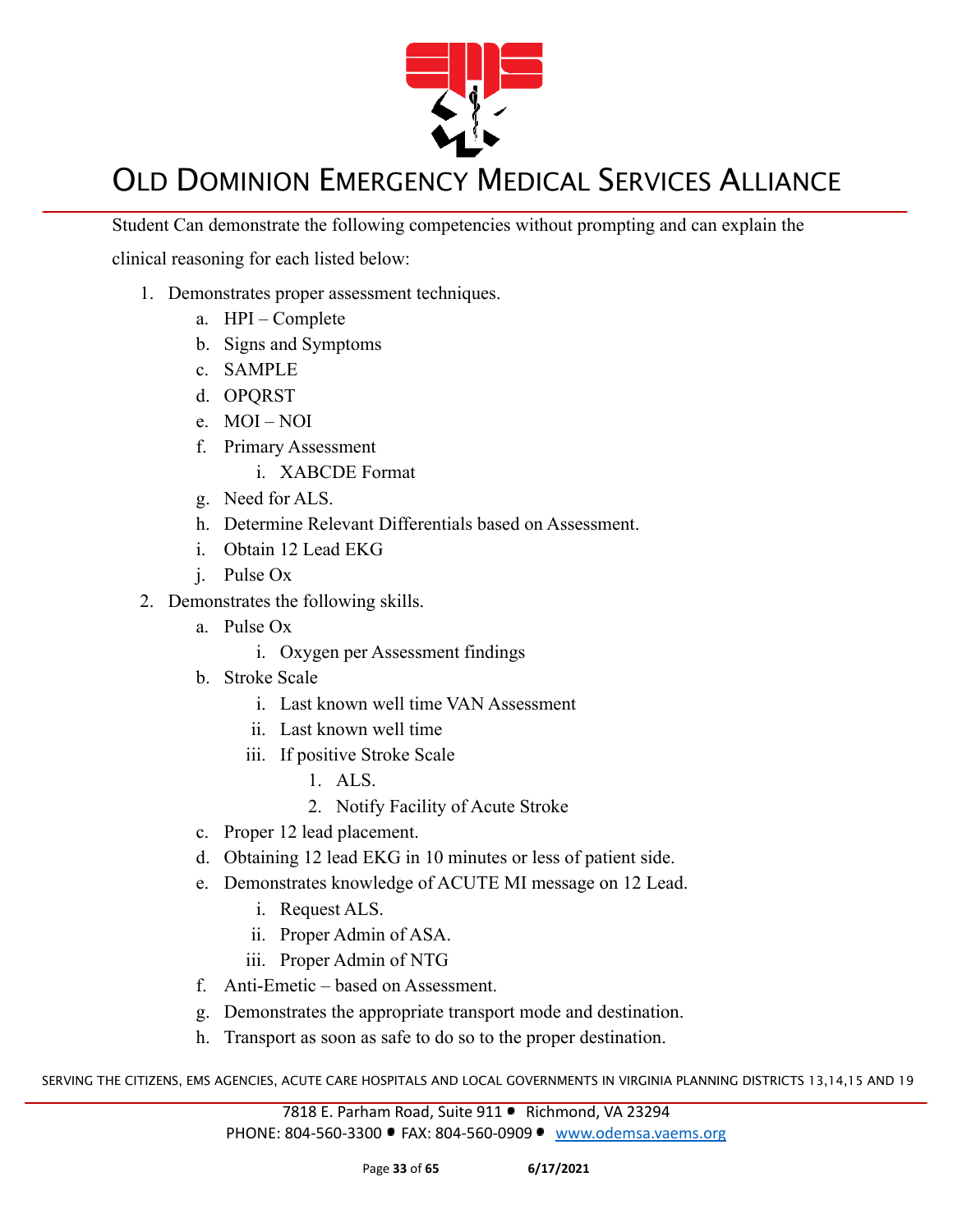

The above is a very abbreviated summary of the Protocol.

For the complete Protocol, please review the appropriate Protocol as published by ODEMSA.

SERVING THE CITIZENS, EMS AGENCIES, ACUTE CARE HOSPITALS AND LOCAL GOVERNMENTS IN VIRGINIA PLANNING DISTRICTS 13,14,15 AND 19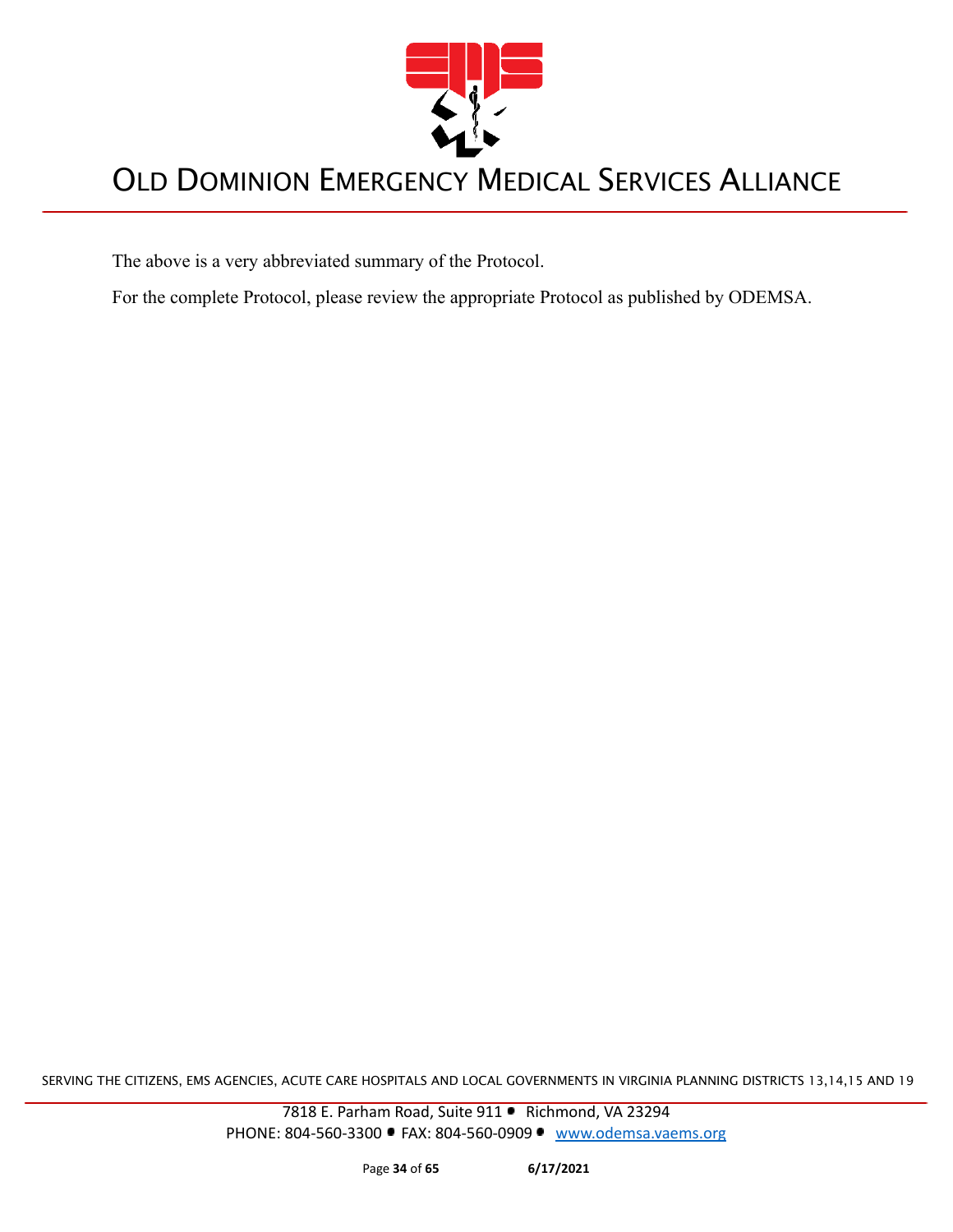

Student's and FTO'S signatures below signify that the student has demonstrated sufficient working knowledge and can perform such competency and has had the opportunity to ask and has had all questions and answers provided to their level of comfort.

Competency – ODEMSA – Regional Protocols – **General –Medical – Nausea/Vomiting – BLS**

Student's Name and Signature – date below:

|                                        |           | Date |
|----------------------------------------|-----------|------|
| <b>Printed Name</b>                    | Signature |      |
| FTO's Name and Signature – date below: |           |      |
|                                        |           | Date |
| <b>Printed Name</b>                    | Signature |      |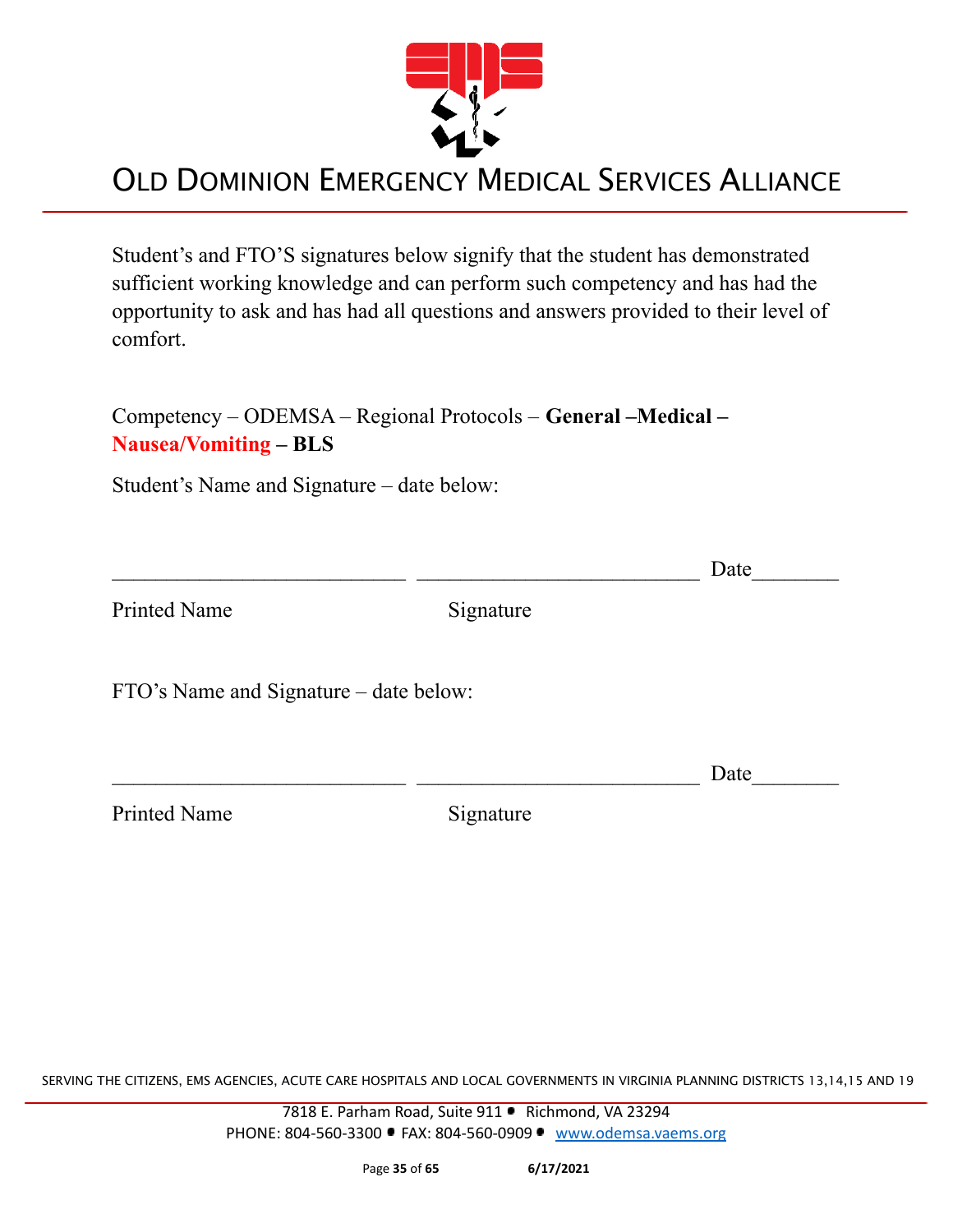

# General – Pain Control – BLS

#### **OVERVIEW:**

The practice of pre-hospital emergency medicine requires expertise in a wide variety of pharmacological and non-pharmacological techniques to treat acute pain resulting from a myriad of injuries and illnesses.

One of the most essential missions for all healthcare providers should be the relief and/or prevention of pain and suffering.

Approaches to pain relief must be designed to be safe and effective in the organized chaos of the pre-hospital environment.

The degree of pain and the hemodynamic status of the patient will determine the rapidity of care.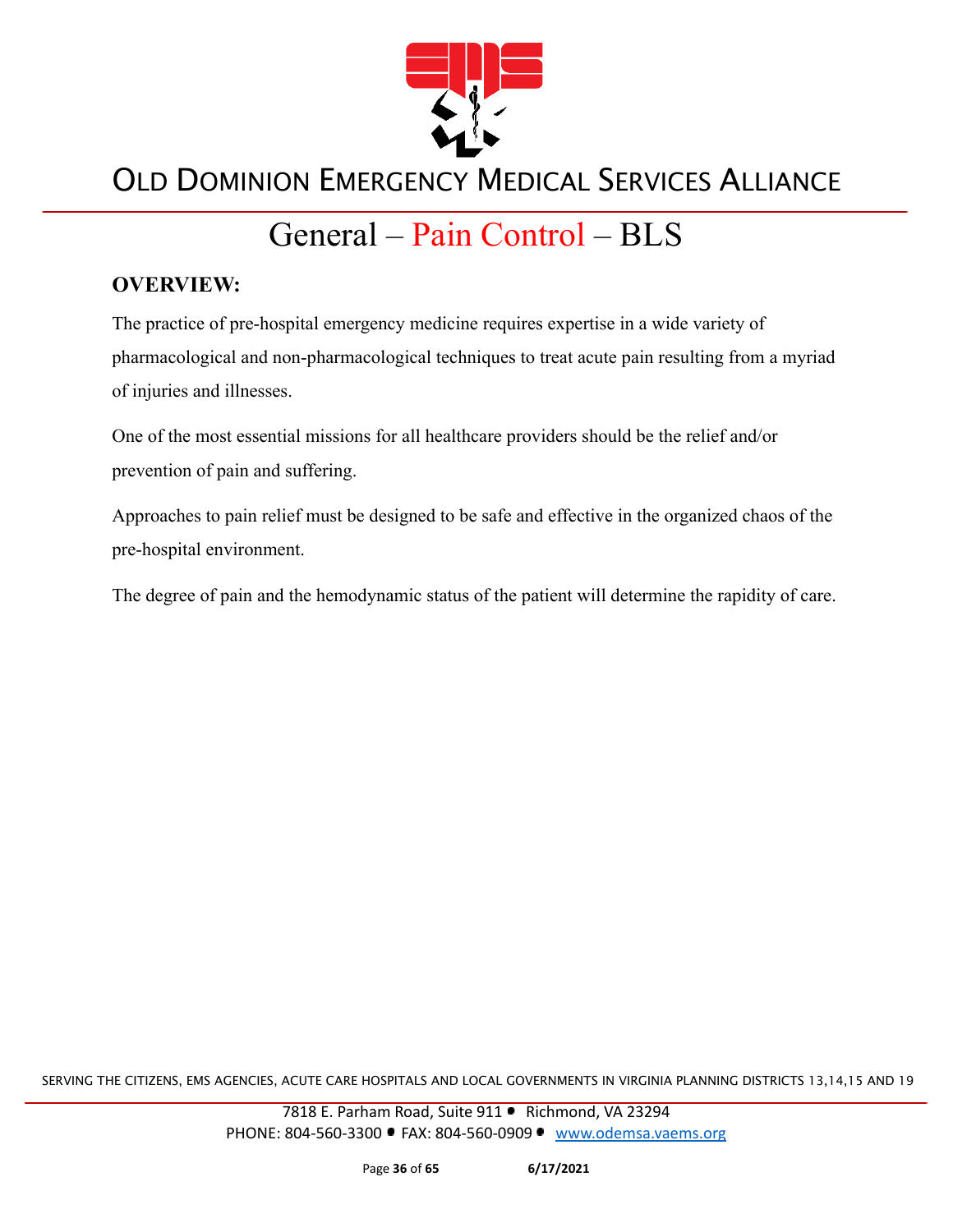

Student Can demonstrate the following competencies without prompting and can explain the

clinical reasoning for each listed below:

- 1. Demonstrates proper assessment techniques.
	- a. HPI Complete
	- b. Signs and Symptoms
	- c. SAMPLE
	- d. OPQRST
	- e. MOI NOI
	- f. Primary Assessment
		- i. XABCDE Format
	- g. Need for ALS.
	- h. Determine Relevant Differentials based on Assessment.
- 2. Demonstrates the following skills.
	- a. Age-Appropriate Pain Score
	- b. Last known well time
		- i. Acute
		- ii. Chronic
	- c. Proper 12 lead placement.
	- d. Obtaining 12 lead in 10 minutes or less of patient side.
	- e. Demonstrates knowledge of ACUTE MI message on 12 Lead.
		- i. Request ALS.
		- ii. Proper Admin of ASA.
		- iii. Proper Admin of NTG
	- f. Pain management per Agency/OMD local protocol/procedures
	- g. Anti-Emetic based on Assessment.
	- h. Demonstrates the appropriate transport mode and destination.
	- i. Transport as soon as safe to do so to the proper destination.

The above is a very abbreviated summary of the Protocol.

For the complete Protocol, please review the appropriate Protocol as published by ODEMSA.

SERVING THE CITIZENS, EMS AGENCIES, ACUTE CARE HOSPITALS AND LOCAL GOVERNMENTS IN VIRGINIA PLANNING DISTRICTS 13,14,15 AND 19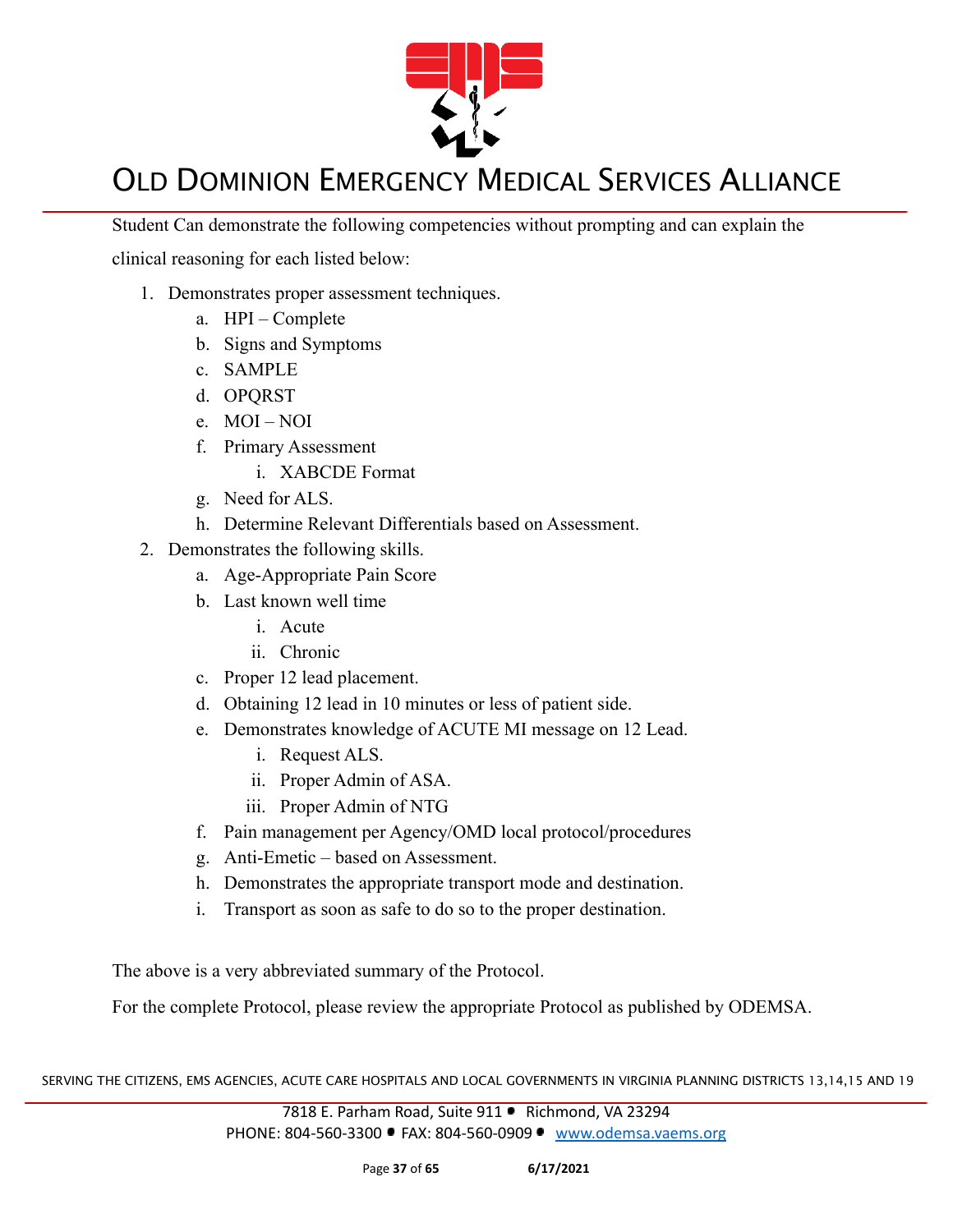

Student's and FTO'S signatures below signify that the student has demonstrated sufficient working knowledge and can perform such competency and has had the opportunity to ask and has had all questions and answers provided to their level of comfort.

#### Competency – ODEMSA – Regional Protocols – **General – Medical – Pain Control – BLS**

Student's Name and Signature – date below:

|                                        |           | Date |
|----------------------------------------|-----------|------|
| <b>Printed Name</b>                    | Signature |      |
| FTO's Name and Signature – date below: |           |      |
|                                        |           | Date |
| <b>Printed Name</b>                    | Signature |      |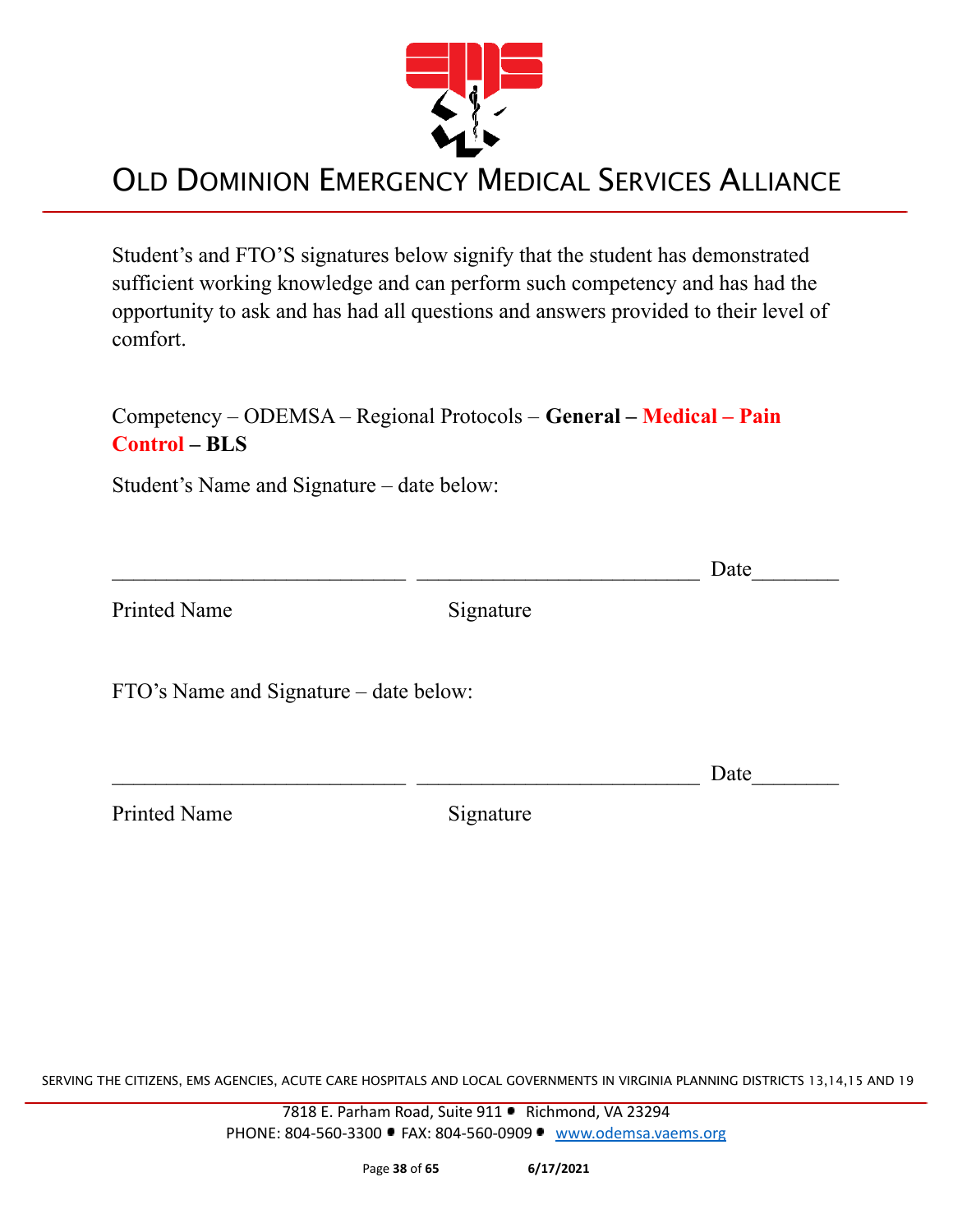

#### **Medical - Respiratory Distress/Asthma/COPD/Croup/Reactive Airway**

#### **(Respiratory Distress – Asthma / COPD) – BLS**

#### **OVERVIEW:**

Respiratory distress, or dyspnea, is one of the most common medical complaints witnessed in pre-hospital medicine. Most patients describe it as a sensation of shortness of breath or a feeling of "air hunger" accompanied by labored breathing. Dyspnea may be caused by pulmonary or cardiac disease or by any mechanism that causes hypoxia. It may be mild, manifesting only on exertion, or severe, occurring at rest.

The most common causes of non-cardiac dyspnea in the pre-hospital environment involve asthma, chronic obstructive pulmonary disease (COPD), pneumonia, and bronchitis. The wheezing patient may present in different ways, some may not even complain of wheezing, but rather just of shortness of breath, cough, or chest tightness.

Wheezing patients are often apprehensive and distressed, at times, so severe that they may not be able to speak in complete sentences. Oxygenation may be compromised to the point that there is a decrease in the patient's level of consciousness. These signs are clues that the patient needs immediate and aggressive therapy.

#### **Treatment is aimed at maintaining the patient's**  $SpO$ **, to**  $> 90\%$ **.**

Remember, **not all wheezing is from asthma**.

SERVING THE CITIZENS, EMS AGENCIES, ACUTE CARE HOSPITALS AND LOCAL GOVERNMENTS IN VIRGINIA PLANNING DISTRICTS 13,14,15 AND 19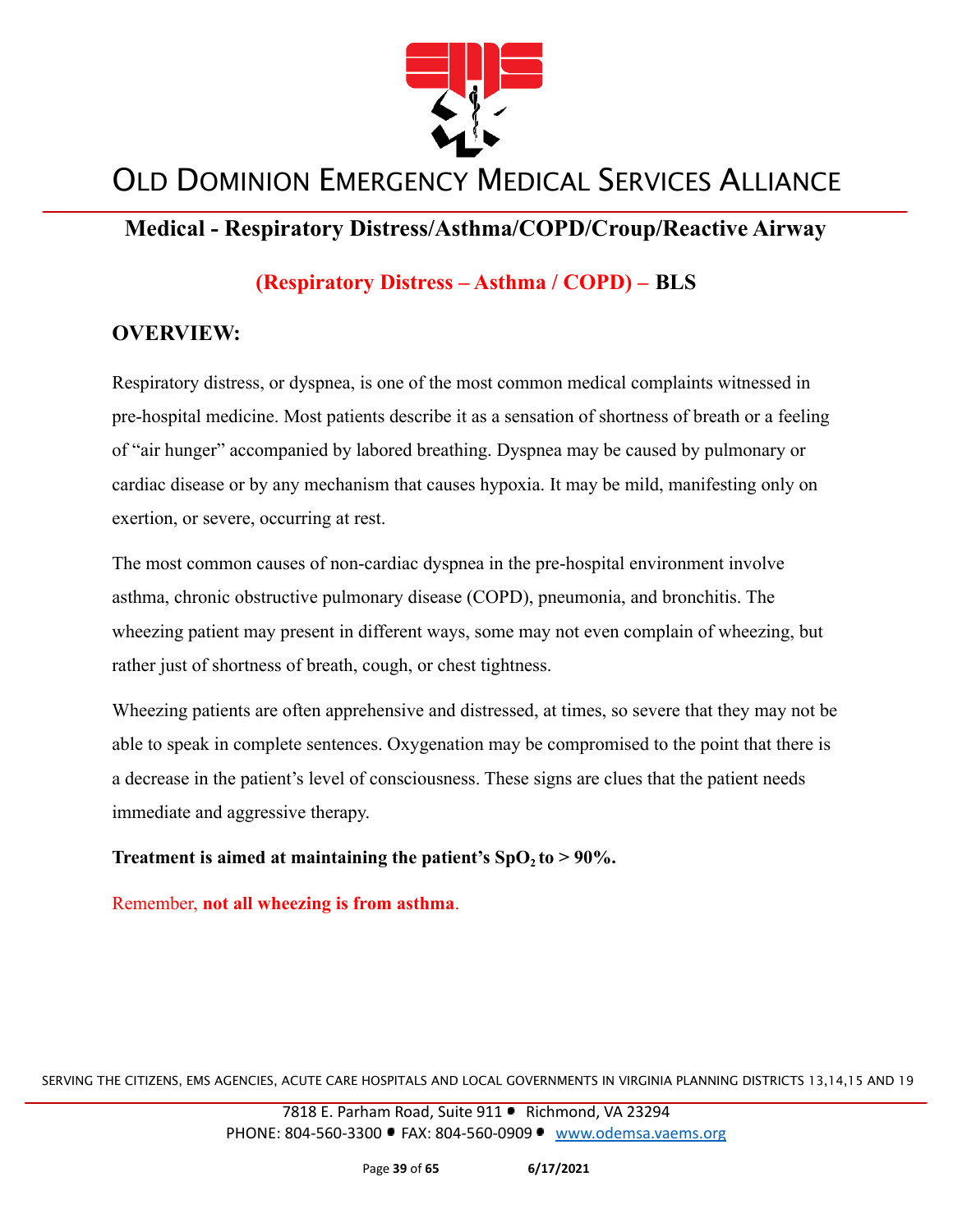

Student Can demonstrate the following competencies without prompting and can explain the

clinical reasoning for each listed below:

- 1. Demonstrates proper assessment techniques.
	- a. HPI Complete
	- b. Signs and Symptoms
	- c. SAMPLE
	- d. OPQRST
	- e. MOI NOI
	- f. Primary Assessment
		- i. XABCDE Format
	- g. Need for ALS.
	- h. Determine Relevant Differentials based on Assessment.
	- i. Position Patient Sitting up / Position of Comfort.
	- j. Pulse Ox
	- k. End Tidal  $CO<sub>2</sub>$
	- l. Assists the patient with their Prescribed Bronchodilator.
	- m. CPAP 5-10 cm H<sub>2</sub>O PEEP
	- n. If Respiratory Distress
		- i. Albuterol and Ipratropium via Nebulizer
			- 1. Repeat Albuterol **only** in 10 minutes to a total of 4 treatments
		- ii. Consider BVM Assistance
	- o. Obtain 12 Lead EKG
- 2. Demonstrates the following skills.
	- a. Age-Appropriate Pain Score
	- b. Last known well time
		- i. Acute
		- ii. Chronic
	- c. Pulse Ox Measurement
	- d. Capnography Measurement
	- e. Oxygen/Ventilation based on Assessment.
	- f. Bronchodilator Administration
	- g. Request ALS

SERVING THE CITIZENS, EMS AGENCIES, ACUTE CARE HOSPITALS AND LOCAL GOVERNMENTS IN VIRGINIA PLANNING DISTRICTS 13,14,15 AND 19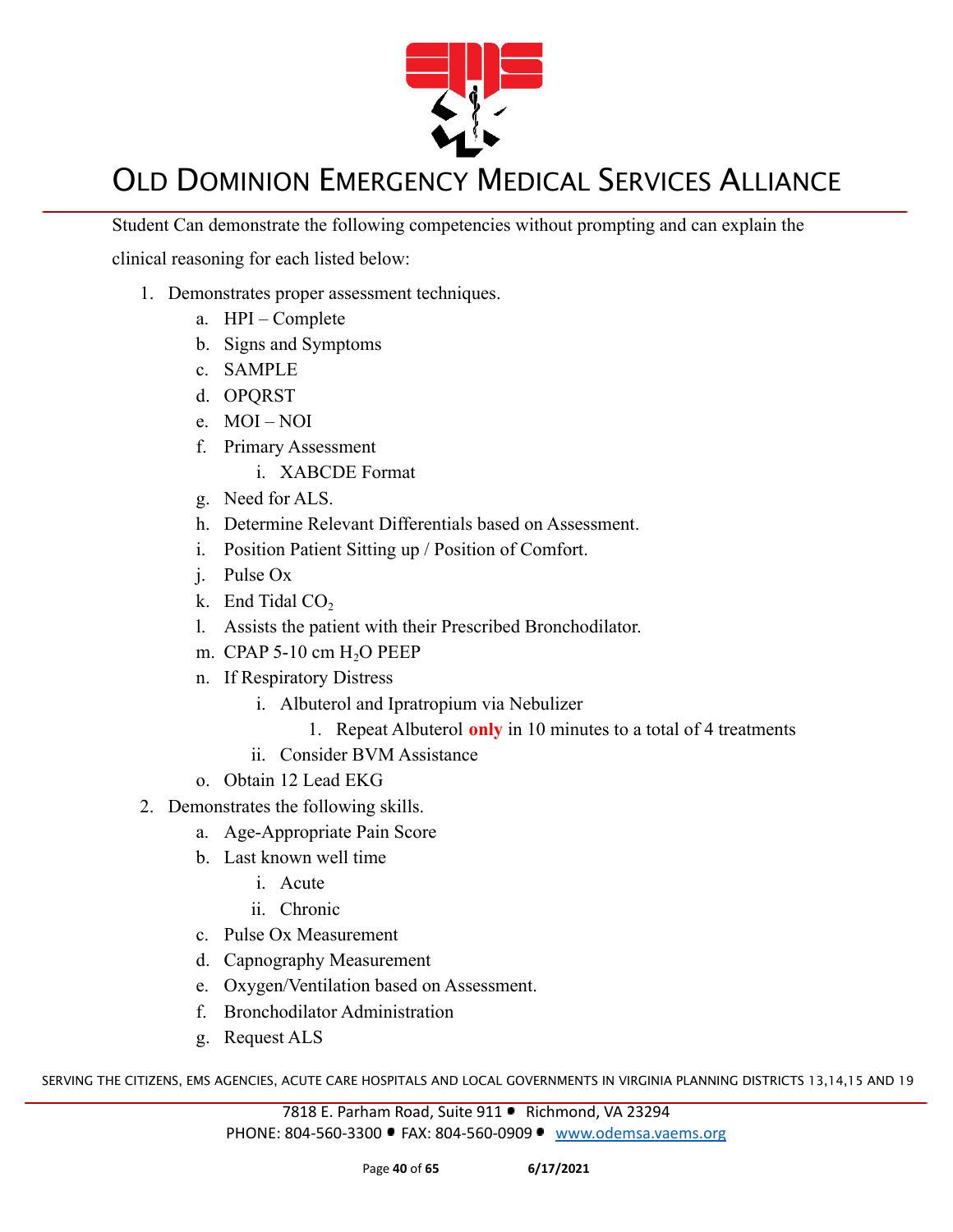

#### h. CPAP

- i. Proper 12 lead placement.
- j. Obtaining 12 lead EKG in 10 minutes or less of patient side.
- k. Demonstrates knowledge of ACUTE MI message on 12 Lead.
	- i. Request ALS.
	- ii. Proper Admin of ASA.
	- iii. Proper Admin of NTG
- l. Demonstrates the appropriate transport mode and destination.
- m. Transport as soon as safe to do so to the proper destination.

The above is a very abbreviated summary of the Protocol.

For the complete Protocol, please review the appropriate Protocol as published by ODEMSA.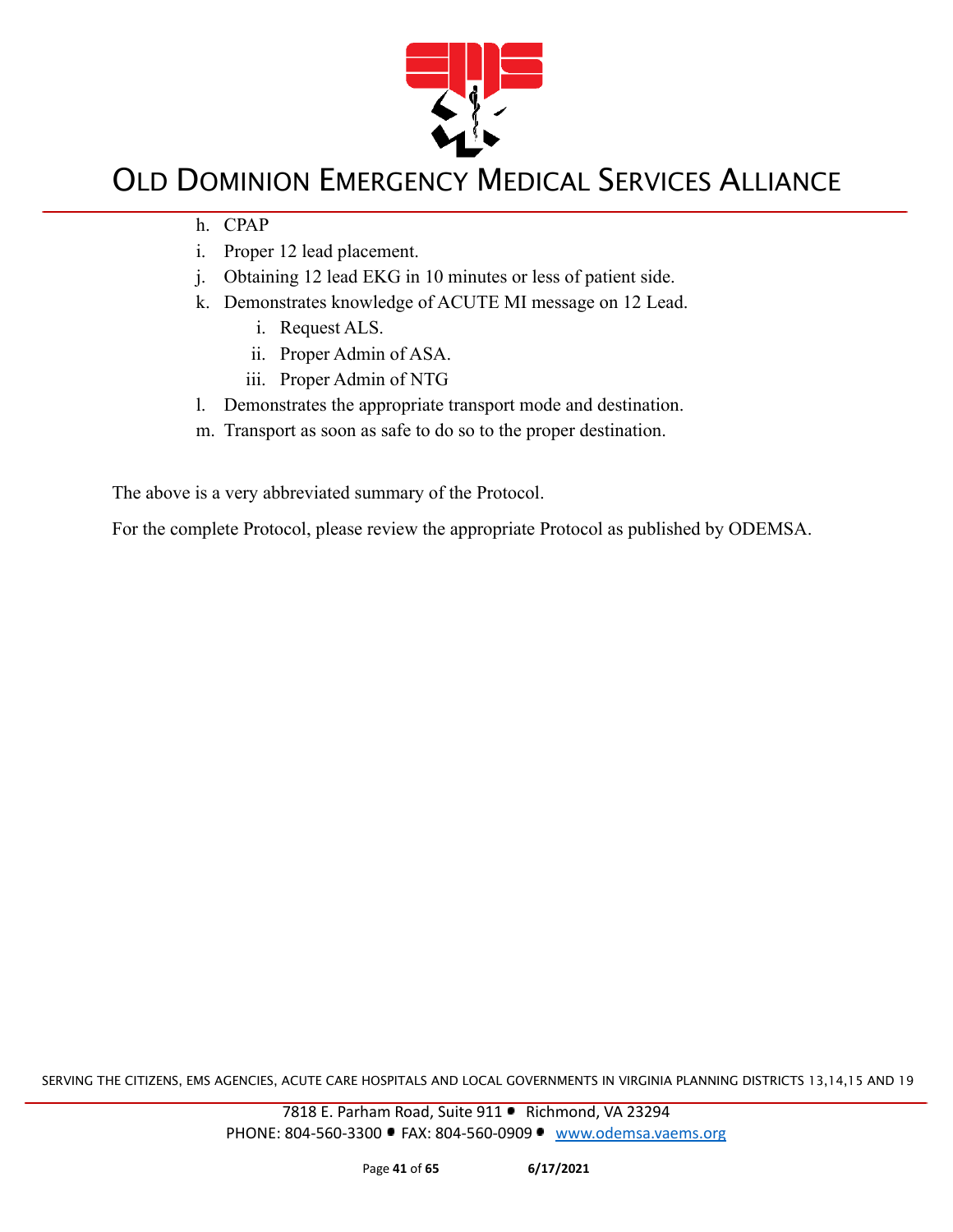

Student's and FTO'S signatures below signify that the student has demonstrated sufficient working knowledge and can perform such competency and has had the opportunity to ask and has had all questions and answers provided to their level of comfort.

#### Competency – ODEMSA – Regional Protocols – **General –Medical –Respiratory Distress/Asthma/COPD/Croup/Reactive Airway**

#### **(Respiratory Distress – Asthma / COPD) – BLS**

Student's Name and Signature – date below:

|                                        |           | Date |
|----------------------------------------|-----------|------|
| <b>Printed Name</b>                    | Signature |      |
| FTO's Name and Signature – date below: |           |      |
|                                        |           | Date |
| <b>Printed Name</b>                    | Signature |      |

SERVING THE CITIZENS, EMS AGENCIES, ACUTE CARE HOSPITALS AND LOCAL GOVERNMENTS IN VIRGINIA PLANNING DISTRICTS 13,14,15 AND 19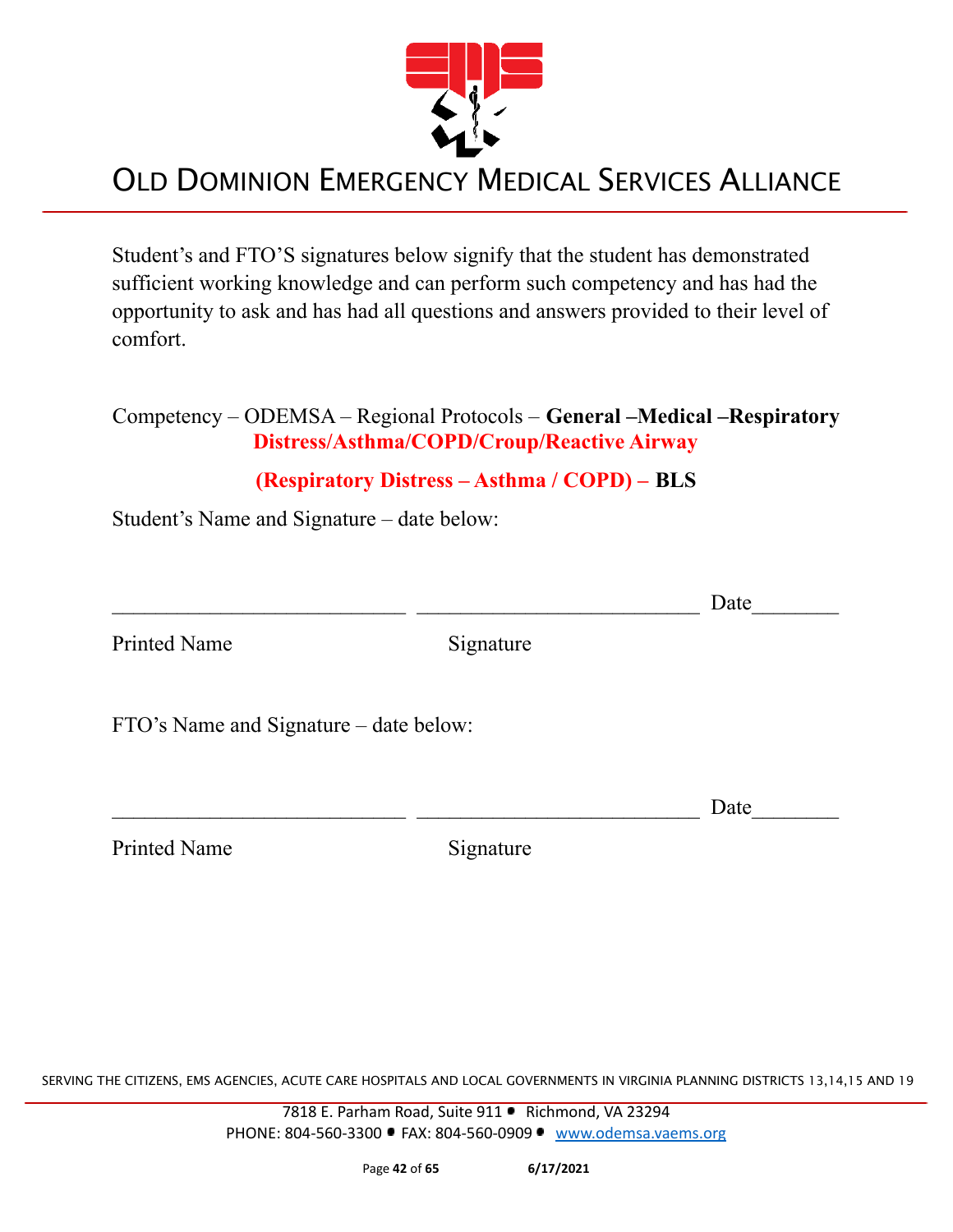

# Medical – Seizure – BLS

#### **OVERVIEW:**

A seizure is a period of altered neurologic function caused by abnormal neuronal electrical discharges. Generalized seizures begin with an abrupt loss of consciousness. If motor activity is present, it frequently symmetrically involves all four extremities.

Episodes that develop over minutes to hours are less likely to be seizures; generally, seizures only last one to two minutes.

Patients with seizure disorders tend to have stereotype, or similar, seizures with each episode and are less likely to have inconsistent or highly variable attacks.

True seizures are usually not provoked by emotional stress.

Most seizures are followed by a postictal state of lethargy and confusion.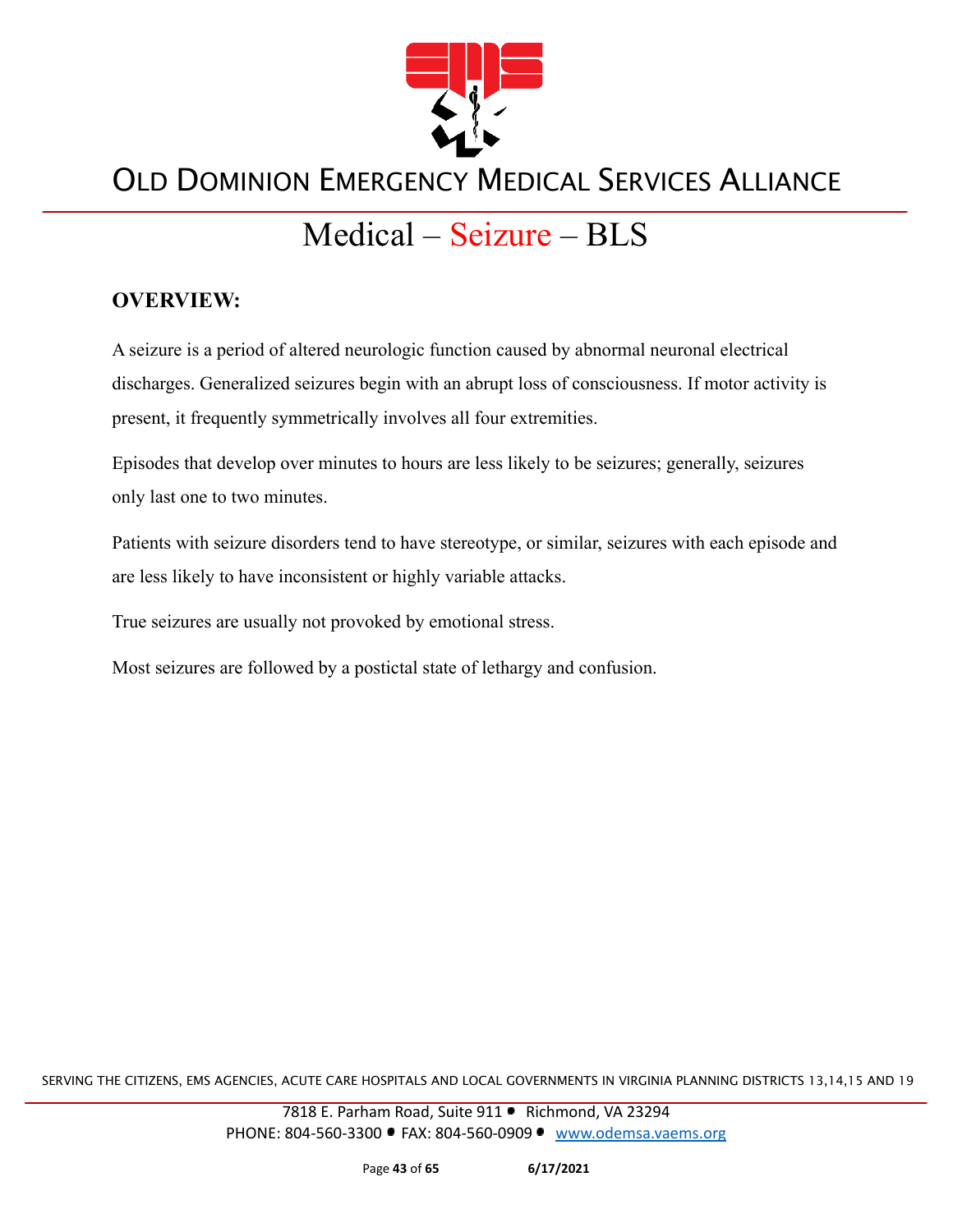

Student Can demonstrate the following competencies without prompting and can explain the

clinical reasoning for each listed below:

- 1. Demonstrates proper assessment techniques.
	- a. HPI Complete
	- b. Signs and Symptoms
	- c. SAMPLE
	- d. OPQRST
	- e. MOI NOI
	- f. Primary Assessment
		- i. XABCDE Format
	- g. Need for ALS.
	- h. Determine Relevant Differentials based on Assessment.
	- i. Blood Glucose Level
		- i. Follow proper Hypo/Hyper Glycemia Protocol
	- j. Pulse Ox
	- k. Position Patient in Recovery Position
- 2. Demonstrates the following skills.
	- a. Airway Management
		- i. Suction
		- ii. Airway
	- b. Oxygen/Ventilation based on Assessment.
	- c. Last known well time
		- i. Acute
		- ii. Chronic
	- d. Pulse Ox Measurement
	- e. Glucose Check
	- f. Request ALS
	- g. Demonstrates the appropriate transport mode and destination.
	- h. Transport as soon as safe to do so to the proper destination.

The above is a very abbreviated summary of the Protocol.

SERVING THE CITIZENS, EMS AGENCIES, ACUTE CARE HOSPITALS AND LOCAL GOVERNMENTS IN VIRGINIA PLANNING DISTRICTS 13,14,15 AND 19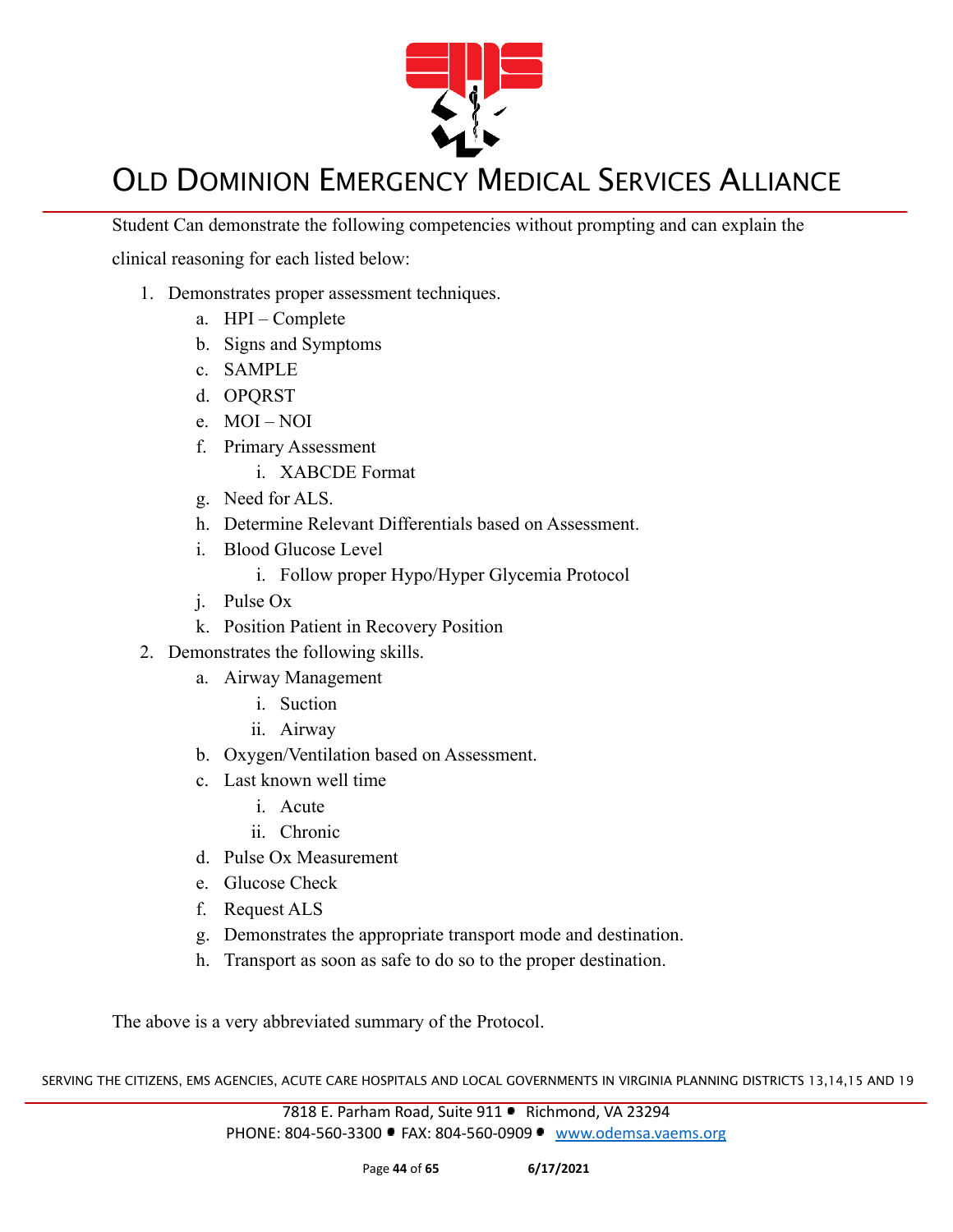

For the complete Protocol, please review the appropriate Protocol as published by ODEMSA.

Student's and FTO'S signatures below signify that the student has demonstrated sufficient working knowledge and can perform such competency and has had the opportunity to ask and has had all questions and answers provided to their level of comfort.

Competency – ODEMSA – Regional Protocols – **General –Medical –Seizure –**

#### **BLS**

Student's Name and Signature – date below:

|                                        |           | Date |
|----------------------------------------|-----------|------|
| <b>Printed Name</b>                    | Signature |      |
| FTO's Name and Signature – date below: |           |      |
|                                        |           | Date |
| <b>Printed Name</b>                    | Signature |      |

SERVING THE CITIZENS, EMS AGENCIES, ACUTE CARE HOSPITALS AND LOCAL GOVERNMENTS IN VIRGINIA PLANNING DISTRICTS 13,14,15 AND 19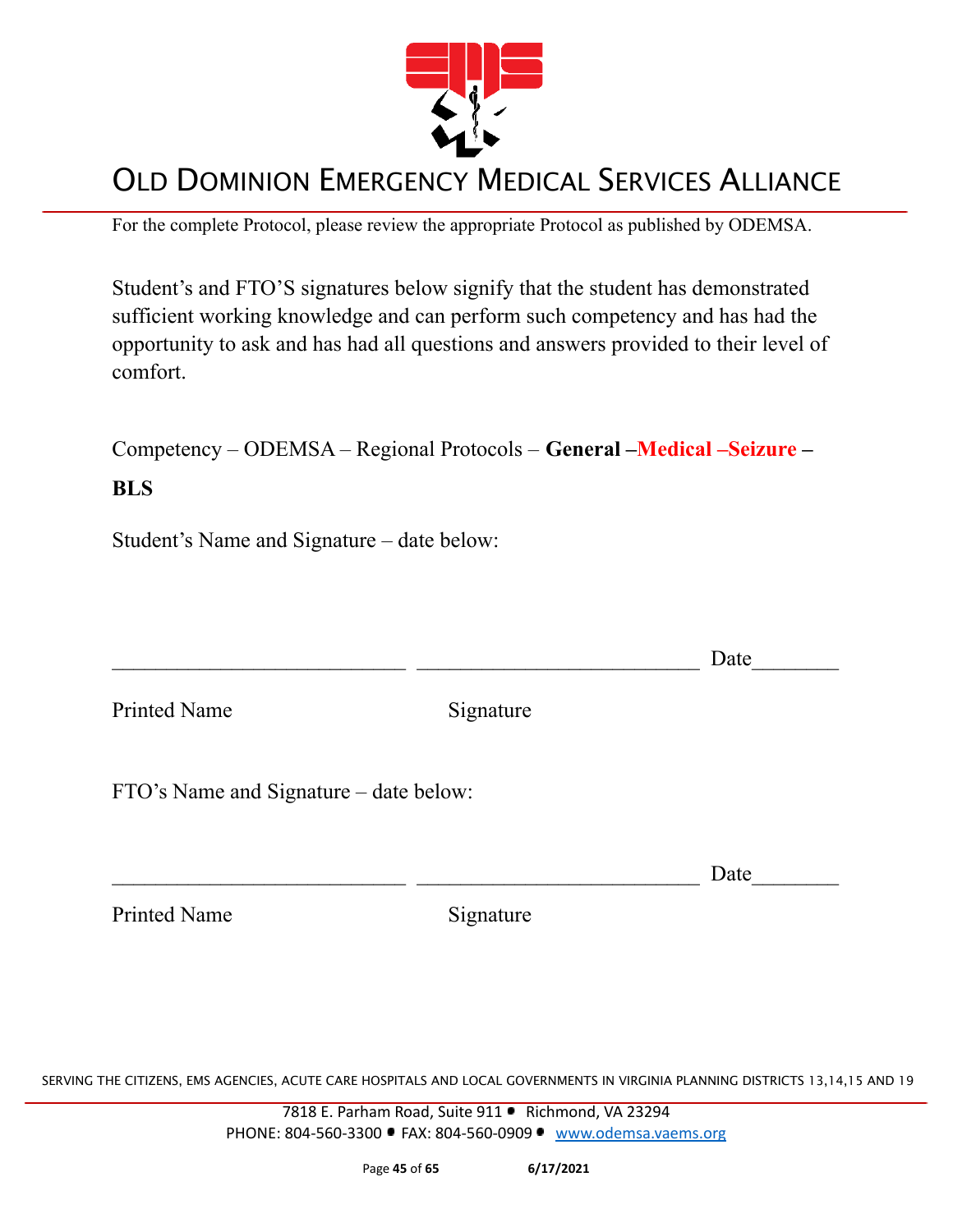

# Medical – Hypotension/Shock (Non-trauma) – BLS

#### **OVERVIEW:**

**Shock** - is defined as a state of inadequate tissue perfusion.

This may result in acidosis, derangements of cellular metabolism, potential end-organ damage, and death. Early in the shock process, patients are able to compensate for decreased perfusion by increased stimulation of the sympathetic nervous system, leading to tachycardia and tachypnea. Later, compensatory mechanisms fail, causing a decreased mental status, hypotension, and death. Early cellular injury may be reversible if definitive therapy is delivered promptly.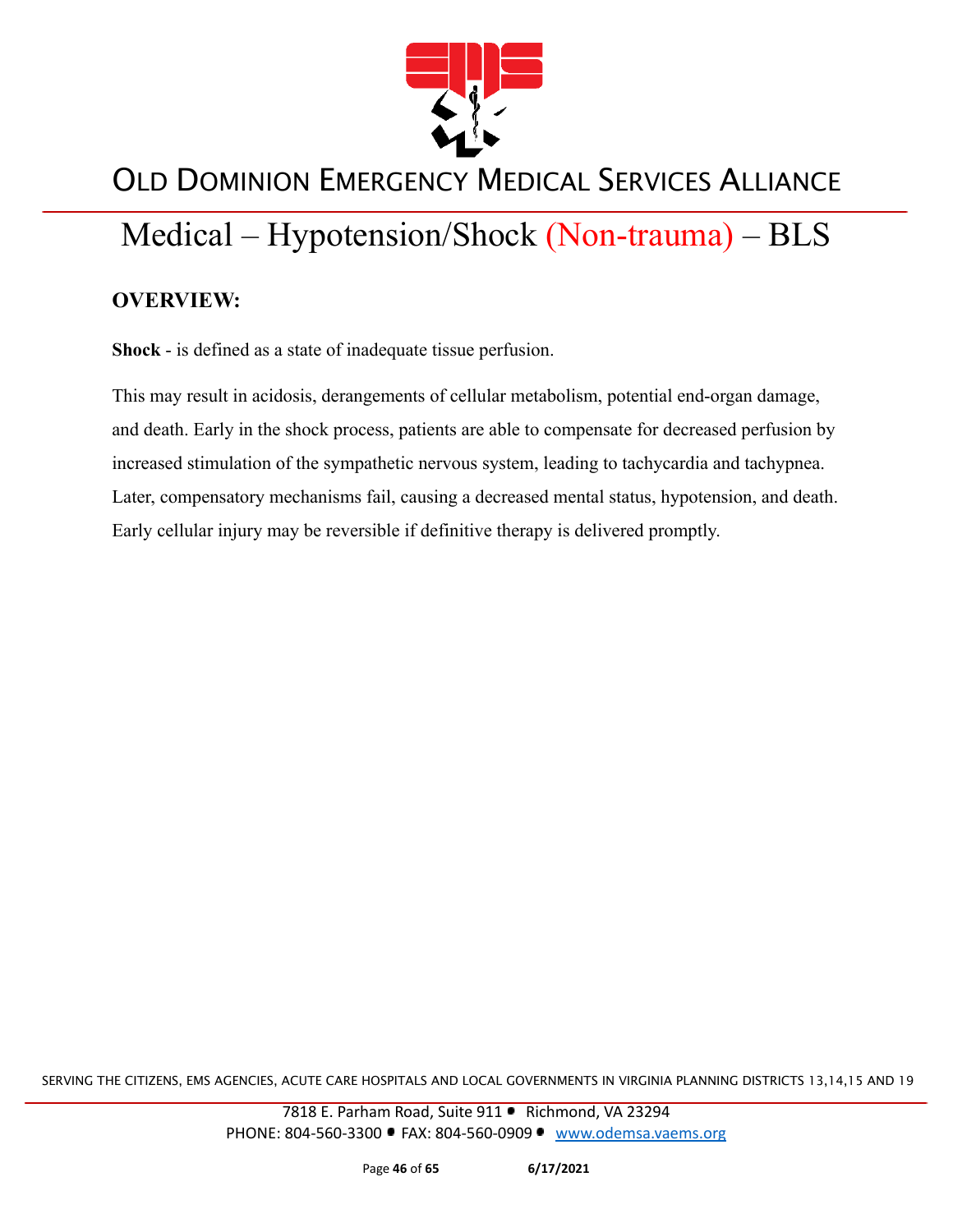

Student Can demonstrate the following competencies without prompting and can explain the

clinical reasoning for each listed below:

- 1. Demonstrates proper assessment techniques.
	- a. HPI Complete
	- b. Signs and Symptoms
	- c. SAMPLE
	- d. OPQRST
	- e. MOI NOI
	- f. Need for ALS.
	- g. Pulse Ox
	- h. Determine Relevant Differentials based on Assessment.
		- i. XABCDE Survey
		- ii. Address all identified Life Threats.
		- iii. Breathing
			- 1. Assessment
				- a. If Respiratory Distress Noted
					- i. Pediatric Respiratory Protocol
					- ii. ALS
					- iii. Transport as Soon as Possible
			- 2. Correction
				- a. Administer Oxygen per Assessment
				- b. Pulse Ox at least 94%
	- i. If Hypoperfusion/Shock is suspected
		- i. Signs and symptoms of Shock
			- 1. Restless
			- 2. AMS
			- 3. Cool/Pale/Moist Skin
			- 4. Delayed Capillary Refill
			- 5. Rapid/Weak/ pulse
			- 6. Tachypnea
			- 7. Hypotension
			- 8. Thirst

SERVING THE CITIZENS, EMS AGENCIES, ACUTE CARE HOSPITALS AND LOCAL GOVERNMENTS IN VIRGINIA PLANNING DISTRICTS 13,14,15 AND 19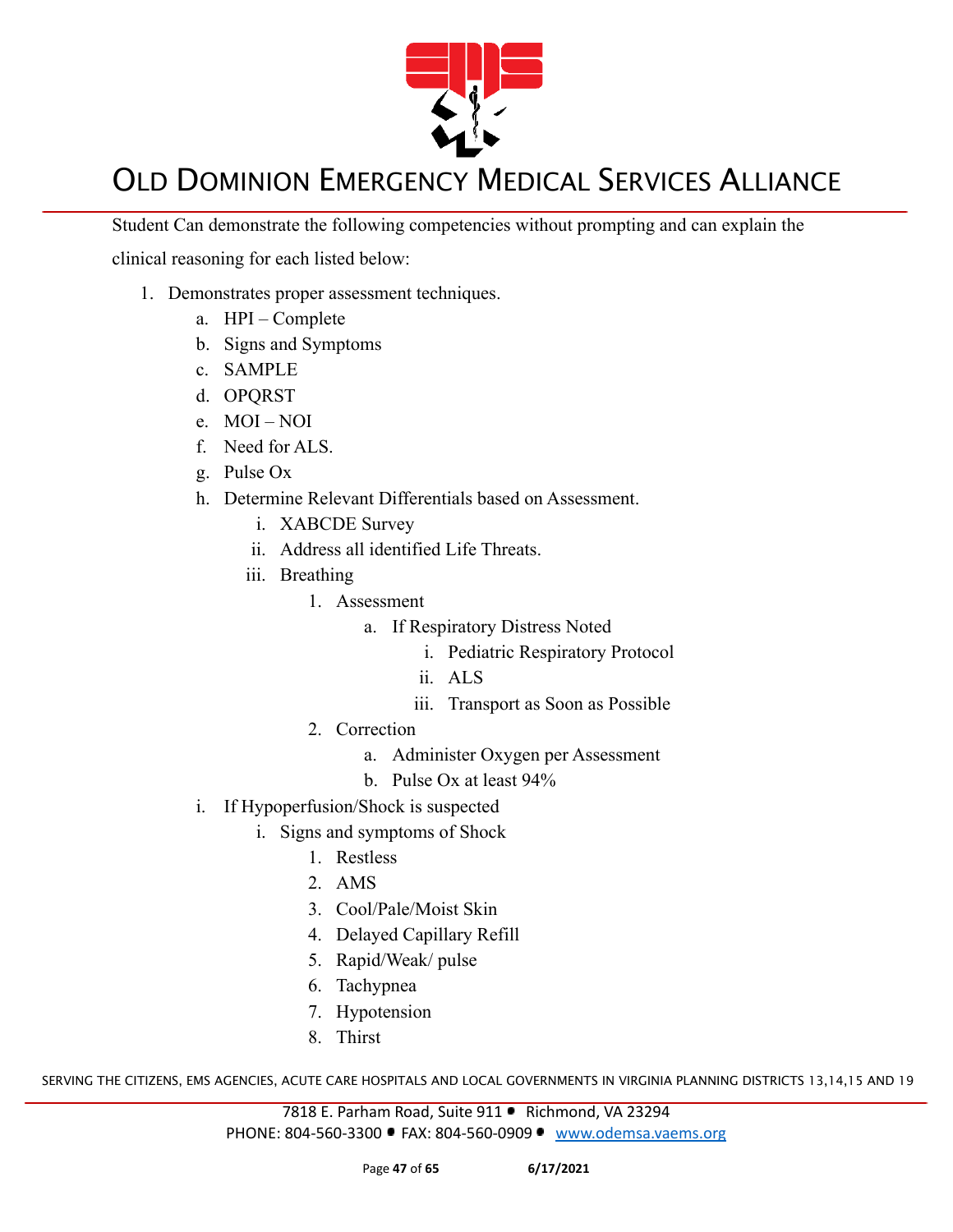

9. Nausea

- j. Positioning the patient Supine Position.
- k. Keep Patient warm
- l. Frequent Reassessment
- 2. Demonstrates the following skills.
	- a. Airway Management
		- i. Suction
		- ii. Airway
	- b. Oxygen/Ventilation based on Assessment.
	- c. Supine
	- d. Keep Warm
	- e. Rapid Transport
	- f. Pulse Ox Measurement
	- g. Glucose Check
	- h. Request ALS
	- i. Demonstrates the appropriate transport mode and destination.
	- j. Transport as soon as safe to do so to the proper destination.

The above is a very abbreviated summary of the Protocol.

For the complete Protocol, please review the appropriate Protocol as published by ODEMSA.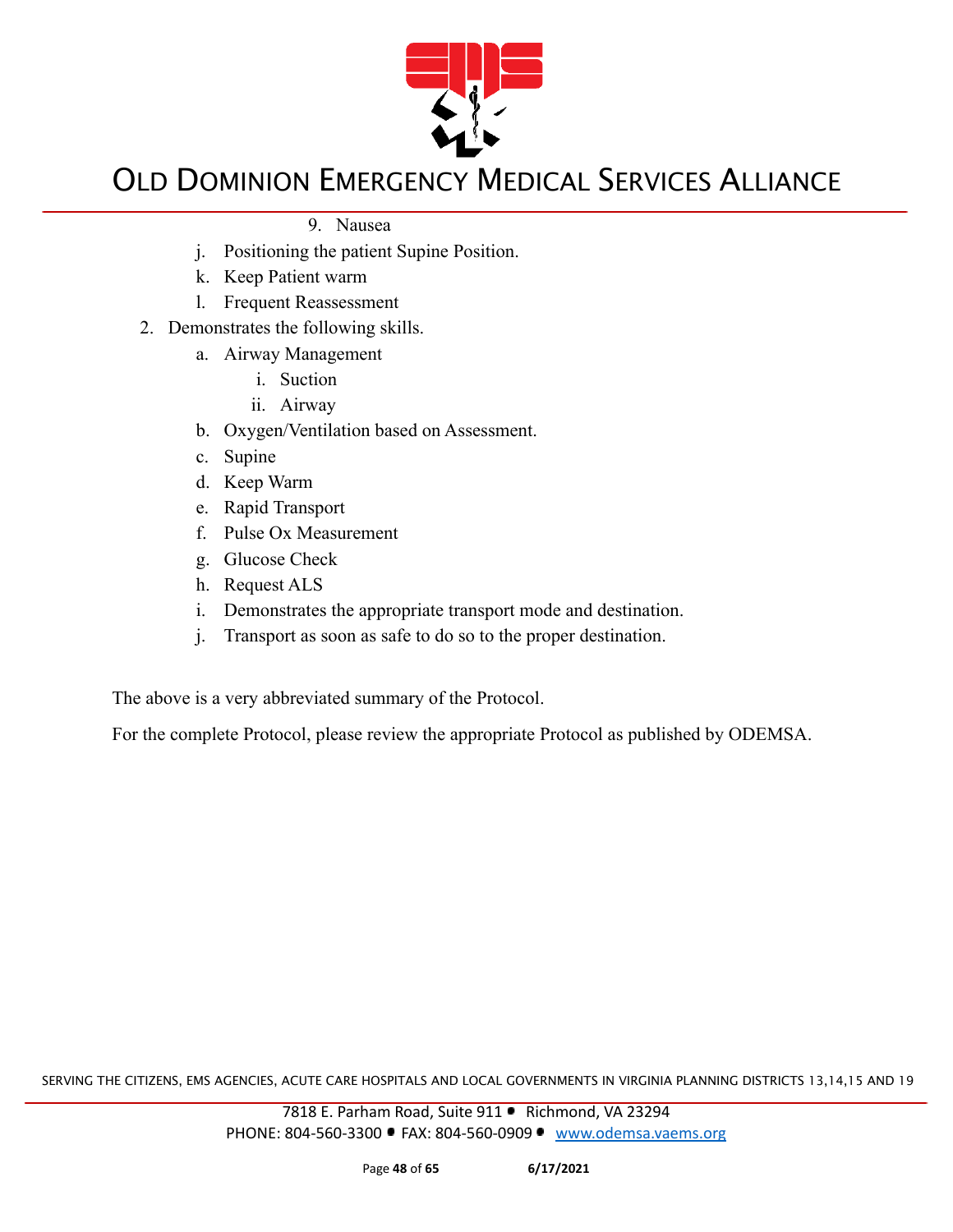

Student's and FTO'S signatures below signify that the student has demonstrated sufficient working knowledge and can perform such competency and has had the opportunity to ask and has had all questions and answers provided to their level of comfort.

Competency – ODEMSA – Regional Protocols – **General –Medical –**

#### **Hypotension/Shock (Non-trauma) – BLS**

Student's Name and Signature – date below:

|                                        |           | Date |
|----------------------------------------|-----------|------|
| <b>Printed Name</b>                    | Signature |      |
| FTO's Name and Signature – date below: |           |      |
|                                        |           | Date |
| <b>Printed Name</b>                    | Signature |      |

SERVING THE CITIZENS, EMS AGENCIES, ACUTE CARE HOSPITALS AND LOCAL GOVERNMENTS IN VIRGINIA PLANNING DISTRICTS 13,14,15 AND 19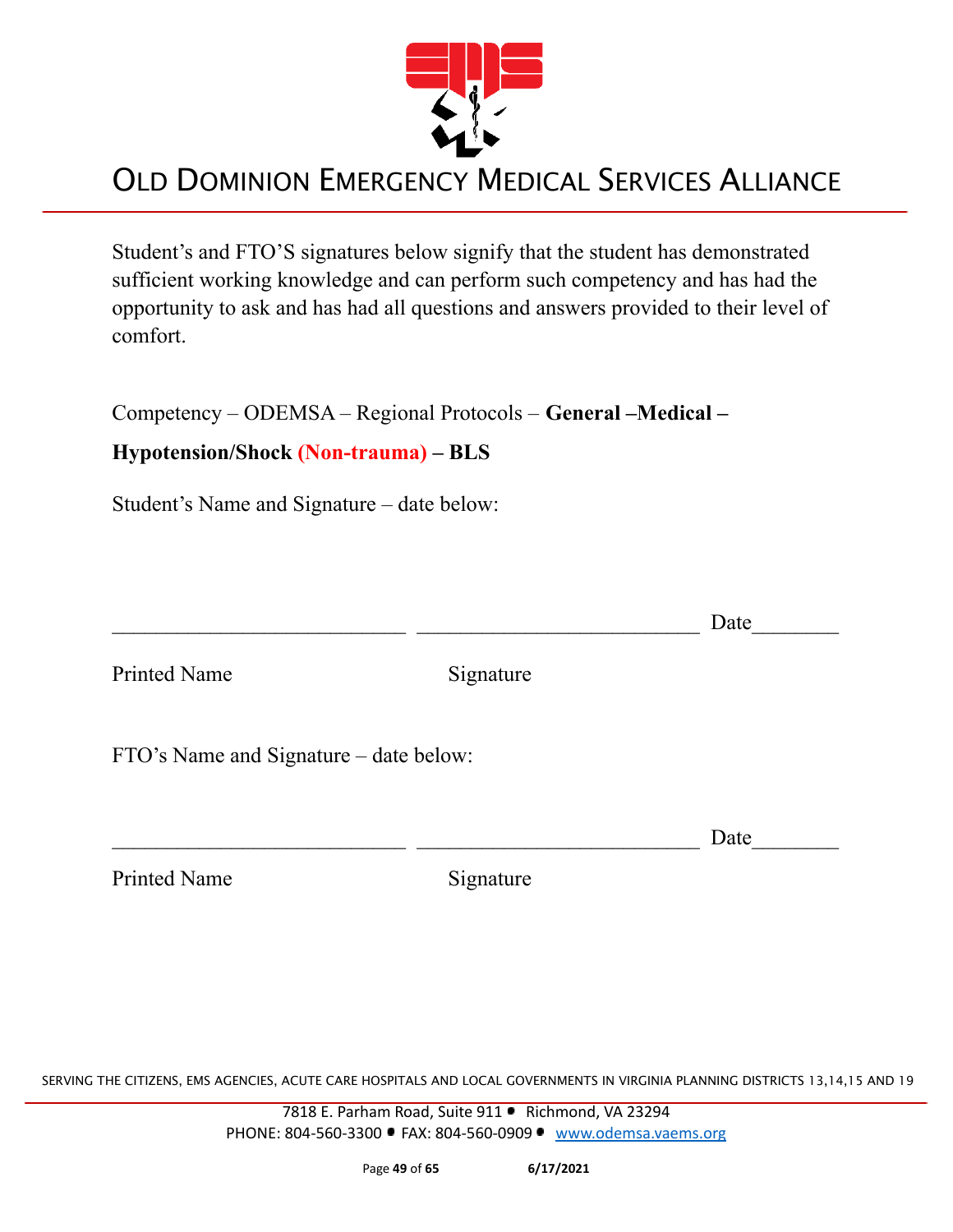

# **Medical – Sickle Cell Anemia/Crisis – BLS**

#### **OVERVIEW:**

Sickle cell anemia is a recessive genetic illness that primarily affects African-Americans, but also people with African, Arab, the country of India, Greek, Italian, and Latin American heritage.

Although rare, Caucasians can also have sickle cell disease or sickle cell trait.

In patients with sickle cell anemia, the beta hemoglobin chain of red blood cells are produced abnormally, *hemoglobin S*, which has an inferior oxygen-carrying ability.

These mutated molecules do not have the smooth motion needed for oxygenation and deoxygenation. When these hemoglobin S cells are exposed to low-oxygen states, they crystallize, distorting the RBC into a fragile, stiff, and rigid crescent (sickle) shape, stopping the smooth passage of the cell through the narrow blood vessels. As a result, blood vessels can sometimes become clogged causing occlusions within the vessels.

As fewer RBCs pass through congested vessels, tissues and joints receive less oxygen, causing excruciating pain from the buildup of waste products in the hypoxic areas. Pain may range from mild transient attacks with a duration of minutes to severe pain lasting days to weeks and requiring hospitalization.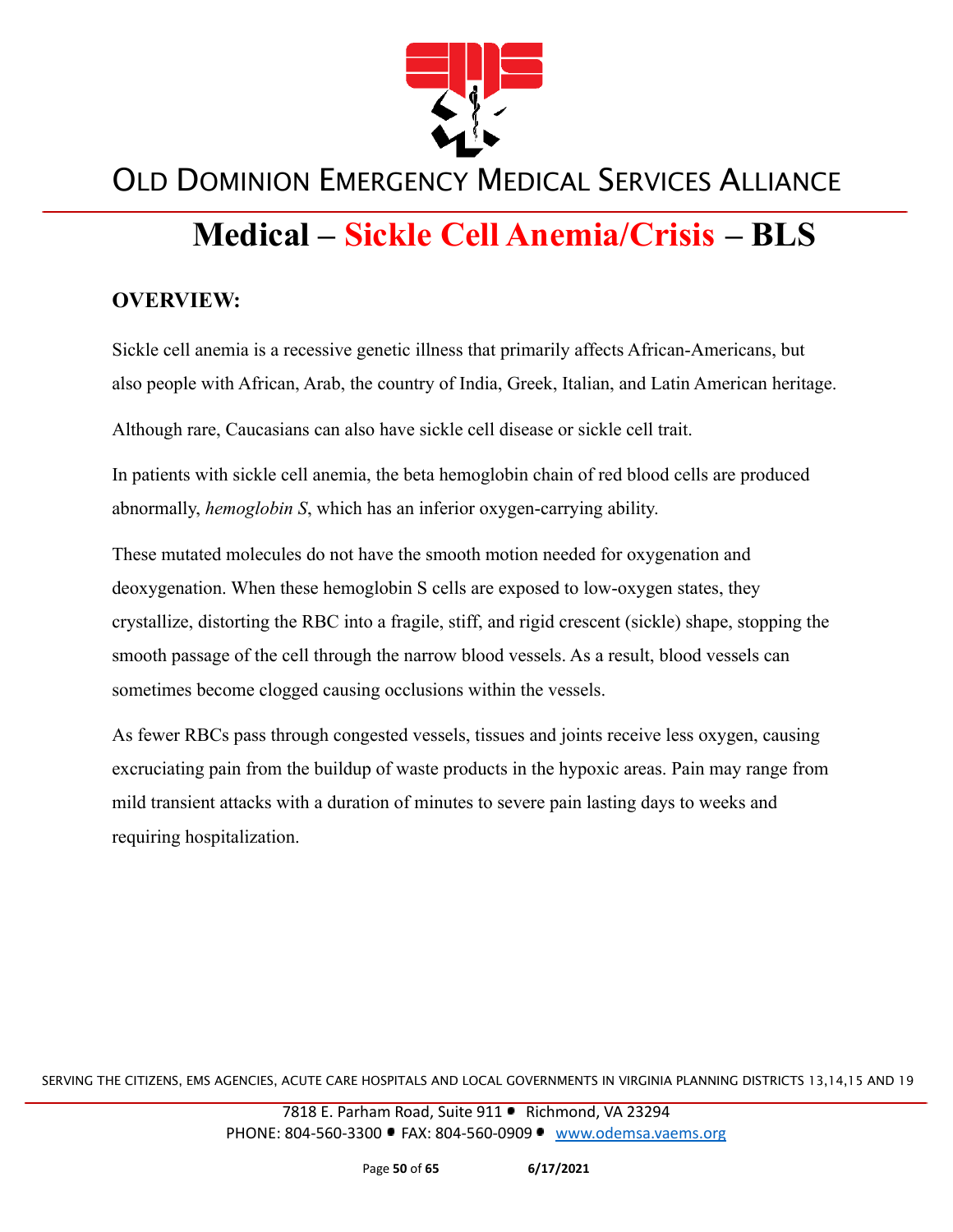

Student Can demonstrate the following competencies without prompting and can explain the

clinical reasoning for each listed below:

- 1. Demonstrates proper assessment techniques.
	- a. HPI Complete
	- b. Signs and Symptoms
	- c. SAMPLE
	- d. OPQRST
	- e. MOI NOI
	- f. Primary Assessment
		- i. XABCDE Format
	- g. Need for ALS.
	- h. Determine Relevant Differentials based on Assessment.
- 2. Demonstrates the following skills.
	- a. Age-Appropriate Pain Score
	- b. Last known well time
	- c. Pulse Ox Measurement
	- d. Oxygen/Ventilation based on Assessment.
	- e. Request ALS based on Assessment.
	- f. Proper 12 lead placement if the complaint involves Chest Pain.
	- g. Obtaining 12 lead EKG in 10 minutes or less of patient side.
	- h. Demonstrates knowledge of ACUTE MI message on 12 Lead.
		- i. Request ALS.
		- ii. Proper Admin of ASA.
		- iii. Proper Admin of NTG
	- i. Demonstrates the appropriate transport mode and destination.
	- j. Transport as soon as safe to do so to the proper destination.

The above is a very abbreviated summary of the Protocol.

For the complete Protocol, please review the appropriate Protocol as published by ODEMSA.

SERVING THE CITIZENS, EMS AGENCIES, ACUTE CARE HOSPITALS AND LOCAL GOVERNMENTS IN VIRGINIA PLANNING DISTRICTS 13,14,15 AND 19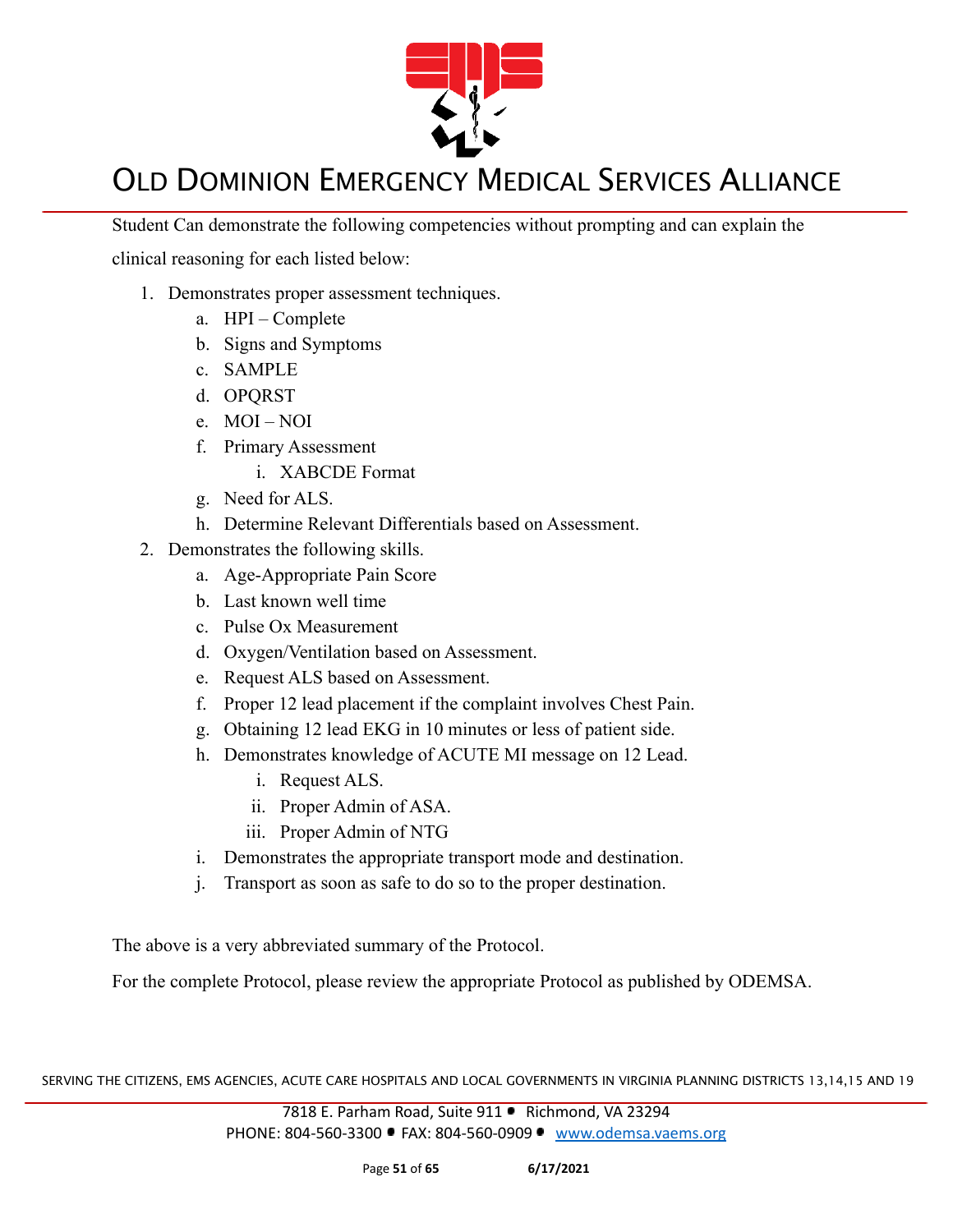

Student's and FTO'S signatures below signify that the student has demonstrated sufficient working knowledge and can perform such competency and has had the opportunity to ask and has had all questions and answers provided to their level of comfort.

Competency – ODEMSA – Regional Protocols – **General – Medical – Sickle Cell**

| <b>Anemia/Crisis – BLS</b> |  |  |
|----------------------------|--|--|
|----------------------------|--|--|

Student's Name and Signature – date below:

|                                        |           | Date |
|----------------------------------------|-----------|------|
| <b>Printed Name</b>                    | Signature |      |
| FTO's Name and Signature – date below: |           |      |
|                                        |           | Date |
| <b>Printed Name</b>                    | Signature |      |

SERVING THE CITIZENS, EMS AGENCIES, ACUTE CARE HOSPITALS AND LOCAL GOVERNMENTS IN VIRGINIA PLANNING DISTRICTS 13,14,15 AND 19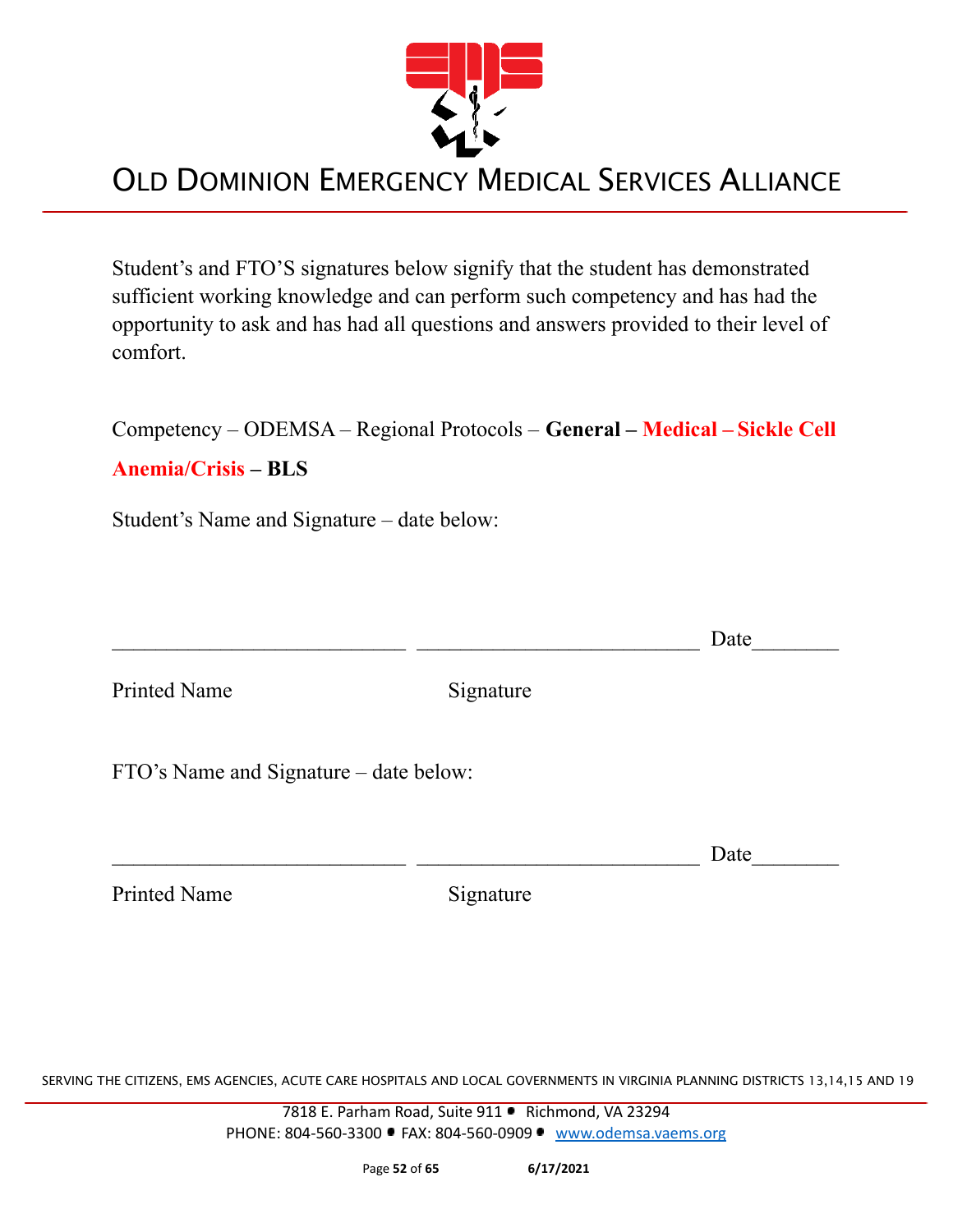

# **Medical - Altered Mental Status (AMS) – BLS**

#### **OVERVIEW:**

The unconscious patient can be a difficult patient to manage.

There are many potential causes for a change in mentation or syncope. These causes range from benign problems to potentially life-threatening cardiopulmonary or central nervous system disorders.

When approaching the patient that has experienced a change in mental status, or syncope, be alert for clues that may indicate the potential cause – diligently obtain a thorough patient history and perform a complete physical exam.

Obtaining an adequate physical assessment and assessing for the presence of common causes of the episode can quickly aid you in determining the proper sequence of care to provide to the patient.

**Focus on managing any life-threatening conditions that may have led to the episode and correcting any found.**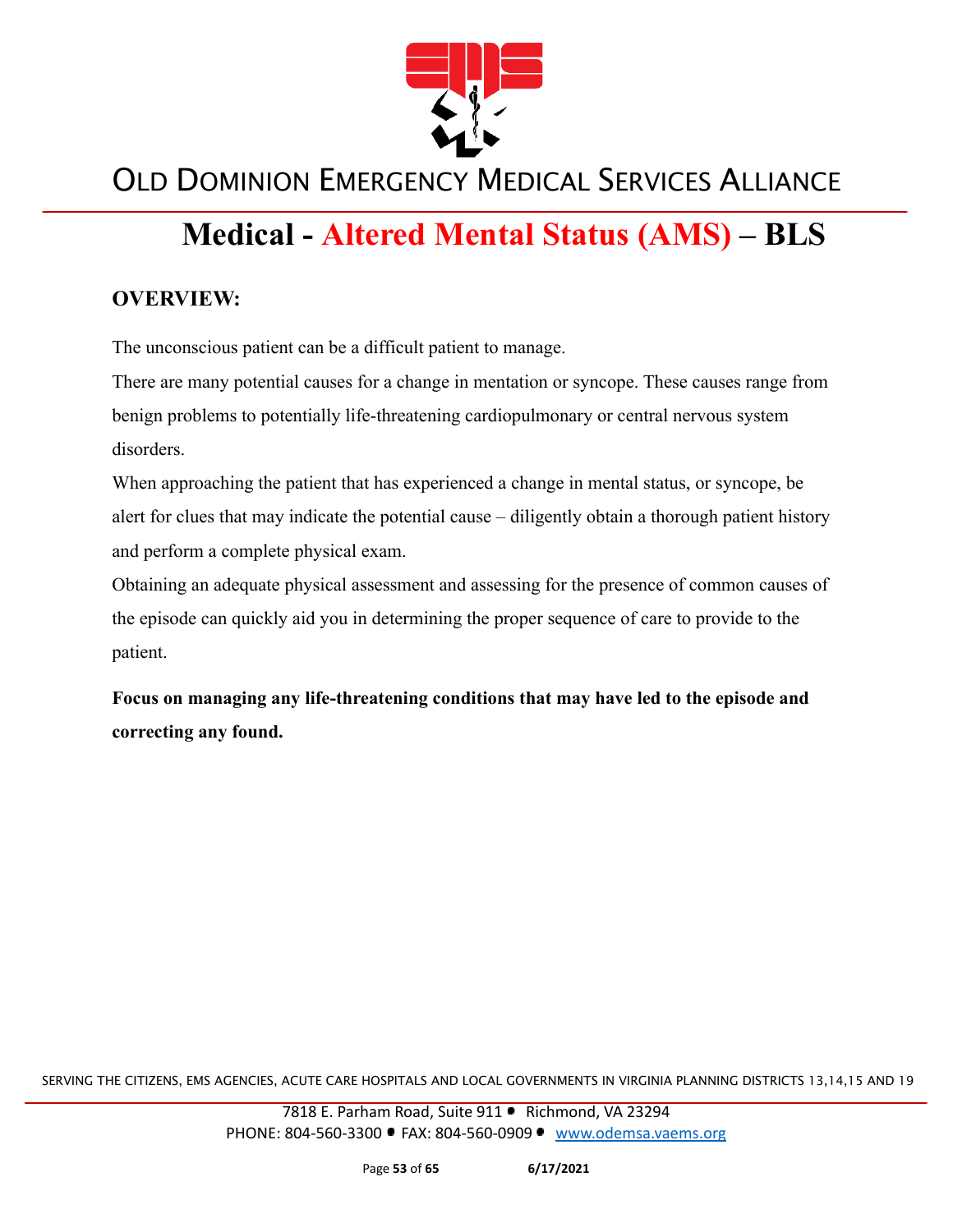

Student Can demonstrate the following competencies without prompting and can explain the

clinical reasoning for each listed below:

- 1. Demonstrates proper assessment techniques.
	- a. HPI Complete
	- b. Signs and Symptoms
	- c. SAMPLE
	- d. OPQRST
	- e. MOI NOI
	- f. Primary Assessment
		- i. XABCDE Format
	- g. Need for ALS.
	- h. Determine Relevant Differentials based on Assessment.
		- i. XABCDE Survey
		- ii. Address all identified Life Threats.
	- i. If the cause of AMS is not able to be determined
		- i. Refer to the Stroke/TIA Protocol
	- j. If the patient is greater than 25 yrs.
		- i. Obtain 12 Lead EKG.
			- 1. If Acute MI Noted
			- 2. Refer to the Acute MI Protocol
			- 3. ALS
- 2. Demonstrates the following skills.
	- a. Airway Management
		- i. Suction
		- ii. Airway
	- b. Pulse Ox Measurement
	- c. Oxygen/Ventilation based on Assessment.
	- d. ALS.
	- e. Glucose Check
	- f. Request ALS
	- g. Proper 12 lead placement.
	- h. Obtaining 12 lead EKG in 10 minutes or less of patient side.

SERVING THE CITIZENS, EMS AGENCIES, ACUTE CARE HOSPITALS AND LOCAL GOVERNMENTS IN VIRGINIA PLANNING DISTRICTS 13,14,15 AND 19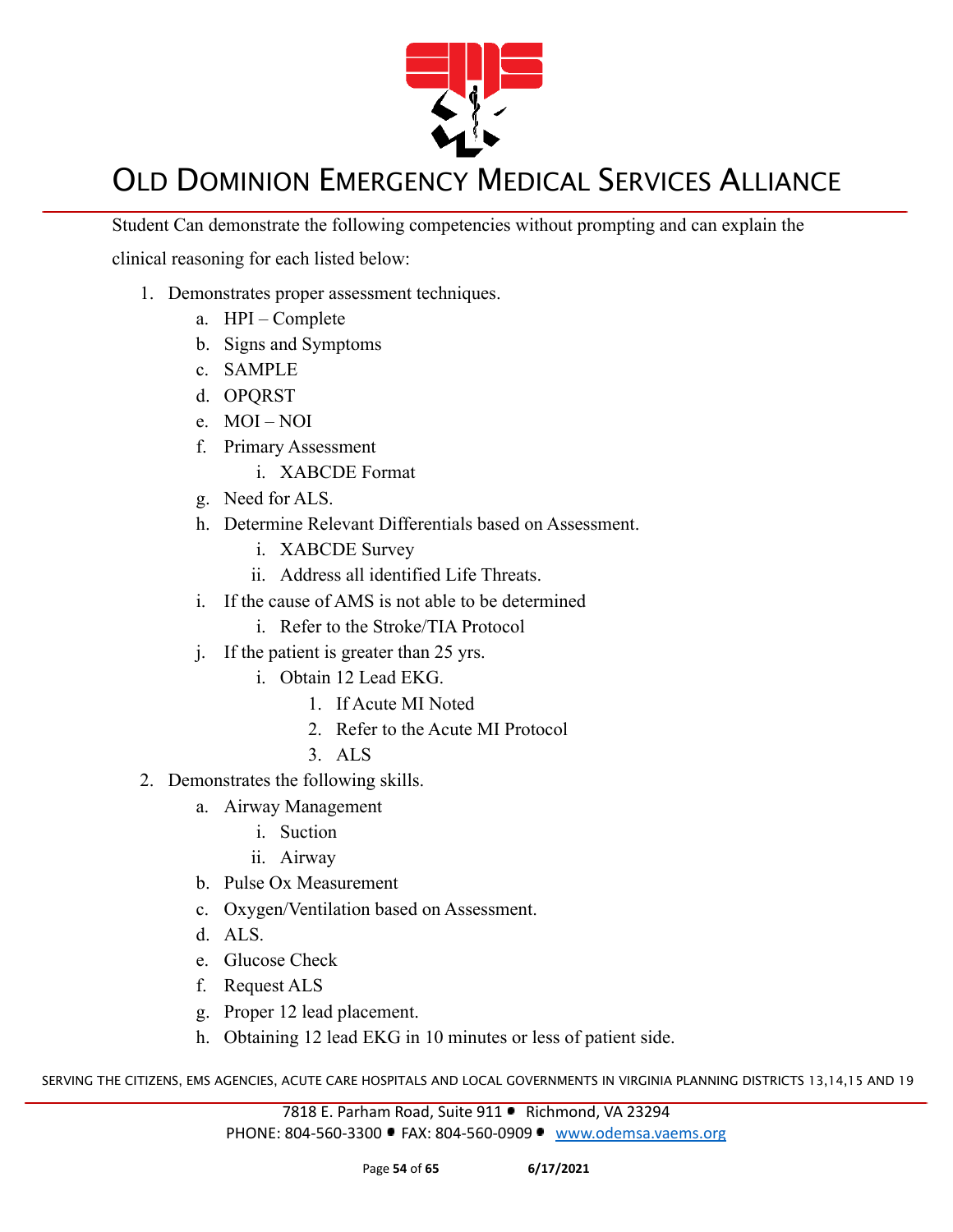

- i. Demonstrates knowledge of ACUTE MI message on 12 Lead.
- j. Supine
- k. Keep Warm
- l. Rapid Transport
- m. Demonstrates the appropriate transport mode and destination.
- n. Transport as soon as safe to do so to the proper destination.

The above is a very abbreviated summary of the Protocol.

For the complete Protocol, please review the appropriate Protocol as published by ODEMSA.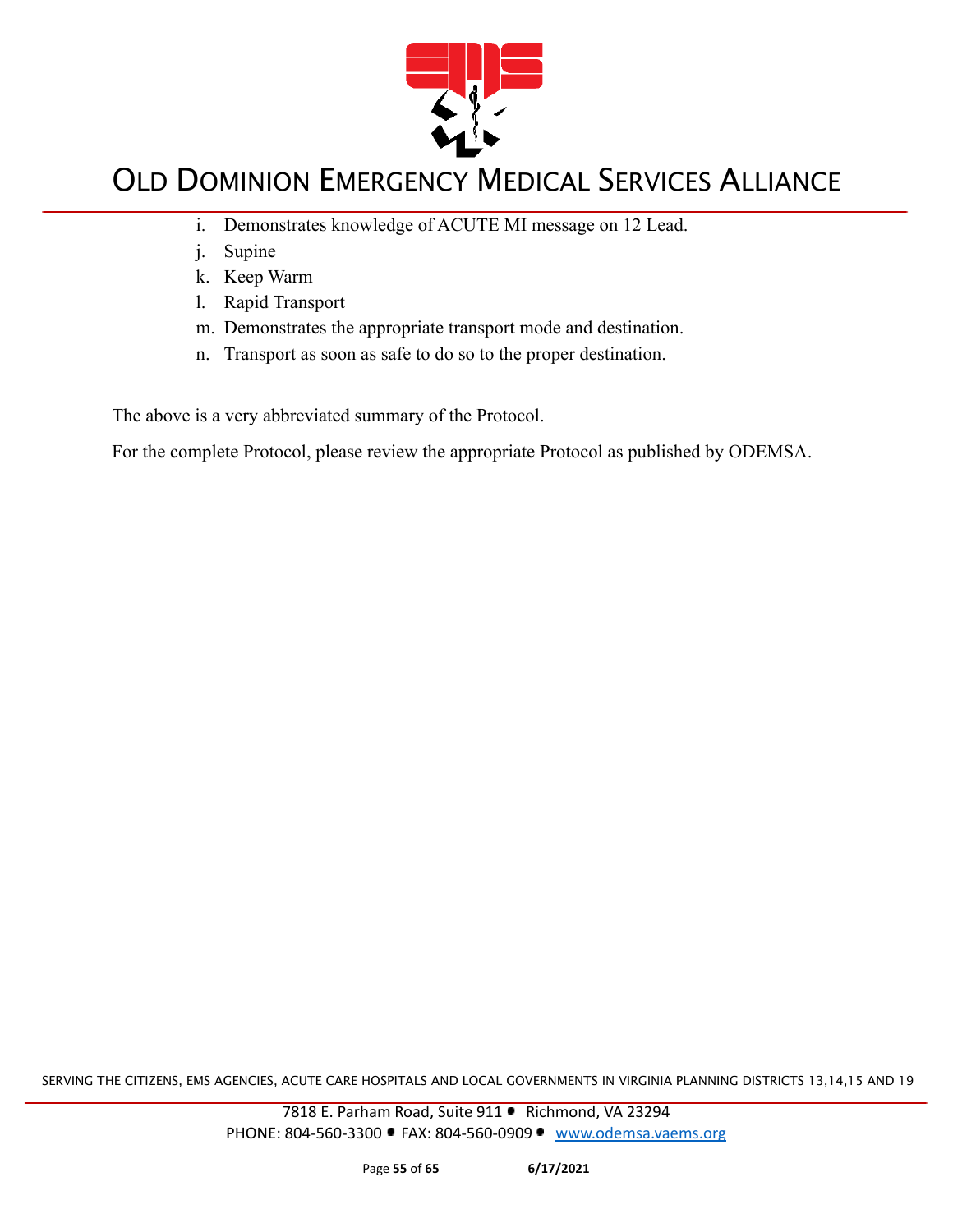

Student's and FTO'S signatures below signify that the student has demonstrated sufficient working knowledge and can perform such competency and has had the opportunity to ask and has had all questions and answers provided to their level of comfort.

Competency – ODEMSA – Regional Protocols – **General –Medical – Altered**

#### **Mental Status (AMS) – BLS**

Student's Name and Signature – date below:

|                                        |           | Date |
|----------------------------------------|-----------|------|
| <b>Printed Name</b>                    | Signature |      |
| FTO's Name and Signature – date below: |           |      |
|                                        |           | Date |
| <b>Printed Name</b>                    | Signature |      |

SERVING THE CITIZENS, EMS AGENCIES, ACUTE CARE HOSPITALS AND LOCAL GOVERNMENTS IN VIRGINIA PLANNING DISTRICTS 13,14,15 AND 19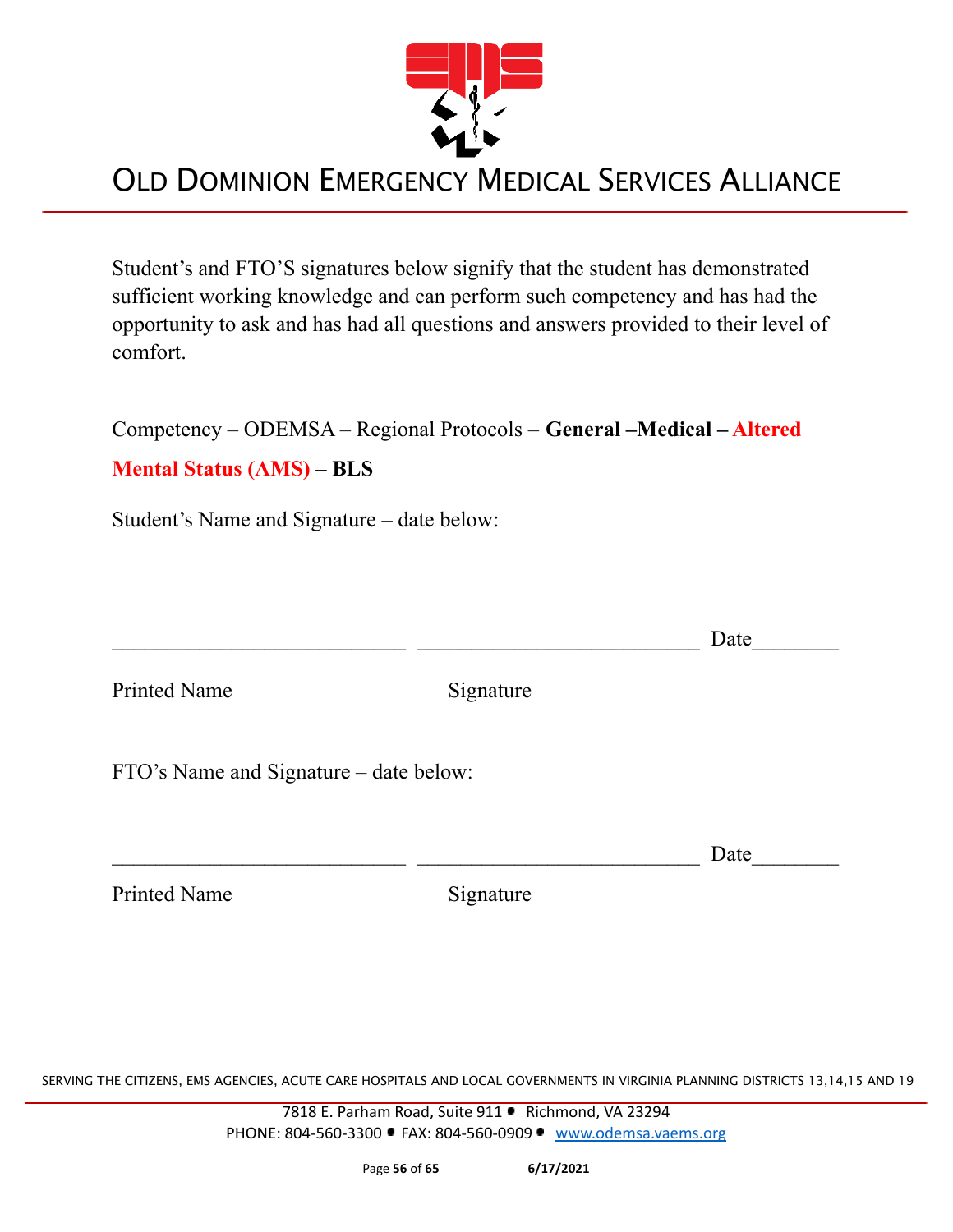

# **Airway – Failed – BLS**

#### **OVERVIEW:**

The purpose of these guidelines is to facilitate the management of the difficult airway and to reduce the likelihood of adverse outcomes.

The principal adverse outcomes associated with the difficult airway include, but are not limited to, death, brain injury, myocardial injury, and airway trauma.

**Treatment Goal – Obtain/Manage Airway**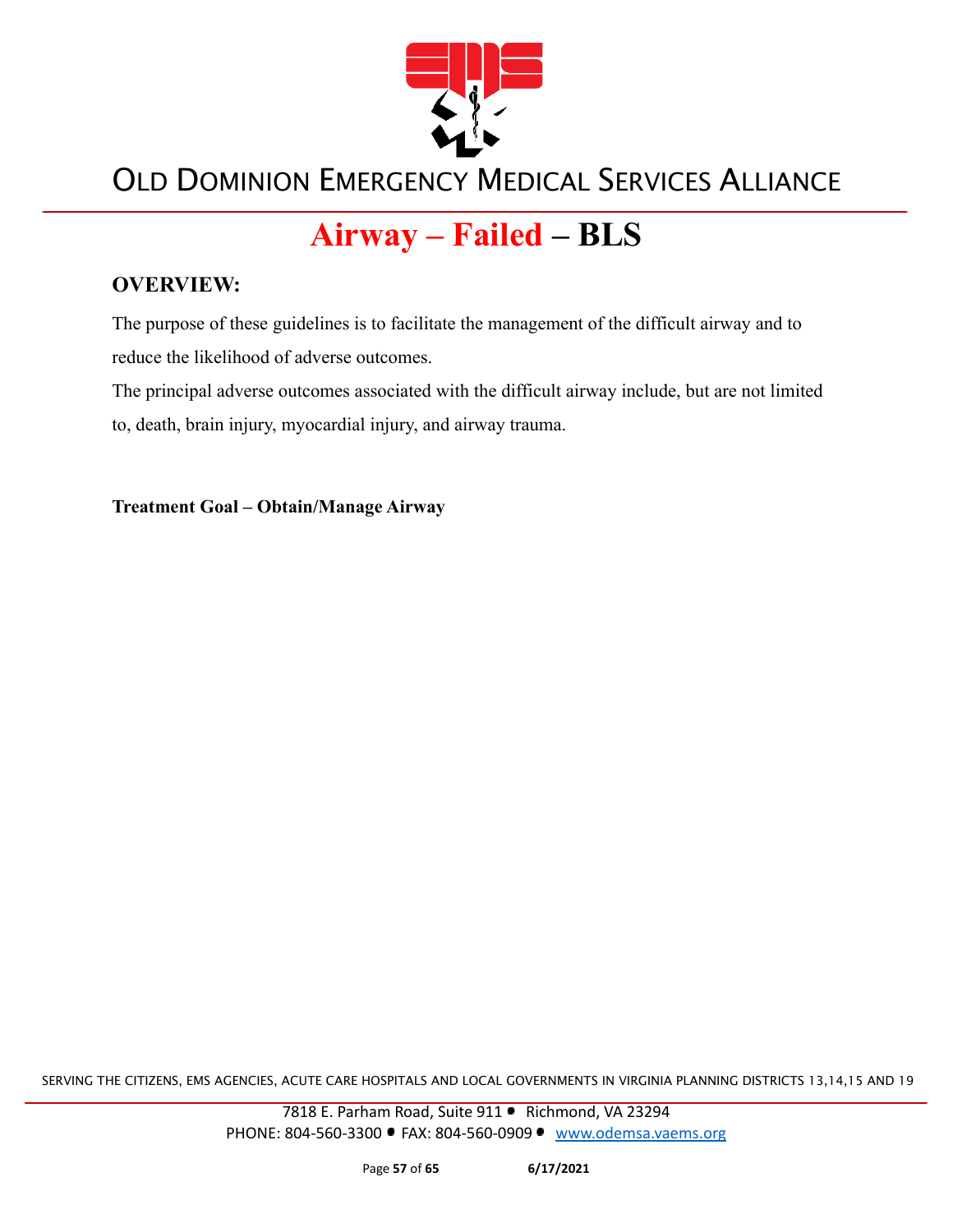

Student Can demonstrate the following competencies without prompting and can explain the

clinical reasoning for each listed below:

- 1. Demonstrates proper assessment techniques.
	- a. HPI Complete
	- b. Signs and Symptoms
	- c. SAMPLE
	- d. OPQRST
	- e. MOI NOI
	- f. Primary Assessment
		- i. XABCDE Format
	- g. Need for ALS.
	- h. Determine Relevant Differentials based on Assessment.
		- i. XABCDE Survey
		- ii. Address all identified Life Threats.
- 2. Request ALS
- 3. Request Manpower if needed.
- 4. Demonstrates the following skills.
	- a. Airway Management
		- i. Suction
		- ii. Airway
		- iii. Airway placement
			- 1. Nasal
			- 2. Oral
			- 3. Laryngeal
		- iv. Ventilation
			- 1. BVM
			- 2. 2 Person BVM
	- b. Pulse Ox Measurement
	- c. Oxygen/Ventilation based on Assessment.
		- i. Maintain Pulse Ox 94-99%
	- d. Head Tilt / Chin Lift
	- e. Jaw Thrust

SERVING THE CITIZENS, EMS AGENCIES, ACUTE CARE HOSPITALS AND LOCAL GOVERNMENTS IN VIRGINIA PLANNING DISTRICTS 13,14,15 AND 19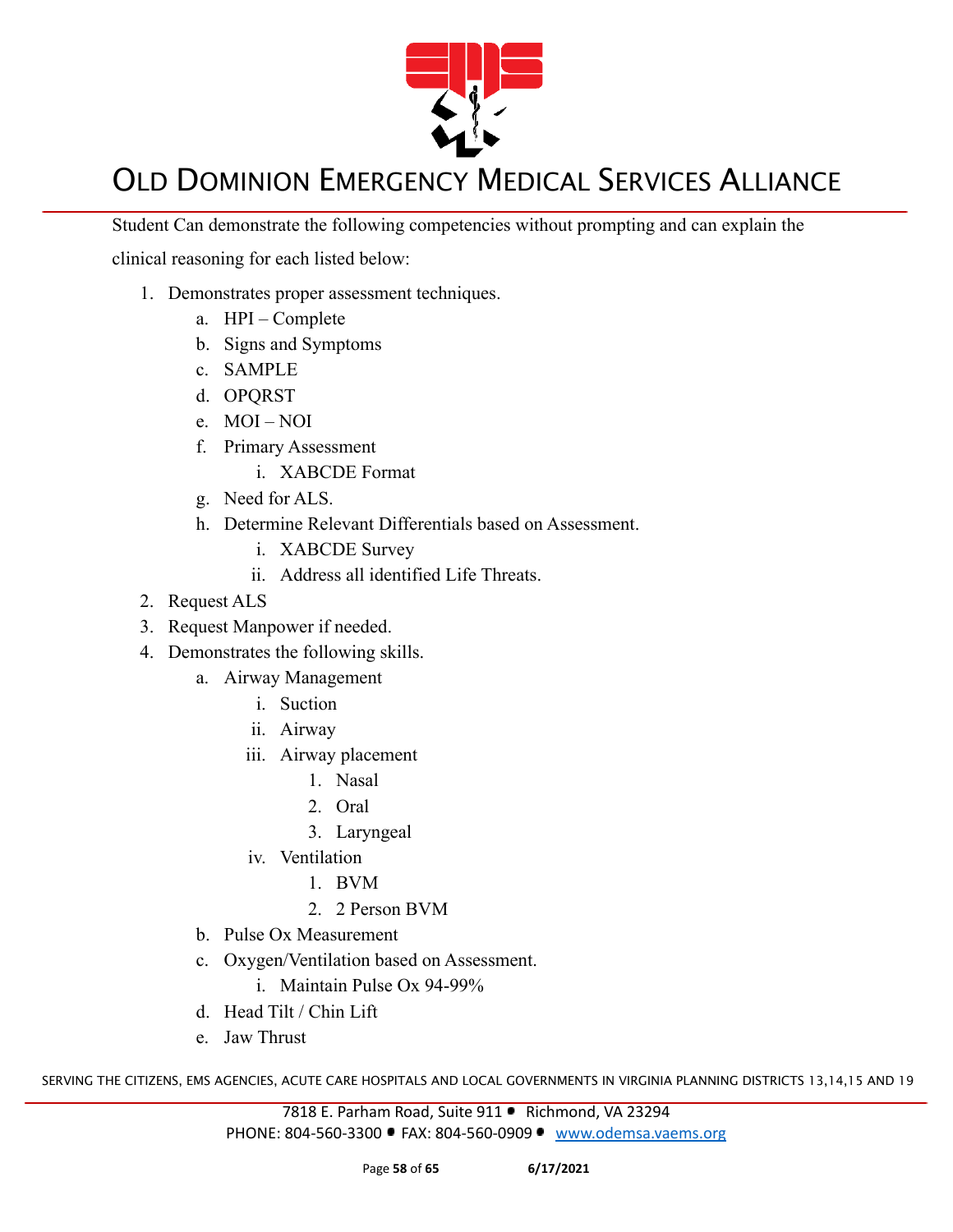

- f. Nasal Airway if no Head Injury noted
- g. Superglottic Airway
- h. ALS.
- i. Glucose Check
- j. Proper 12 lead placement if Time/Staffing permit
- k. Demonstrates knowledge of ACUTE MI message on 12 Lead.
- l. Supine
- m. Keep Warm
- n. Rapid Transport
- o. Demonstrates the appropriate transport mode and destination.
- p. Transport as soon as safe to do so to the proper destination.

The above is a very abbreviated summary of the Protocol.

For the complete Protocol, please review the appropriate Protocol as published by ODEMSA.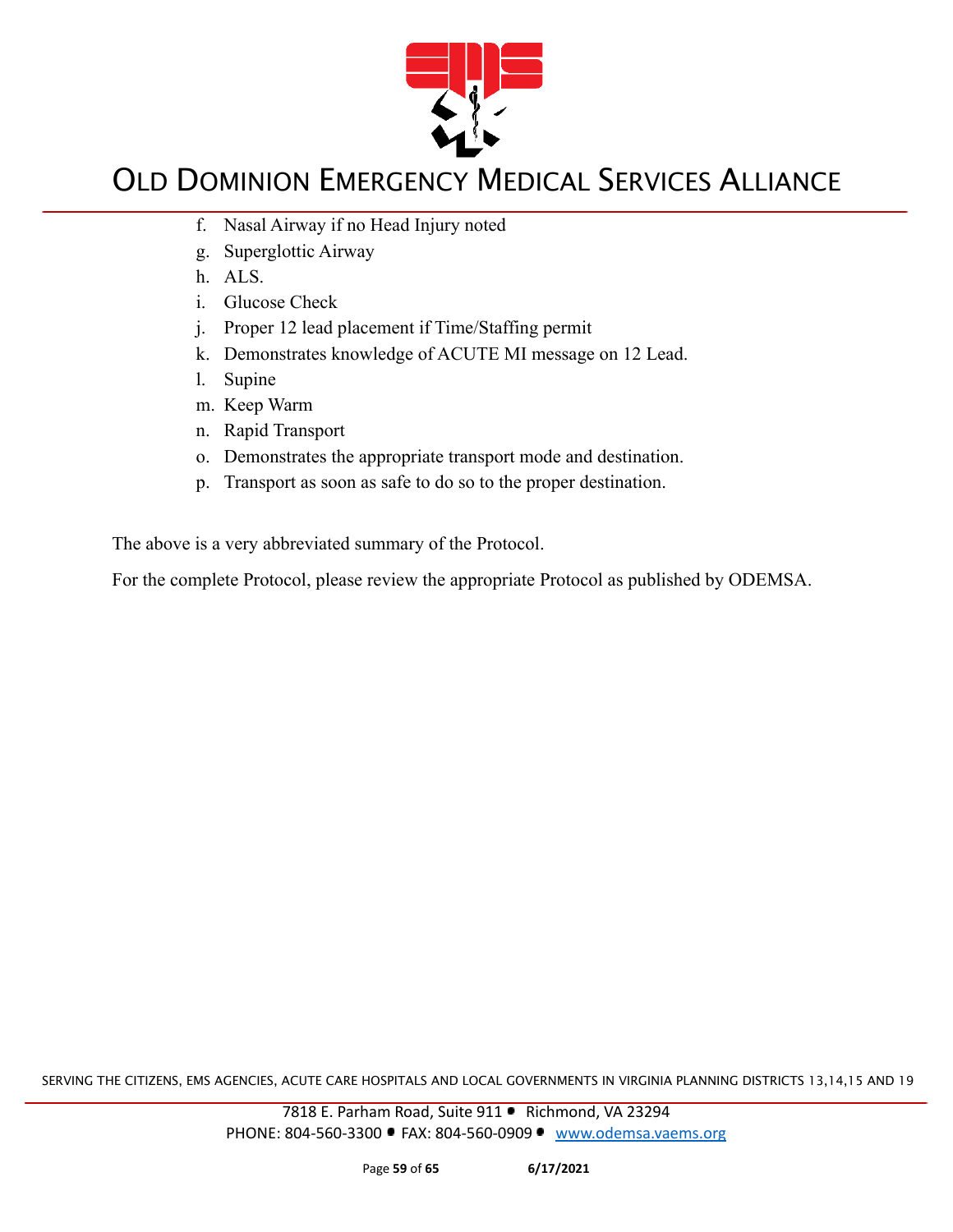

Student's and FTO'S signatures below signify that the student has demonstrated sufficient working knowledge and can perform such competency and has had the opportunity to ask and has had all questions and answers provided to their level of comfort.

Competency – ODEMSA – Regional Protocols – **General –Medical – Airway –**

#### **Failed – BLS**

Student's Name and Signature – date below:

|                                        |           | Date |
|----------------------------------------|-----------|------|
| <b>Printed Name</b>                    | Signature |      |
| FTO's Name and Signature – date below: |           |      |
|                                        |           | Date |

Printed Name Signature

SERVING THE CITIZENS, EMS AGENCIES, ACUTE CARE HOSPITALS AND LOCAL GOVERNMENTS IN VIRGINIA PLANNING DISTRICTS 13,14,15 AND 19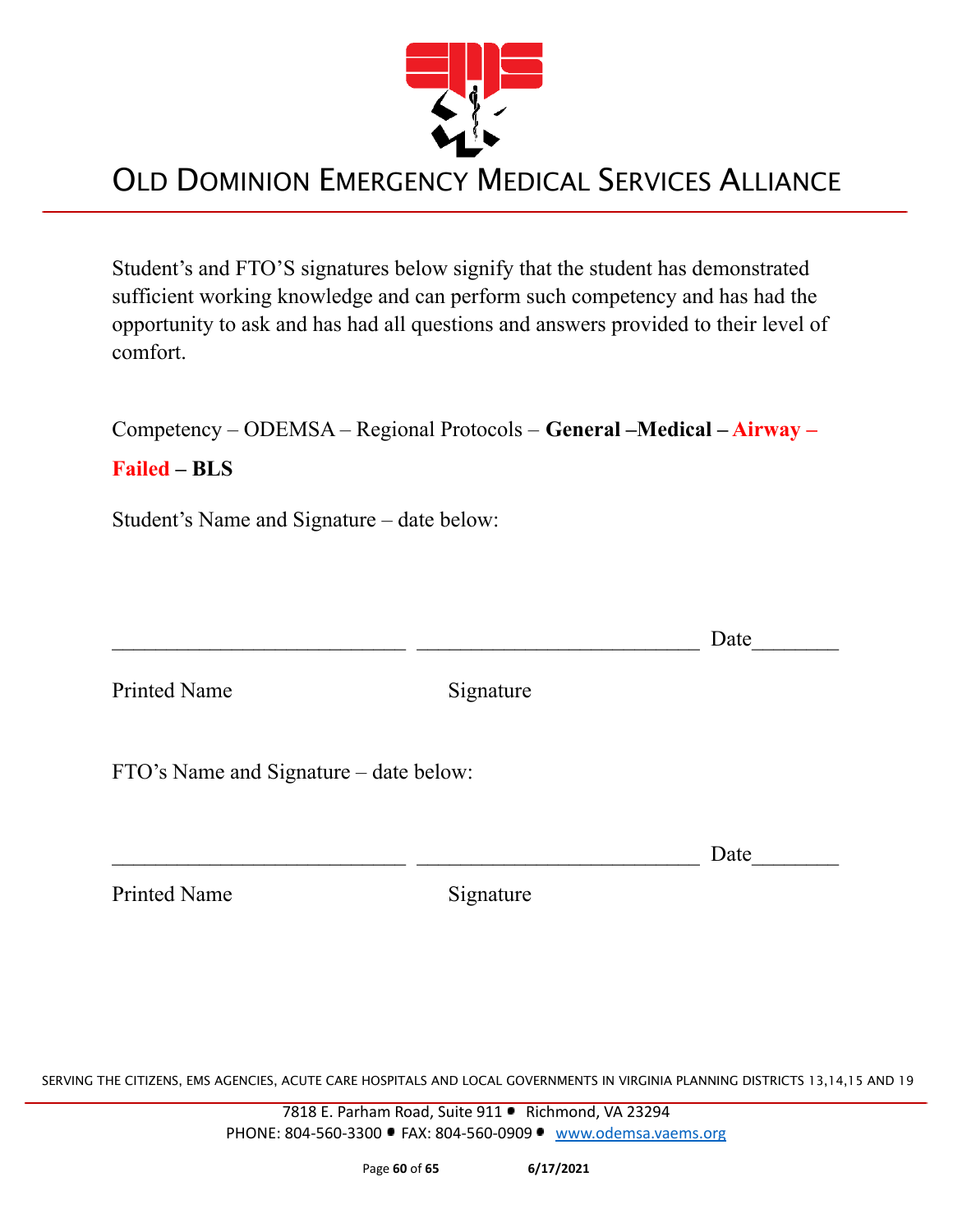

# **General Medical - Sepsis – BLS**

#### **OVERVIEW:**

Sepsis is an illness that affects all parts of the body that can happen in response to an infection and can quickly become life-threatening.

**Sepsis** - is a **S**ystemic **I**nflammatory **R**esponse **S**yndrome or (SIRS) caused by severe infection. In severe cases of sepsis, one or more organs fail.

In the worst cases, sepsis causes the blood pressure to drop and the heart to weaken, leading to septic shock. Once this happens, multiple organs may quickly fail, and the patient can die.

Sepsis is a serious illness that is very difficult to predict, diagnose, and treat. Patients who develop sepsis have an increased risk of complications and death and face higher healthcare costs and longer treatment.

The mortality rate can range from 10% to 60%. Early recognition combined with aggressive fluid resuscitation and finding the source of infection are the keys to greatly reducing the mortality rate.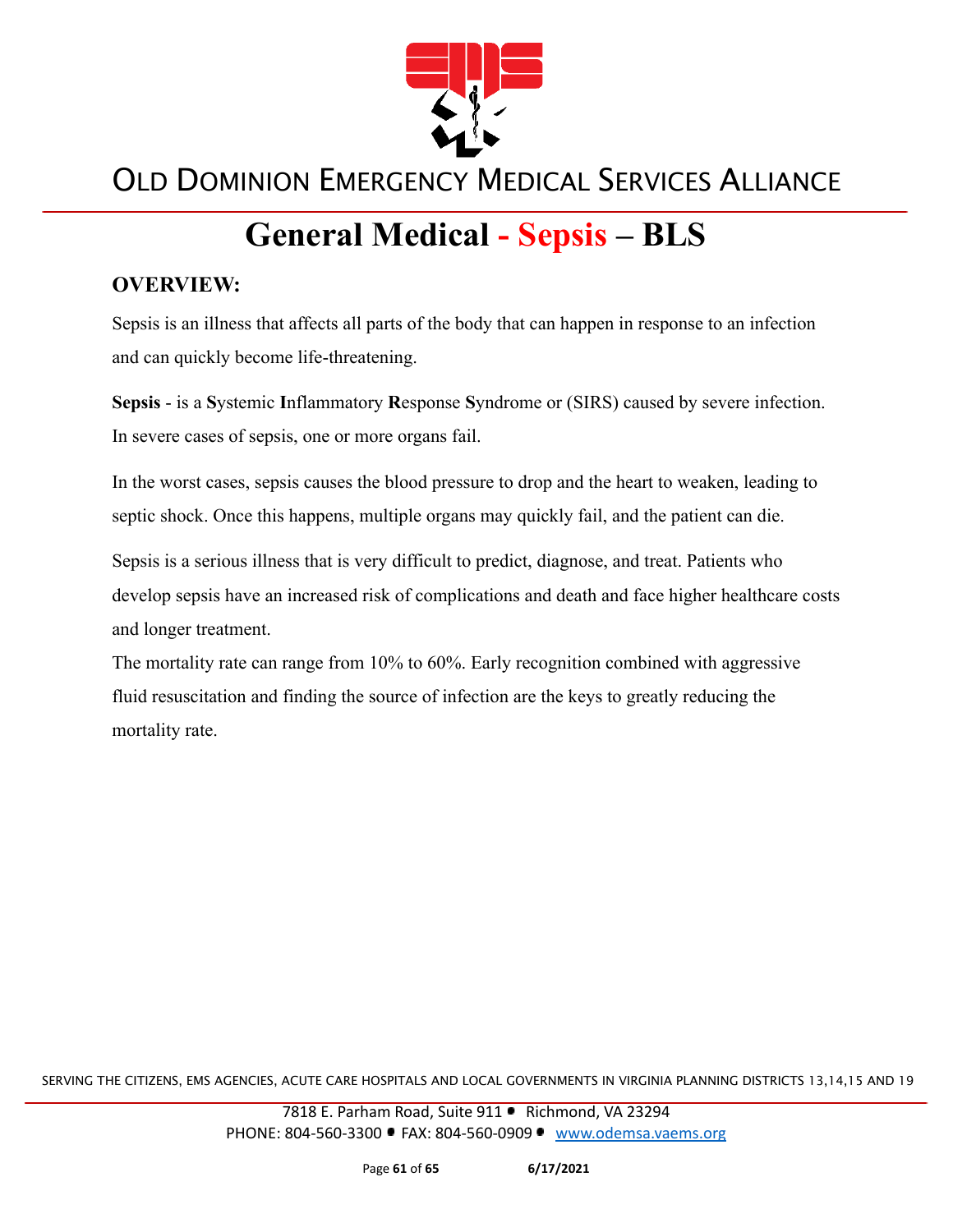

Student Can demonstrate the following competencies without prompting and can explain the

clinical reasoning for each listed below:

- 1. Demonstrates proper assessment techniques.
	- a. HPI Complete
	- b. Signs and Symptoms
	- c. SAMPLE
	- d. OPQRST
	- e. MOI NOI
	- f. Primary Assessment
		- i. XABCDE Format
	- g. Need for ALS.
	- h. Determine Relevant Differentials based on Assessment.
		- i. XABCDE Survey
		- ii. Address all identified Life Threats.
- 2. Request ALS
- 3. Obtain 12 Lead EKG
- 4. Pulse Ox
- 5. Obtain Blood Glucose
- 6. Demonstrates the following skills.
	- a. SIRS Assessment / Alert Process to receiving facility.
	- b. Airway Management
		- i. Suction
		- ii. Airway
		- iii. Airway placement
			- 1. Nasal
			- 2. Oral
			- 3. Laryngeal
		- iv. Ventilation
			- 1. BVM
			- 2. 2 Person BVM
	- c. Pulse Ox Measurement
	- d. Oxygen/Ventilation based on Assessment.

SERVING THE CITIZENS, EMS AGENCIES, ACUTE CARE HOSPITALS AND LOCAL GOVERNMENTS IN VIRGINIA PLANNING DISTRICTS 13,14,15 AND 19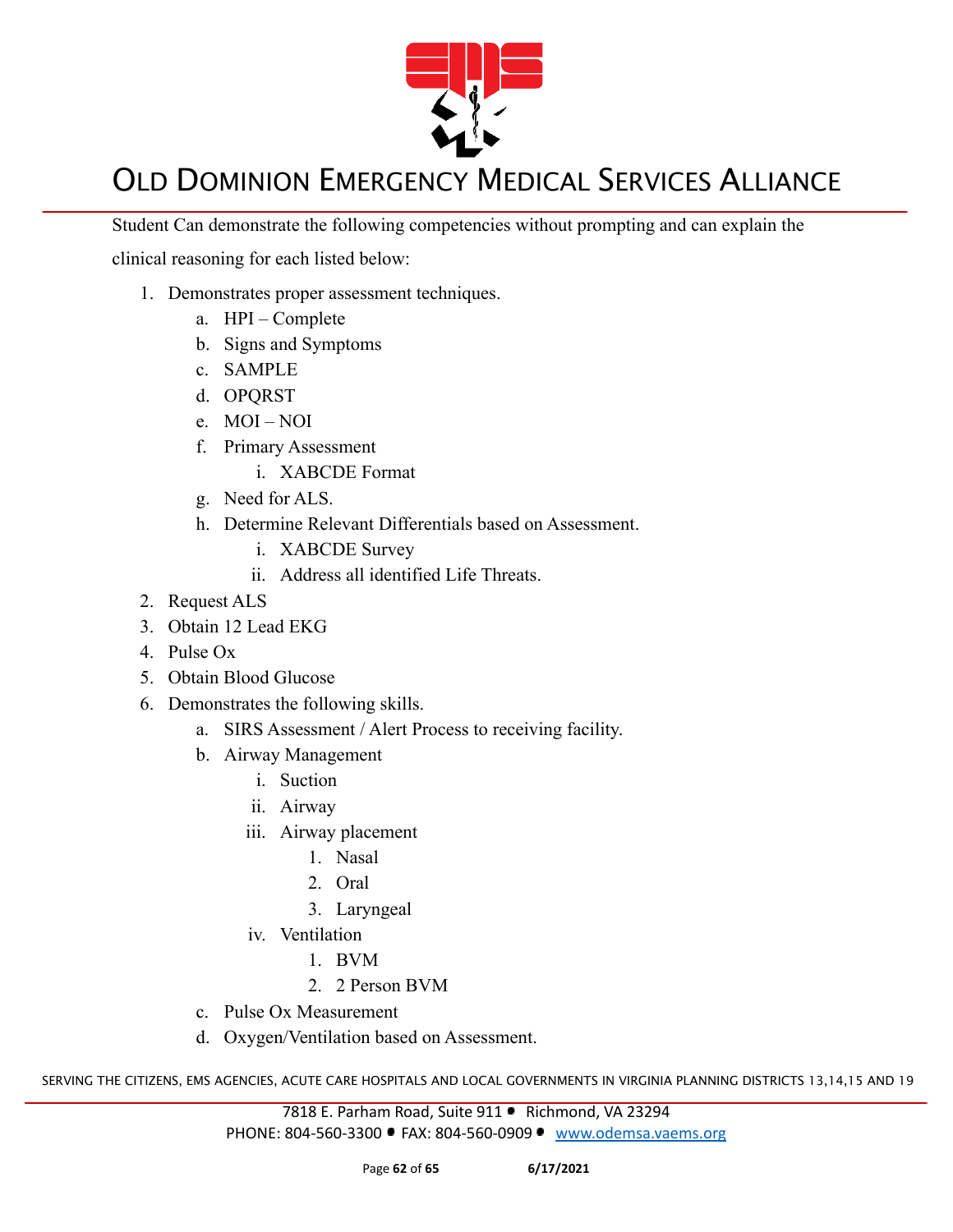

- e. ALS
- f. Glucose Check
- g. Temperature Measurement
- h. Proper 12 lead placement if Time/Staffing permit
- i. Demonstrates knowledge of ACUTE MI message on 12 Lead.
- j. Supine
- k. Keep Warm
- l. Rapid Transport
- m. Demonstrates the appropriate transport mode and destination.
- n. Transport as soon as safe to do so to the proper destination.

The above is a very abbreviated summary of the Protocol.

For the complete Protocol, please review the appropriate Protocol as published by ODEMSA.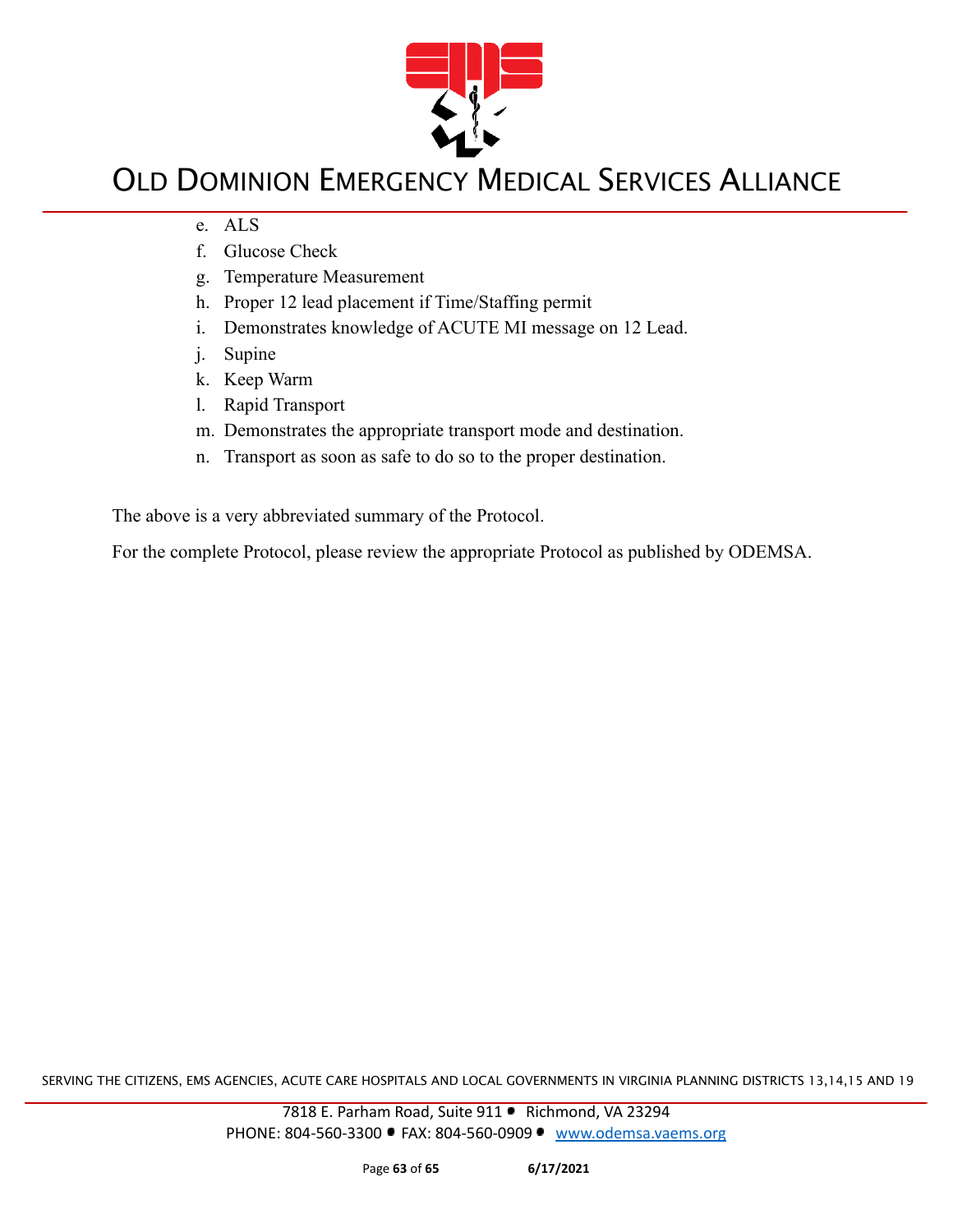

Student's and FTO'S signatures below signify that the student has demonstrated sufficient working knowledge and can perform such competency and has had the opportunity to ask and has had all questions and answers provided to their level of comfort.

Competency – ODEMSA – Regional Protocols – **General –Medical – Sepsis –**

#### **BLS**

Student's Name and Signature – date below:

|                                        |           | Date |
|----------------------------------------|-----------|------|
| <b>Printed Name</b>                    | Signature |      |
| FTO's Name and Signature - date below: |           |      |
|                                        |           | Date |
| <b>Printed Name</b>                    | Signature |      |

SERVING THE CITIZENS, EMS AGENCIES, ACUTE CARE HOSPITALS AND LOCAL GOVERNMENTS IN VIRGINIA PLANNING DISTRICTS 13,14,15 AND 19